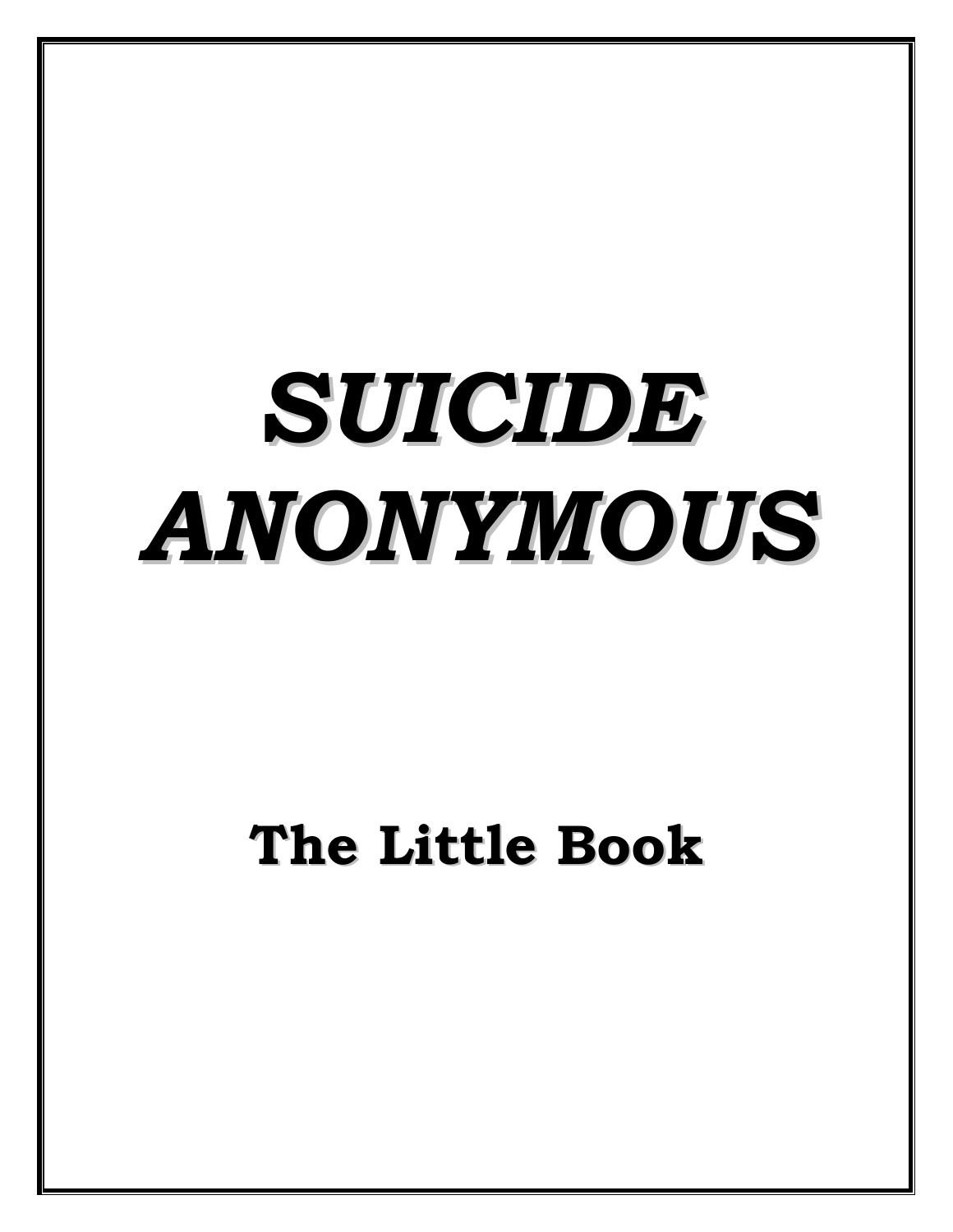© 2010 by Suicide Anonymous. All rights reserved.

*Suicide Anonymous, The Little Book*, *in unaltered form*, may be reproduced, stored in a retrieval system, or transmitted by any means. *Suicide Anonymous, The Little Book,* may *not be* altered, edited, copied in part, modified in any way, or sold for profit, without written permission from Suicide Anonymous.

> Suicide Anonymous 5158 Stage Road, Suite 120 Memphis, TN 38134 (901) 383-1924 SAMemphis@aol.com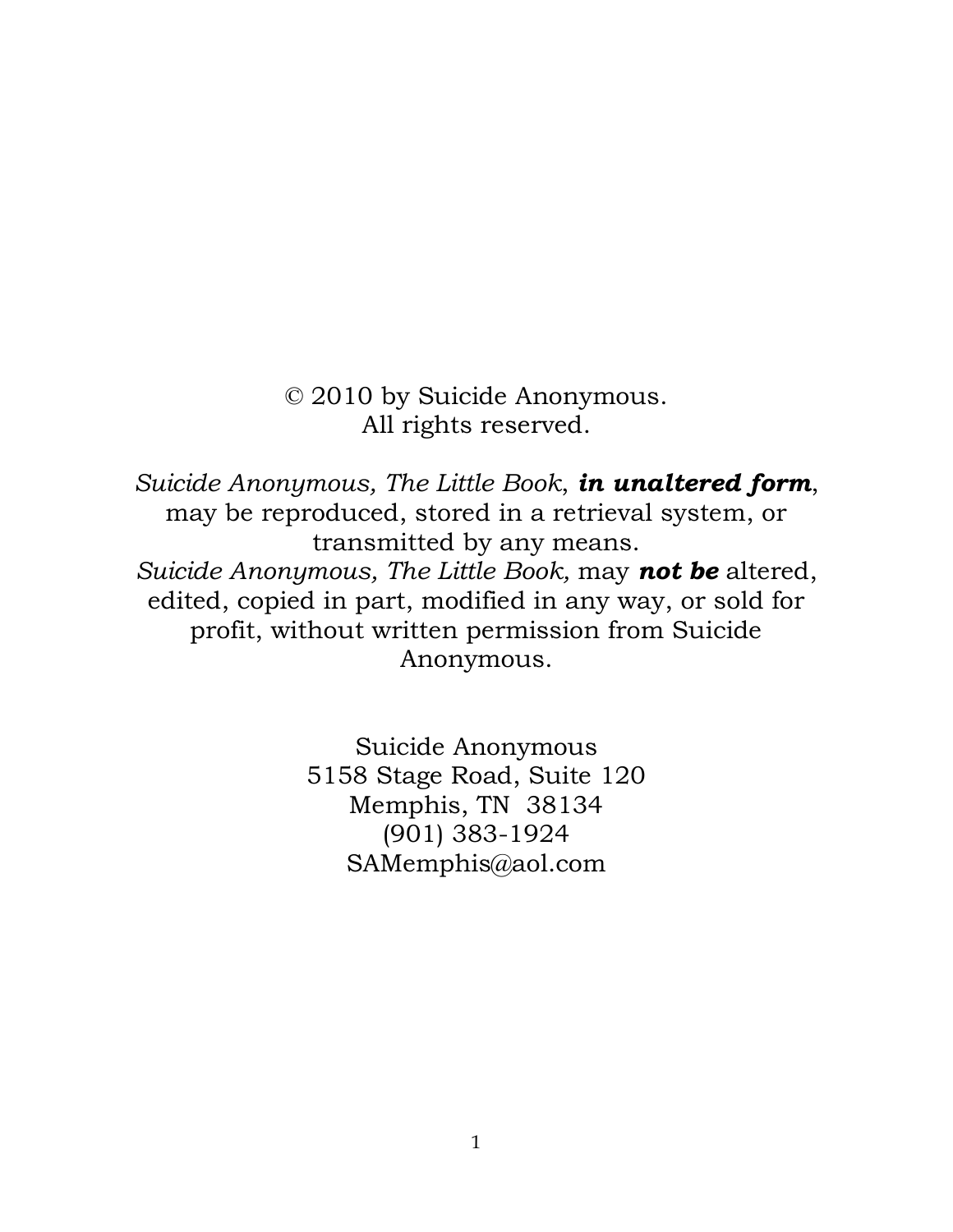## **Table of Contents**

| II. The Solution15              |  |
|---------------------------------|--|
| III. Working the Twelve Steps24 |  |
| IV. Personal Stories43          |  |
| V. The Twelve Traditions65      |  |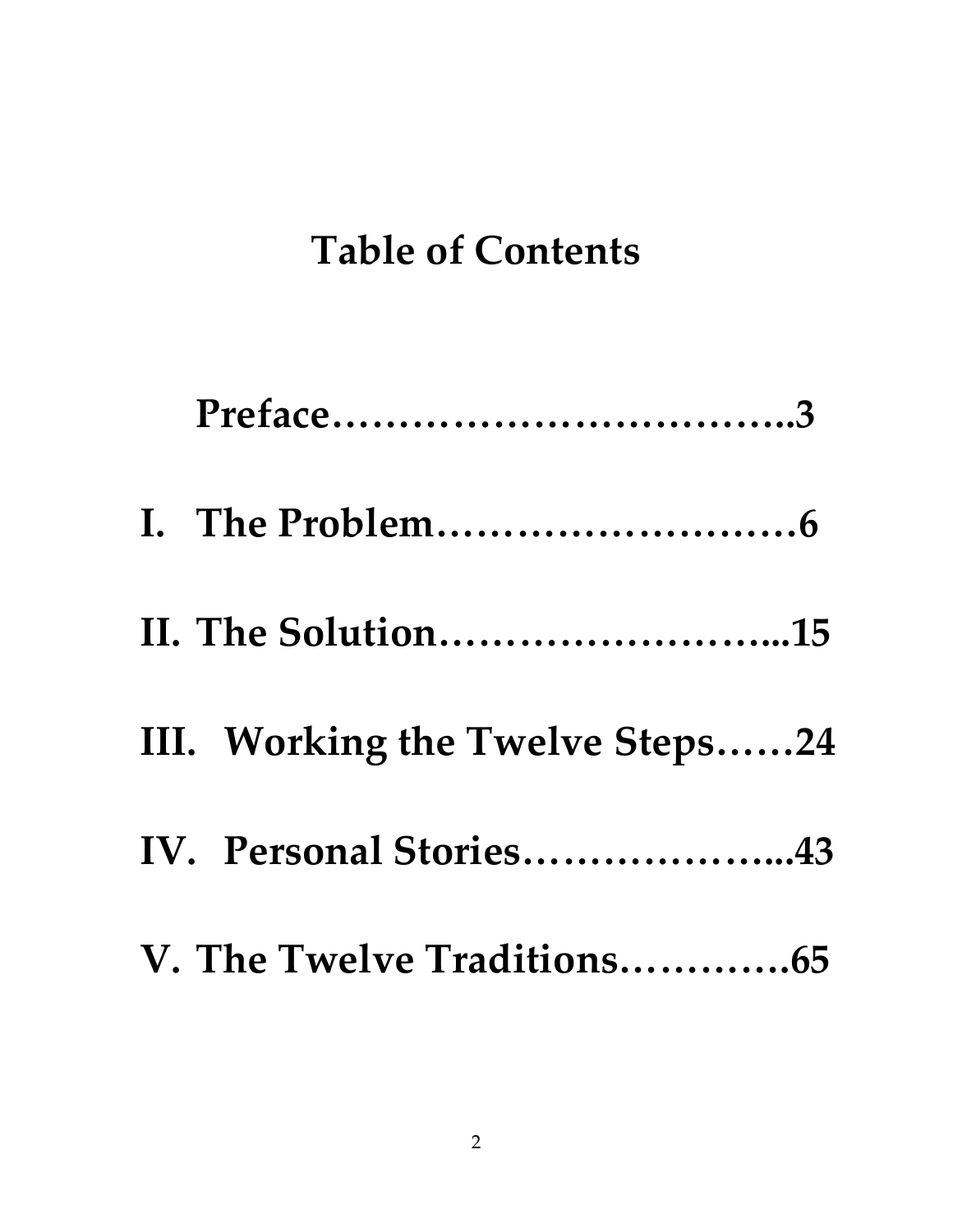## **Preface**

'God, grant me the serenity to accept the things I cannot change, the courage to change the things I can, and the wisdom to know the difference.' – Reinhold Niebuhr

Suicide is a dark topic. The church sees it as sin. Starting in the Middle Ages the law made it a crime. Then suicide passed to the mental health profession. So, what is suicide? Sin? Crime? Mental Illness? All three?

Many of us who have contemplated suicide say that suicide is an attempt to escape the pain – a longing for death because life looks impossibly difficult and hurtful. This poignant longing is hardly a new thing.

Never weather-beaten sail More willing bent to shore; Never tired pilgrim's limbs Affected slumber more Than my weary sprite now longs To fly out of my troubled breast. O come quickly, sweetest Lord, And take my soul to rest.

(Thomas Campion,  $16<sup>th</sup>$  century English poet)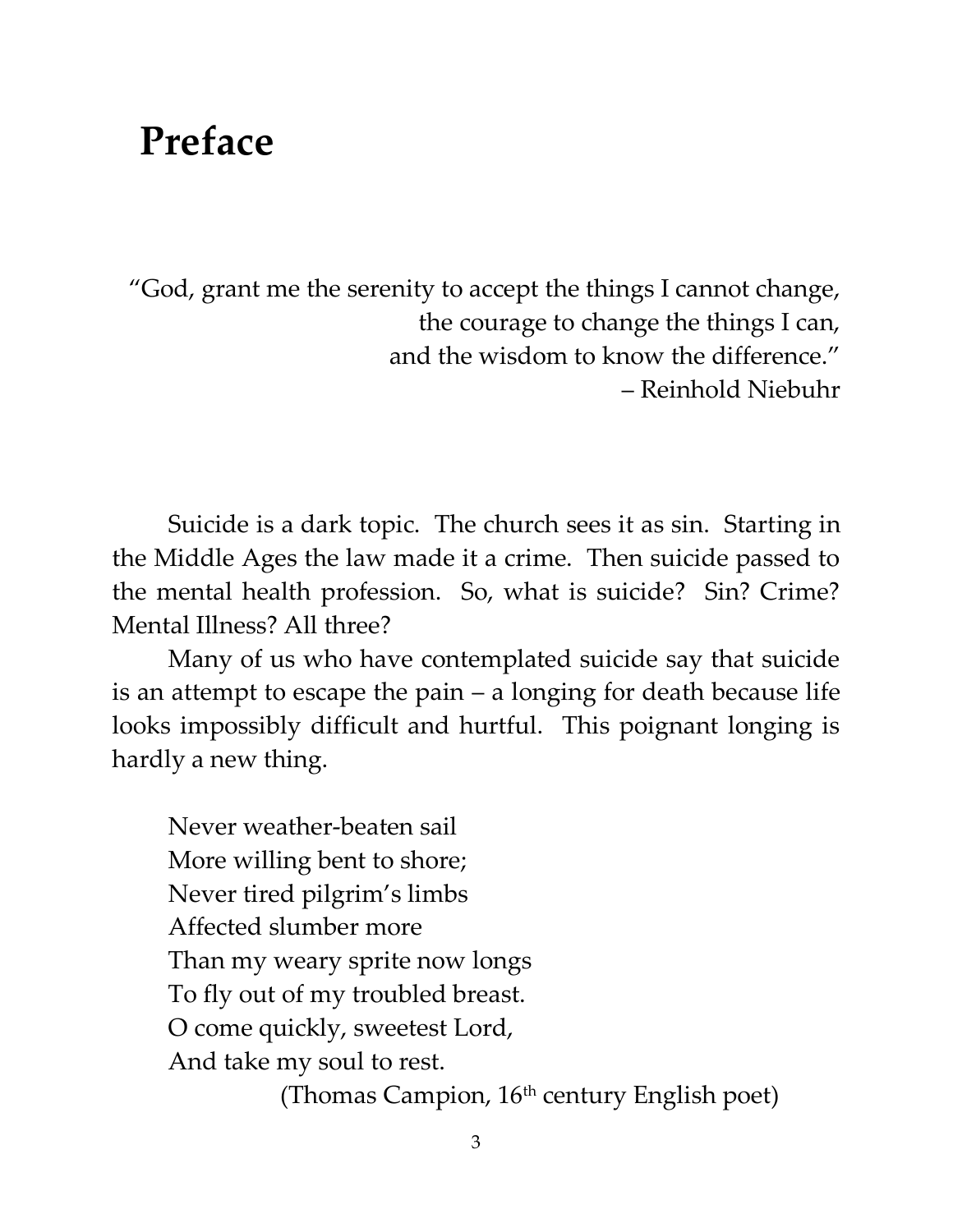In this book, we of Suicide Anonymous discuss one form of suicide: suicide addiction. Suicide addiction goes against all common sense. Suicide is among the last things that one would expect to be addictive. But for us, it is the best answer. If you believe, as we do, that suicide is complicated, and if you want to see inside the hearts and minds of those of us who have struggled with suicide addiction, read on.

To the problem of suicide addiction the Twelve Steps of recovery bring an elegant simplicity. The principles are simple enough: admission of the problem; reliance upon God or some other source of power beyond one's own resources; willingness to inventory one's own character defects; a readiness to come to grips with basic character flaws and make restitution to others; and commitment to these principles as a way of life, including a commitment to share it with others.

Alcoholics Anonymous grew from the principle that one alcoholic could maintain recovery by reaching out to help another one. History has shown that the message of hope and the guidelines to recovery can be shared in book form as well as through personal contact. That 'carrying the message' principle of the Twelfth Step of recovery insures that lonely suicide addicts, desperate for recovery and armed only with a copy of this book, will – like alcoholics – have the same opportunity to find that special friendship and fellowship with others which is so vital – so life giving.

Now there is *this* fellowship, Suicide Anonymous, and *this*  book, based on the experiences of those of us who have found a common solution to our problem with suicide. To show other suicide addicts precisely how we have recovered is the main purpose of this book. Those who are helped by it will measure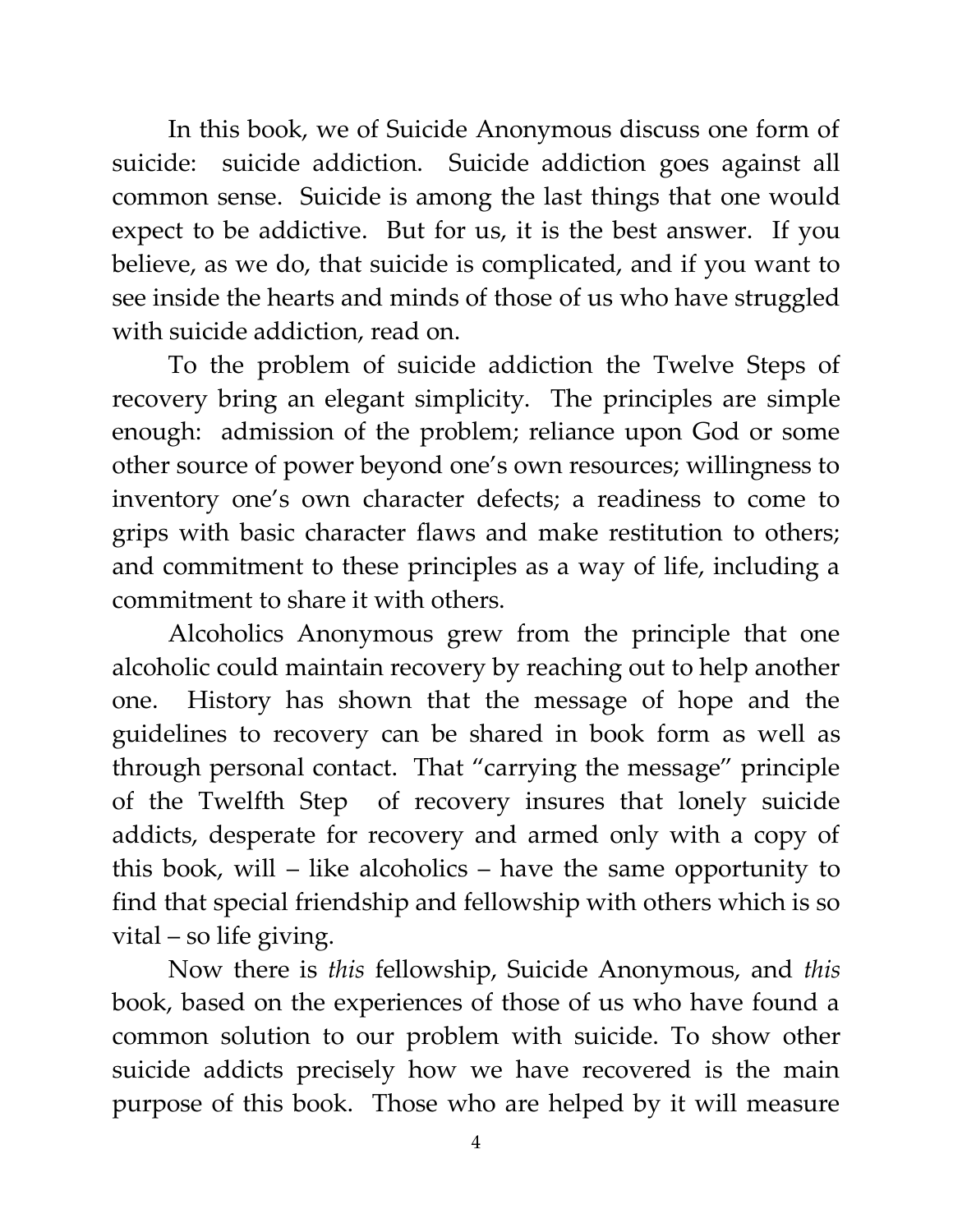the merit of our message. We offer it in deep gratitude for the gift of *recovery,* for the experience of personal dignity, which has come to us through the fellowship of Suicide Anonymous, bestowed by a Power greater than ourselves.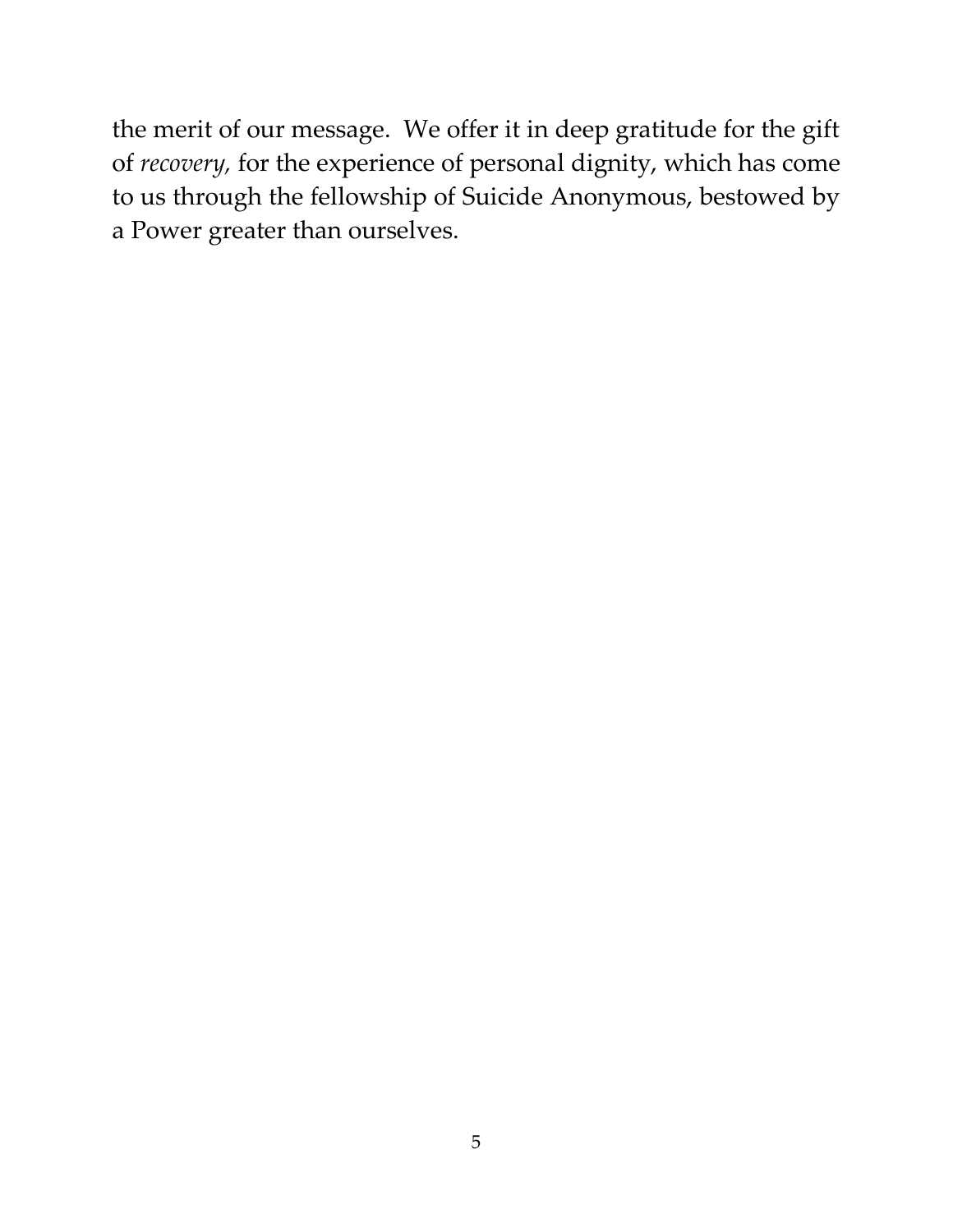## **Chapter 1 The Problem**

'There are also others ... for whom the mere idea of suicide is enough; they ... function efficiently provided they have their own ... means of escape always ready: a hidden cache of sleeping pills, a gun at the back of the drawer ...". A. Alvarez<sup>1</sup>

For us suicide addicts, suicide is *not* what it appears to be. It is a totally different experience. For us, suicide became the drug we used to cope, a fix as powerful as crack to cocaine addicts, an escape from pain.

We came from a variety of backgrounds. Most of us had experienced a crippling depression. We felt inadequate, unworthy, alone and afraid. Our insides never matched what we saw on the outsides of others. As our feelings of helplessness and worthlessness grew, dying seemed our only relief. Suicide became our option.

At first fleeting, thoughts of suicide began to grow until, as our mental state deteriorated, they filled our days. Some felt trapped by intensely painful circumstances. We tuned out with suicidal fantasy and preoccupation. Many of us became true addicts. Others were survivors of suicide. The problem we

 $\overline{a}$ 1 A. Alvarez, *The Savage God* (New York: Norton, 1971), 154.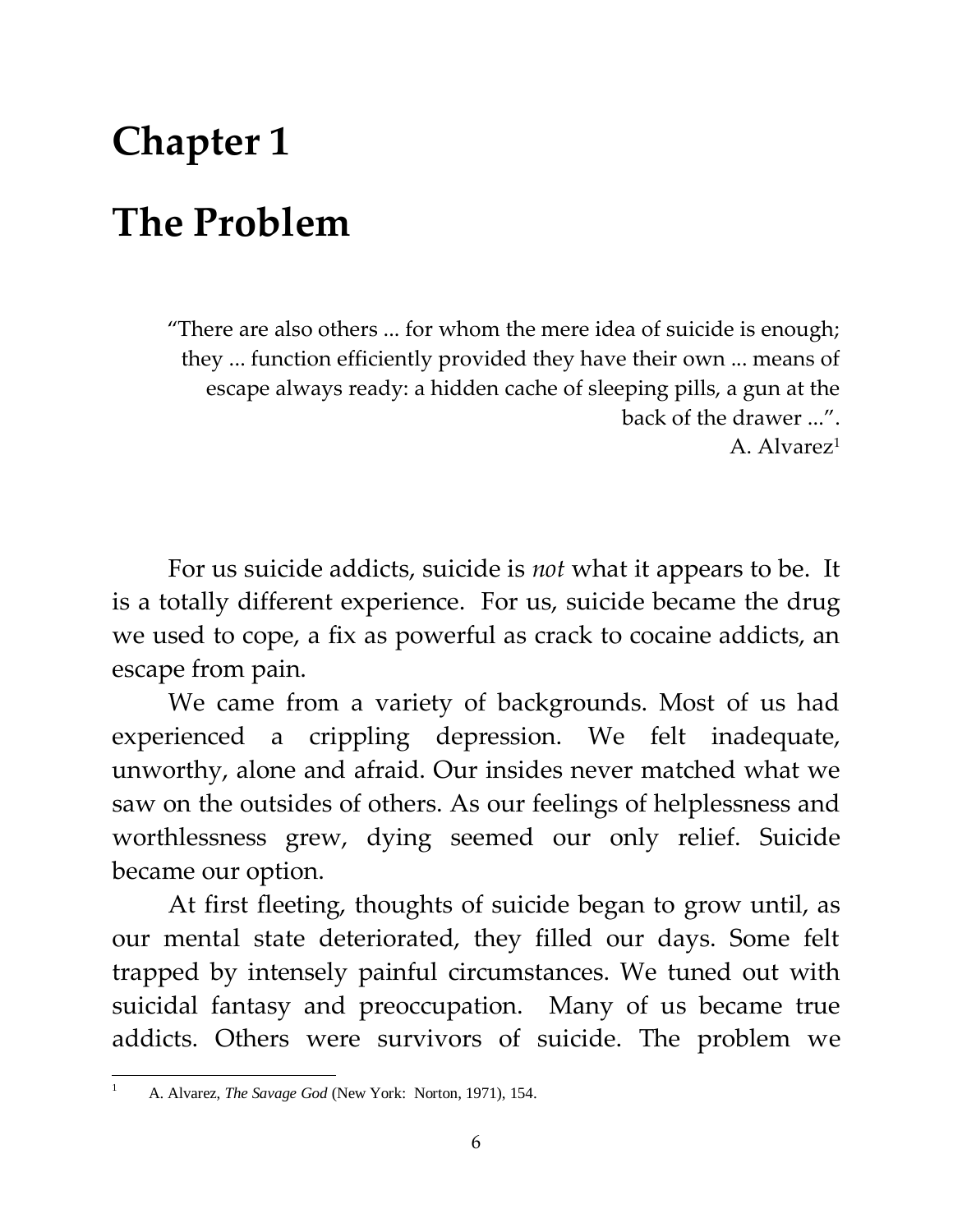faced was the same. The pursuit of the perfect suicide, the trancelike effect induced by ruminating about death became the drug we used to cope with our unbearable pain. We lost the sense that suicide was taboo or forbidden and began to view it as an acceptable alternative, a personal privilege.

Many times we came to the brink of action, retreating with hearts pounding, exhilarated by the illusion that we were Godlike in the power we held over our own lives. Some of us retreated from that decision, hoping it was not our sole choice, only to tire and decide we could no longer endure the pain.

Many of us made an attempt or attempts to end our life, only to awaken sickened by the realization that our best efforts had failed. This increased our guilt, self-hatred, remorse, emptiness, and pain. Morning after promises to stop these fantasies of death were made to our desperate families and friends. But suicidal fantasies killed any chance for true life.

Soon the seduction of suicide again overtook us and before long we were caught up in the fantasy of death, believing this would give us the eternal peace we craved. Instead we were victimized by internal turmoil and overwhelming humiliation. Alone we were powerless and our most sincere promises to stop this deadly preoccupation had become fantasies themselves.

Our stories describe the progression of this problem. For us, suicide is our drug, as powerful as alcohol, or sex – always there, a secret lover, *the* way out when we have no other way out.

## **Onset**

Our suicidal thoughts often started in childhood or early teen years, sometimes later. Most of us remember a precipitating event, usually painful. Whatever it was, we thought to ourselves,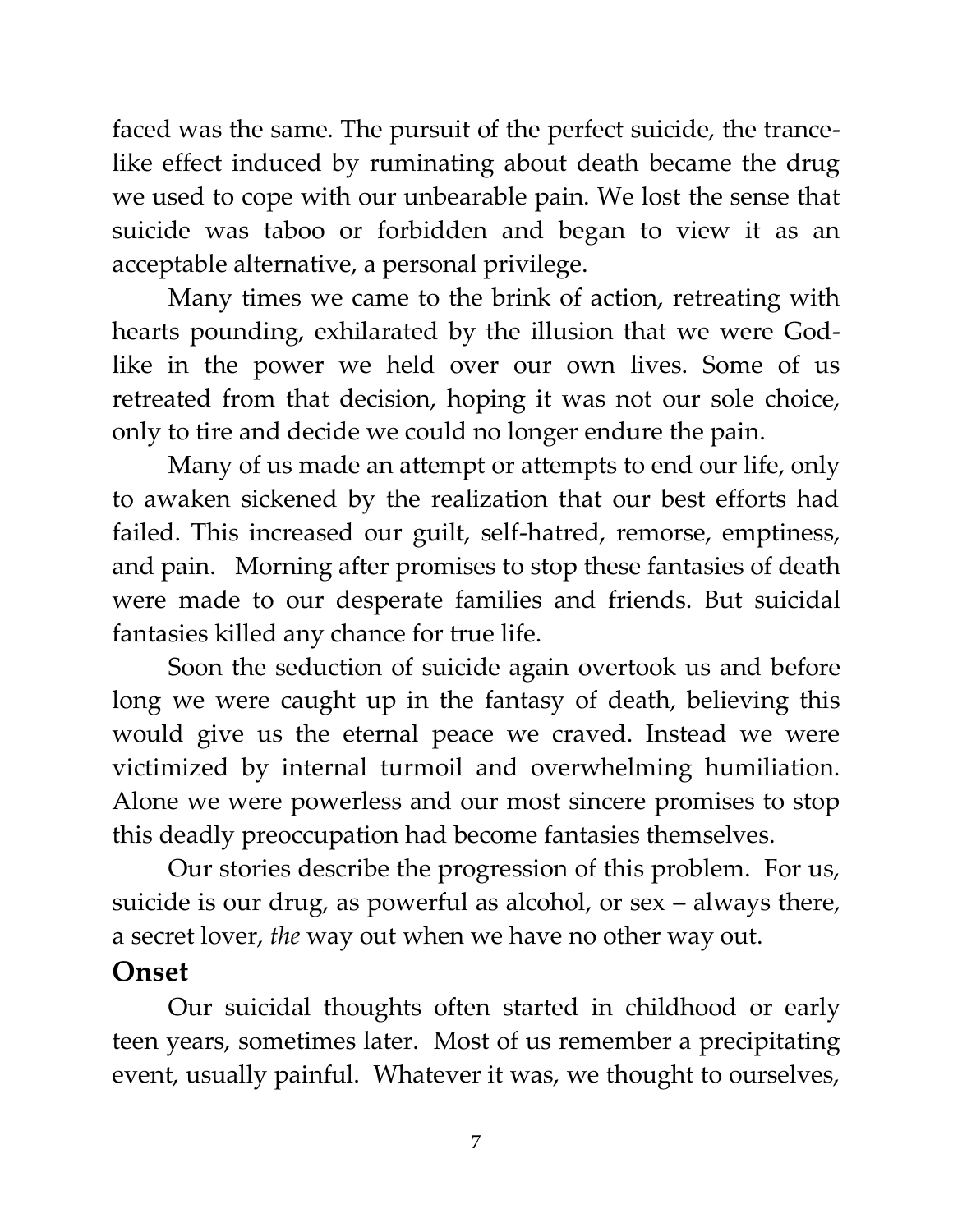'If it gets bad enough, I can always kill myself.' For us, this was a comforting thought, but the start of the problem.

Such thoughts were not harmless and did not pass with the moment. Instead, they were a "fix". We tucked them away in the back of our minds.

What made such thoughts a fix? We don't know. We assumed that others had similar experiences. We kept the thoughts to ourselves—often in shame, since suicide is a disgrace. Some of us played with the thoughts, running them through our minds, tucking them away for a later time, hugging them all to ourselves.

Looking back, we knew that something in us changed. We were not finished with the thoughts. Somehow they had become part of us.

#### **Fantasy**

Next time we encountered a painful situation, felt trapped or scared, we pulled out our thoughts of suicide and felt their comfort. This time, however, we ran the thoughts around in our minds, tasting them. We started to fantasize about suicide. That felt even better – less pain.

Fantasy is a complicated business. For us, fantasy is dangerous – a way to escape the challenges of life. Spending longer and longer periods in suicidal fantasies, we were lost – trapped in fantasy, avoiding our lives. We used the fantasies to evade pain – not to cope with reality.

Over time we expanded our fantasies. We fantasized about ways of killing ourselves – overdoses, hangings, shootings, car accidents. We replayed the scenes in our heads, varying the details, trying new ways. We controlled everyone in the scene, in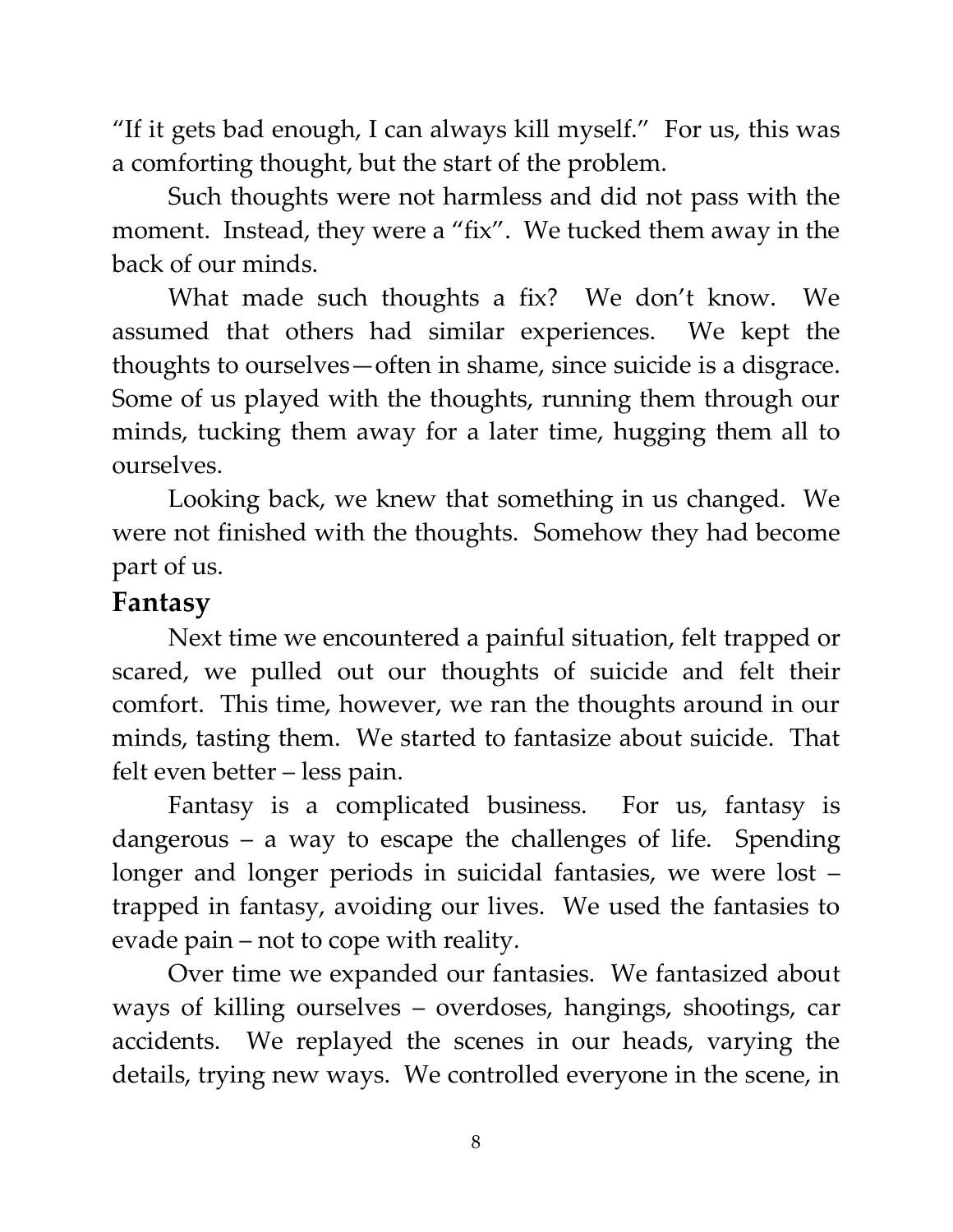the <u>most</u> powerful way – living and dying. We changed the scenes to suit ourselves. In our fantasies we played God. Such illusion of power and control was intoxicating, the pain less intense.

Secrecy fueled fantasy by keeping reality at bay. The more secretive the fantasies, the greater their power, the stronger the fix. We rarely told people about our suicidal thoughts and fantasies until we hit bottom and began to recover. We kept them to ourselves, hugging the secrets close, ducking into a private, unchallenged world where no one and nothing could get us.

Sharing our suicidal thoughts and fantasies with someone could have stripped them of their power – forced us out of fantasy into world reality. Exposing our obsessions could have brought us face to face with our buried pain, exactly what we didn't want. So we kept them secret, minimizing or denying them when others caught on. We even rationalized our thoughts to ourselves. After all, everyone thinks of suicide now and again. Besides, we weren't planning to *do* anything<..

We didn't realize how often we thought of suicide. Like alcoholics, who fail to notice how much they drink, we were unaware of how different we were from others, assumed that others thought of suicide like we did.

Fantasy, secrecy – now power. Power fueled fantasy. The more powerful the fantasies, the stronger the fix. Surprisingly, we took charge of our lives by taking charge of our deaths – at least in our fantasies. Nothing was more exhilarating than playing with life and death. "Taking it to the edge," "daring God to take us," "seeing how far we could go." These were deadly games. Confused about 'who is creation' and 'who is Creator',

9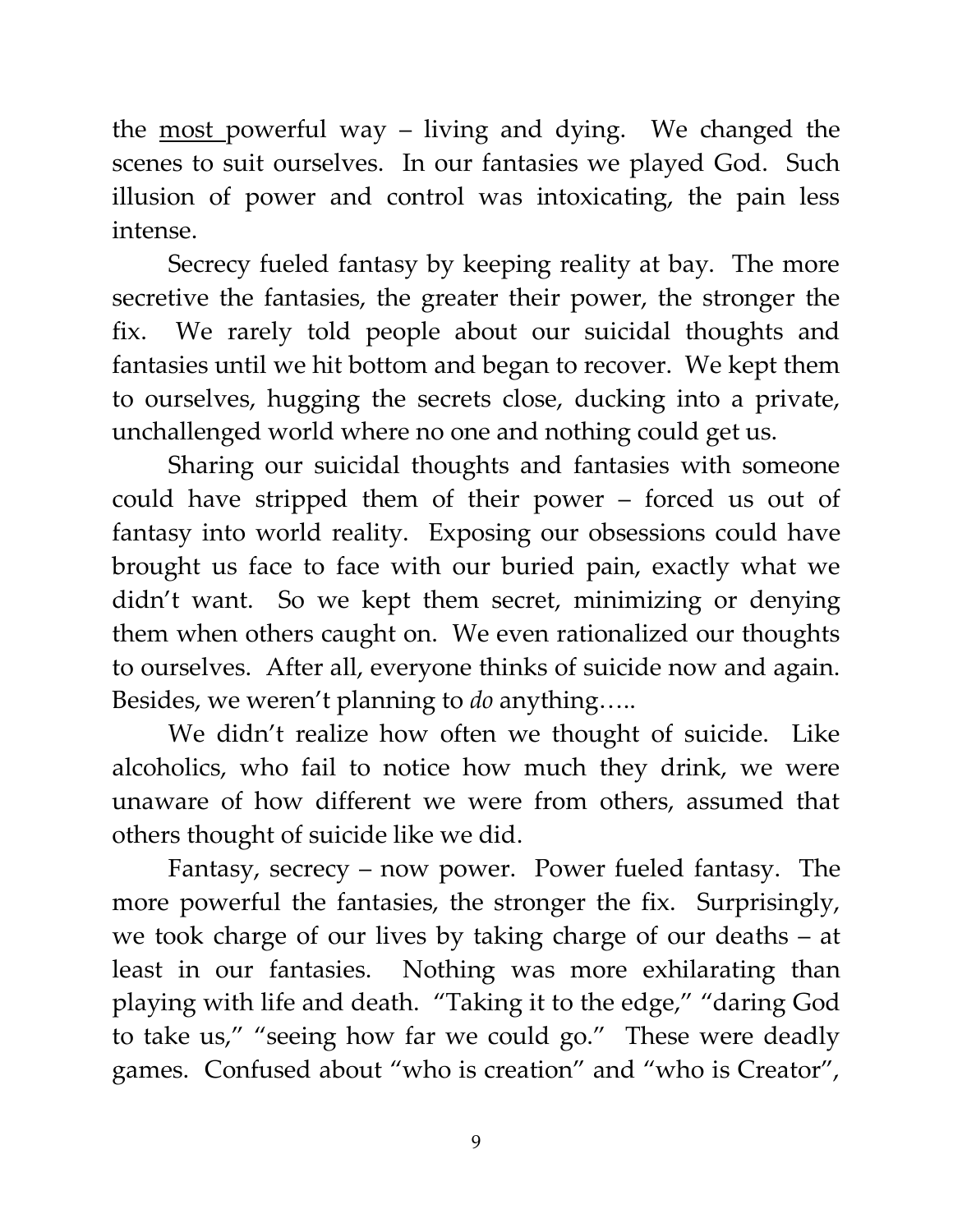we maintained illusions of control over our lives and deaths. Playing God was powerful stuff, and numbed reality.

We lived double lives. Outwardly successful, we appeared to be in control. Inwardly, we were out of control, desperate, longing to master life while giving in to fantasies of suicide. Adults on the outside, trapped children on the inside, we could not share our secrets. Within our suicidal world, we set the scenes, visualized behaviors, rolled out scenarios, and ended the stories to our *own* satisfaction. Nobody could do a thing to stop us. *We* were in control. Nobody knew what we were doing. Nobody could interfere. Such control was even more intoxicating and further numbed our pain.

Later we acted out these fantasies of control with our family. Refusing to disclose the fantasies, we dared them to guess our secrets, piece together the puzzle, uncover our obsessions. We played this deadly control game with those who loved us most, challenging them to discover the truth. The 'game' enhanced our fix and further buried our pain.

When anyone or anything exposed our secret world – we responded in rage. With our secrets discovered, we lashed out fiercely at those who loved us most. Then, immediately, we sealed over the vent and retreated to our addictive world – the world of secrecy, power, control, and hidden rage.

## **Tolerance**

The problem with addiction is addicts need a bigger fix. At first, thinking 'I can always kill myself' was enough. We thought of suicide in secret, without apparent consequences. Nobody got hurt. No one knew. It wasn't a problem, just a little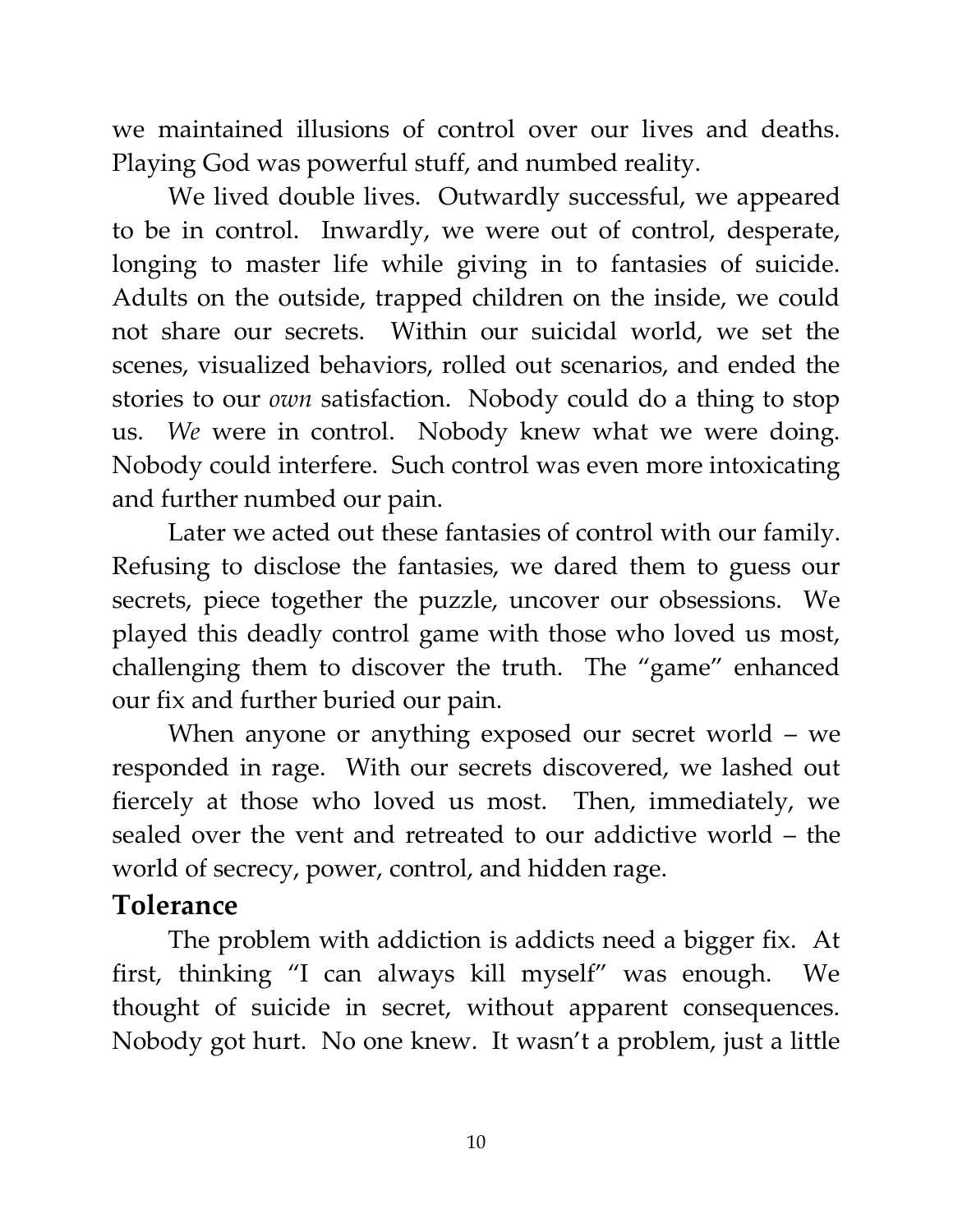something to make life's problems easier to bear. With that little something, we could go on.

But over time 'I can always kill myself' wasn't enough. It failed to numb painful moments, failed to lessen trapped feelings, failed to give us our fix. So we thought about suicide more often, extended the fantasies. We discovered new scenarios, new possibilities. We looked for suicides in newspapers, novels or biographies, in family histories. Increasingly curious, we studied people who had killed themselves to discover methods. Slowly but surely, we identified with suicide, convinced it was the answer. We were curious about what lies on the other side of death – even death by suicide.

Risk-taking got the adrenaline pumping, created the fix we needed. We explored new ways of suicide – painless ways, fast ways, clean ways, hidden ways. The scarier the way, the greater the fix. We were moving into dangerous territory.

## **Ritual**

It was just a matter of time before tolerance drove us from fantasy to ritual, from thought to behavior. It is one thing to think about suicide. It is another to plan it. Now, there was no turning back. Our rituals were limited only by our creativity. Secretly we planned our deaths oh-so-carefully.

Rituals centered around how to kill ourselves: hanging, cutting, shooting, overdosing, jumping, faking an accident. We spread all possibilities on the table, considered them carefully, picked each one up, examined it closely, put it down – for the moment. Obsessive fantasies became obsessive planning. Like cat burglars planning the perfect heist, we devoted more and more time to the perfect plan. Working through each detail, we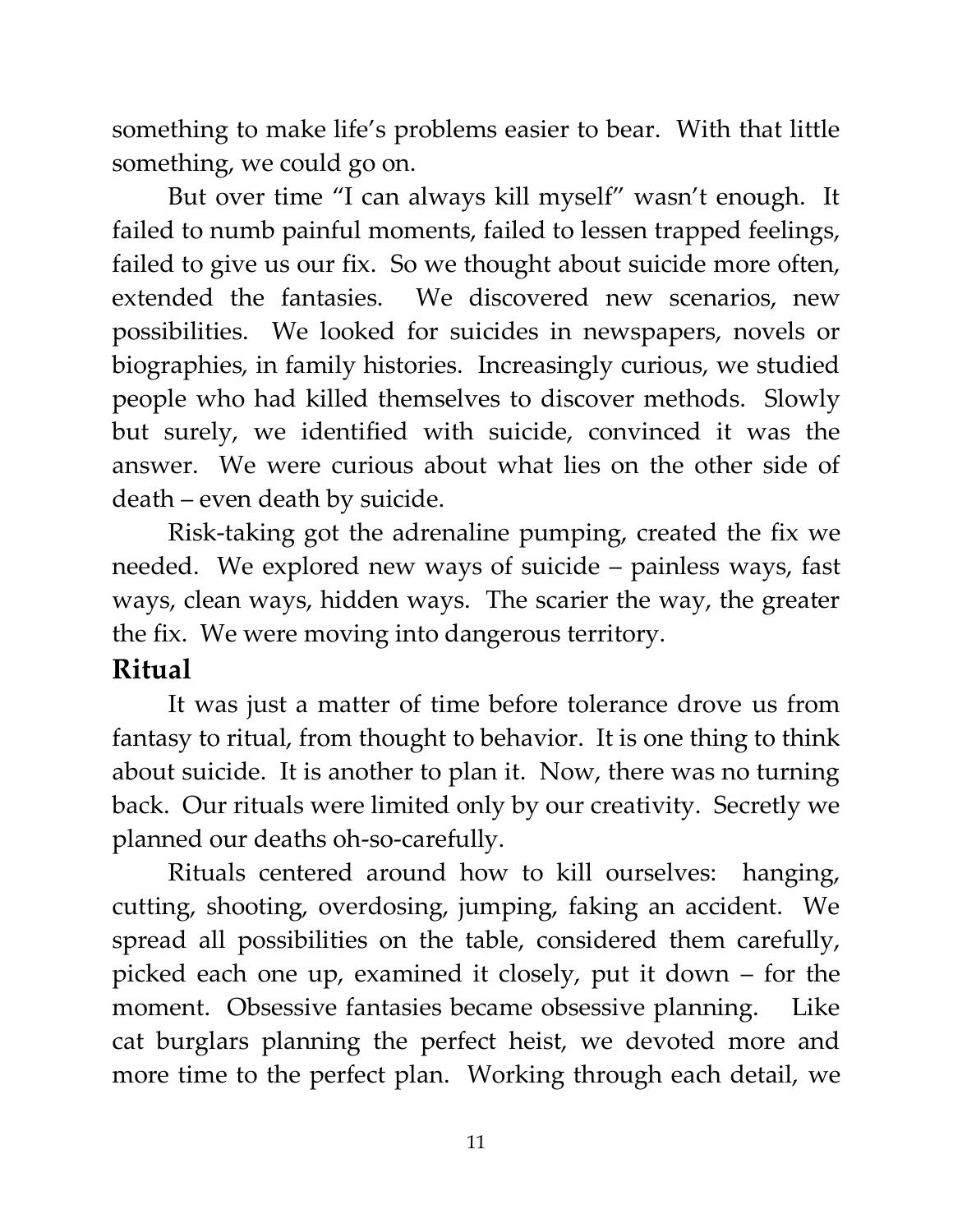weighed every option carefully, in total secrecy. Lost in obsession, we became disconnected from the world.

Rituals brought a bigger 'fix'. The first trip to the hardware store to buy '*the perfect rope*' was like a first venture for a compulsive shoplifter. The rush from the danger was terrific. Completing the purchase in secrecy, no one knowing - gave us power, triumph, and satisfaction. We were hooked! No more pain.

After that fix, rituals progressed rapidly. We tried on new suicide plans like shoppers trying on new clothes, each one more elaborate, more dangerous, more fantastic – and more mood altering. Not wanting to get *hurt*, we obsessed about the perfect, painless suicide. What a rush! We believed we were powerful over life and death itself. No more pain. Talk about playing God.

Each method of suicide was painstakingly reviewed. Does hanging hurt? Where's the best place to put a bullet? Does carbon monoxide make a person cough or choke? What about pills? These question consumed us, over-shadowed the rest of our lives.

Perfection demanded opportunity – nothing to spoil the plan, nothing to betray the secret. Timing was everything. How long does it take to fill a car with carbon monoxide? How quickly do pills take effect? What if I throw up?

We rehearsed our windows of opportunity. Painstakingly, we tracked behaviors of those who could foil our perfect plan. Hiding and watching, studying who came and went, checking times, establishing patterns – these consumed us.

Exploring the perfect suicide left us free to take action, to ritualize each obsession. Having crossed the boundary from thought to behavior, we began to experiment: shop for a gun,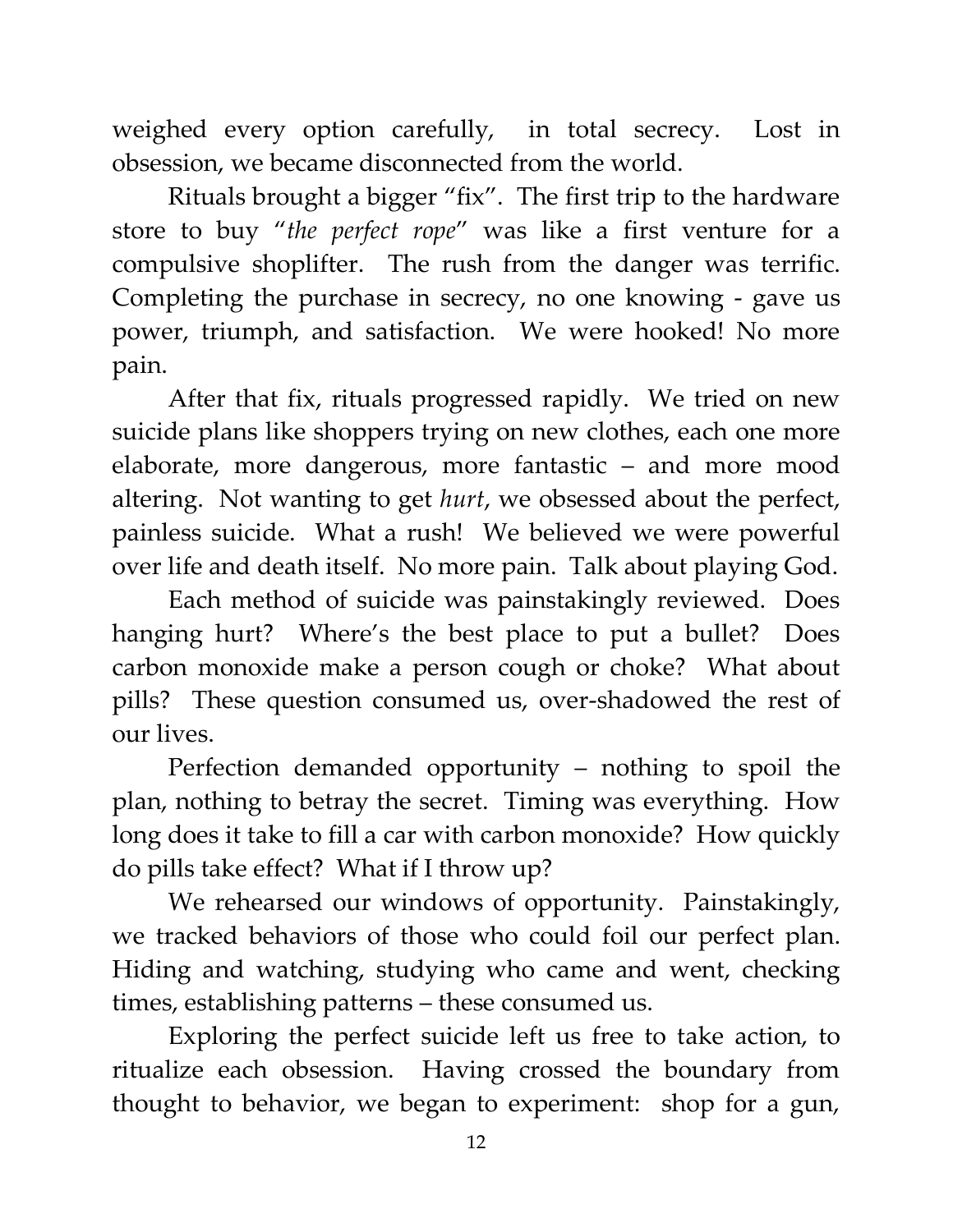buy it, hold it, caress it, finger the trigger, feel the squeeze, visualize the act – all frightening, yet exhilarating.

Rituals grew over time, ever more elaborate. We fine-tuned them, made them more personal, more perfect. Each step had its own emotional charge. We kept our rituals secret, shielded them from the light of day.

Moving deeper into addiction, our double lives grew more polarized: living in the 'real world', yet consumed by suicide in our 'secret world.'

We were obsessed with the *where* of suicide: the perfect method, the perfect time, and now the perfect place. A safe place was important. Lacking safe places and safe people in our lives, nowhere and no one felt safe anymore. Our search for *where*, was a search for shelter from an unsafe world, away from people. Places other people found lonely or frightening we found serene and safe. Cemeteries, secluded spots, private offices after hours filled the bill.

## **Attempts**

Attempts end in death or recovery. Often we hid our suicide attempts from others, disclosing them later, when we were ready to recover. After a suicide attempt we usually went into shock then went 'on the wagon.' . We swore off suicide. 'It won't happen again," we said. "That was a big mistake" or "I'm working too hard' or 'Maybe I'm depressed?' or 'I'd better stop playing with fire' – we rationalized. Avoiding help, we busied ourself with work, church, or friends. We had no idea of the true extent of our addiction.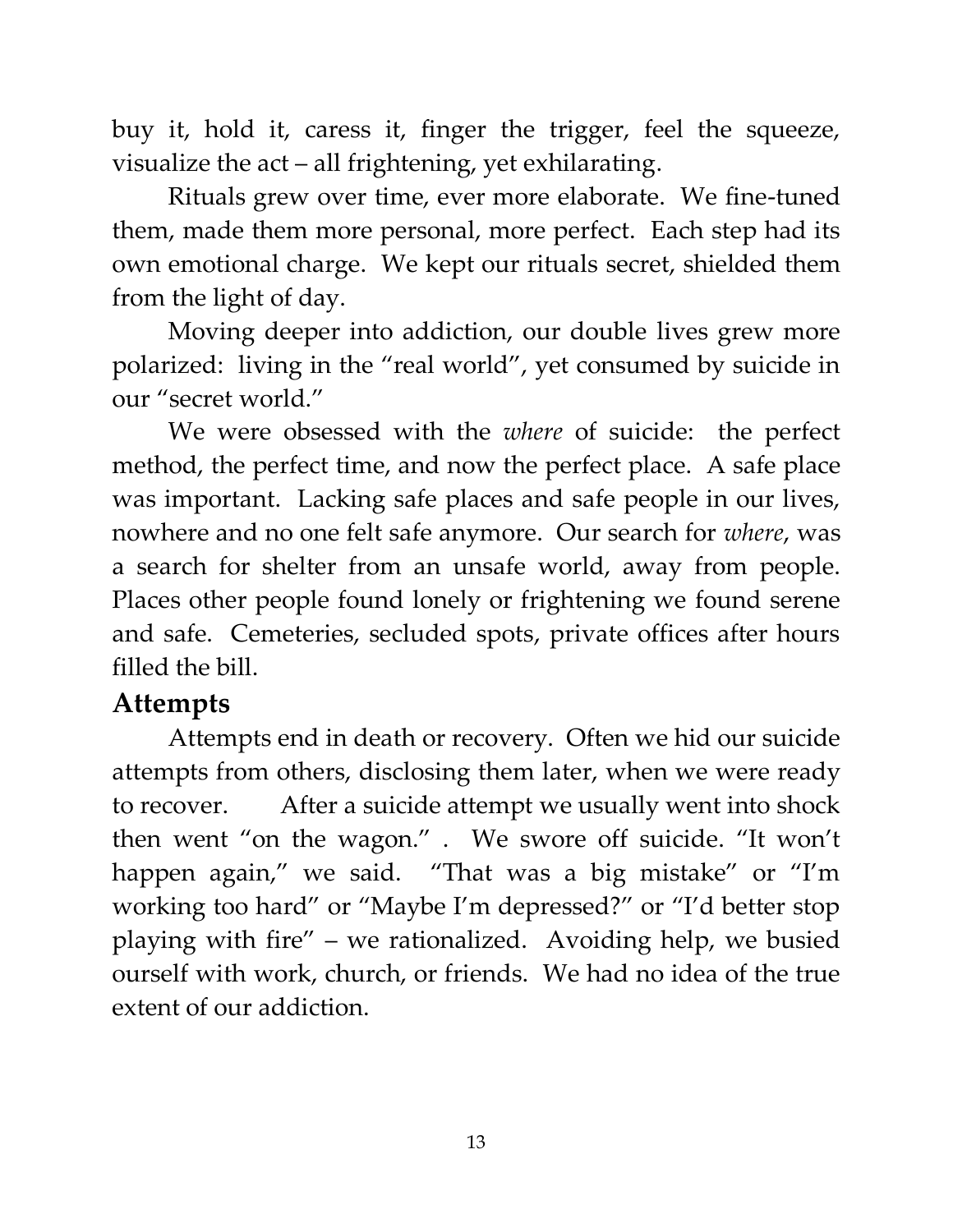But the knowledge that we had just attempted suicide ate at us. We had crossed a sacred boundary. The shame was tremendous, and shame refueled the problem.

Driven ever inward by shame, with a label ("attempter") that separated us from the rest of the world, we feared something was horribly wrong. We convinced ourselves by bad behavior that we were, in fact, bad people. The worse the behavior the deeper the shame, and what behavior could be worse than murder – murder of the self? Consumed by a sense of "badness", we lost sight of our "sickness."

Soon we returned to old patterns. We needed our drug. Nothing had changed. We were in deep denial. We fell back into a cycle of fantasy, ritual, and suicide attempts. Repeating this cycle over and over, we slipped into hopelessness and desperation. Nothing seemed to help.

## **Bottom**

The crash to the bottom was nightmarish. Suicidal thoughts and fantasies flooded us, more powerful than ever, often followed by further suicide attempts. Fearing nothing could help us, we hoped for magical solutions. We were doomed. Some of us drifted into other addictions – anything to numb the pain. They only added to our sense of shame as we spiraled toward destruction.

In hell, we faced death or recovery.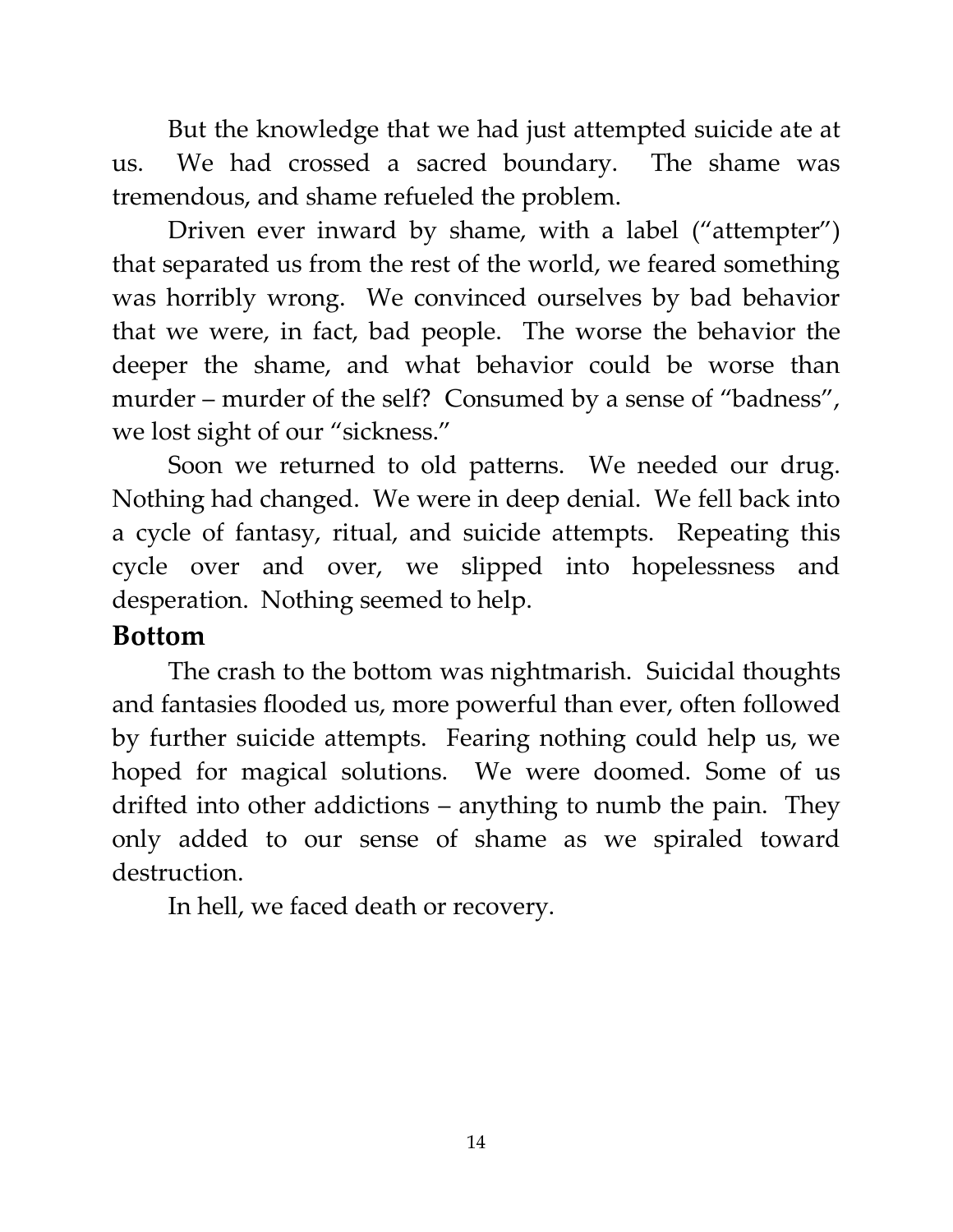## **Chapter 2**

## **The Solution**

Like alcoholics, most of us were unwilling to admit we were real suicide addicts. None of us like to think we are different from our fellows. Therefore, it is not surprising that our suicidal careers were characterized by countless vain attempts to prove we could be like other people. The idea that somehow, someday we will control our suicidal thoughts and behaviors is the great obsession of every suicide addict. The persistence of this illusion is astonishing. Many pursue it into the gates of insanity or death. 2

We learned that we had to fully concede to our innermost selves that we were suicide addicts. This is the first step in recovery. The delusion that we are like other people, or presently may be, has to be smashed.<sup>3</sup>

We are men and women who have lost the ability to control our suicidal thoughts and behaviors. We know that no real suicide addict recovers control. All of us felt at times that we were regaining control, but such intervals – usually brief – were inevitably followed by still less control, which led in time to pitiful and incomprehensible demoralization. We are convinced that suicide addicts of our type are in the grip of a progressive illness. Over any considerable period we get worse, never better.<sup>4</sup>

Despite all we can say, many who are real suicide addicts are not going to believe they are in this class. By every form of

 $\overline{a}$ <sup>2</sup> The above paragraphs were adapted from the *Big Book of Alcoholics Anonymous* (New York: AA World Services, 1976) 30.

<sup>3</sup> *Ibid*

<sup>4</sup> *Ibid*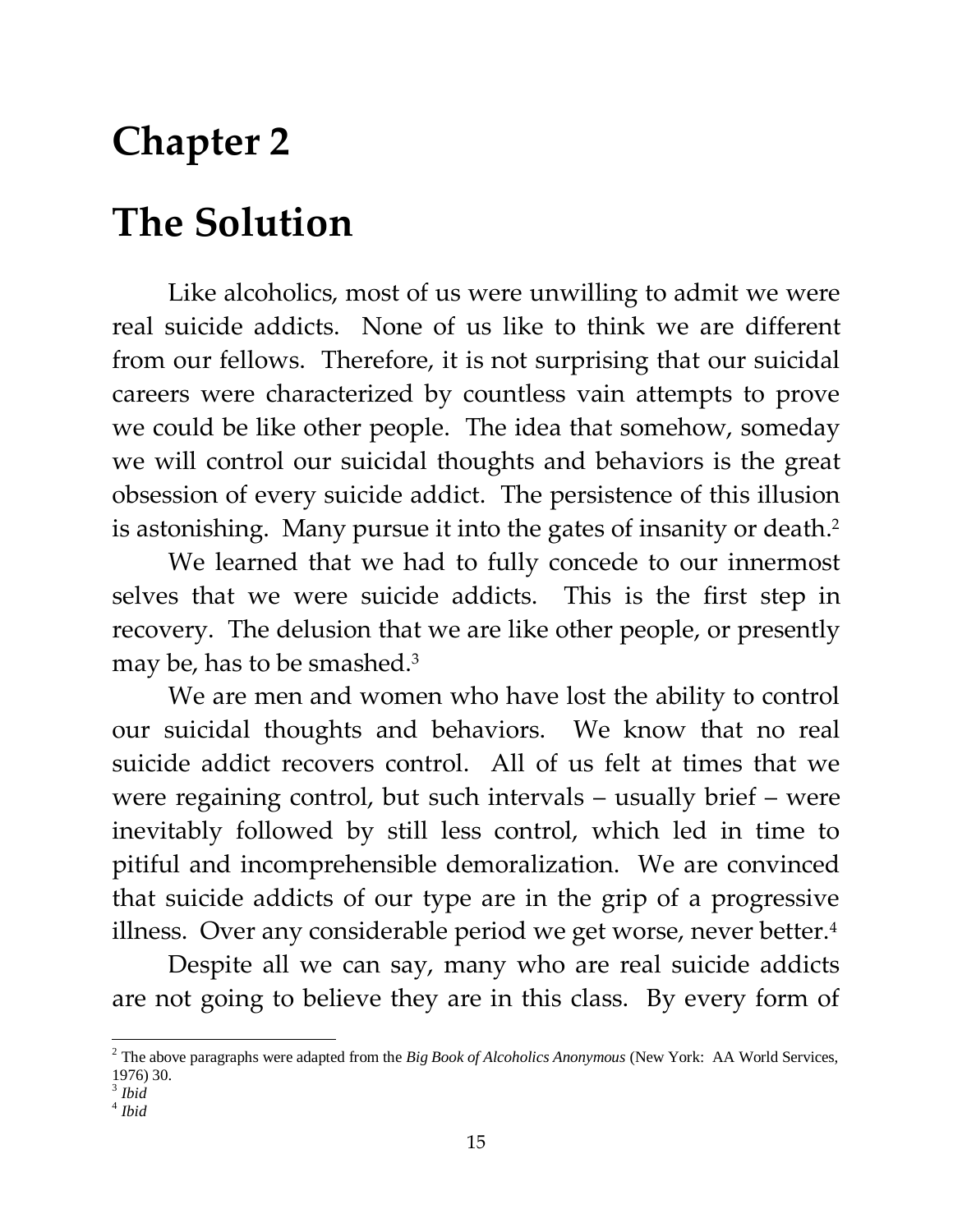self-deception and experimentation, they will try to prove themselves exceptions to the rule.<sup>5</sup> But actual suicide addicts, with hardly an exception, will be *absolutely unable to stop on the basis of self-knowledge*. This is a point we wish to reemphasize, to smash home what has been revealed to us out of bitter experience.<sup>6</sup>

We suicide addicts at certain times have no effective mental defense against suicide. Except in a few rare cases, neither we nor any other human being can provide such a defense. Our defense must come from a Higher Power.

## **Spiritual Awakening**

We of Suicide Anonymous describe our recovery as a spiritual experience. Some of us underwent a dramatic change, including awareness that God is in charge of our lives and deaths.

The first step of recovery is spiritual. Cognitive and emotional work comes later. Looking for mental and emotional healing first did not work. No matter how hard we worked or how sincere our efforts, they hadn't budged the problem. Doomed as we were, no human intervention could have helped us.

After a last bout with suicide many of us experienced a sense of 'coming to', as if we'd been roused form a trance. We realized that our best efforts had failed. We came face to face with the stark reality that we were powerless over our suicidal fantasies, rituals, and behaviors. We could do nothing to fix ourselves. It was over. We had to surrender, without reservation.

What a frightening moment. Up to that point, we were consumed by our craving for control and power. They were what

 5 *Ibid*, 31

<sup>6</sup> *Ibid,* 39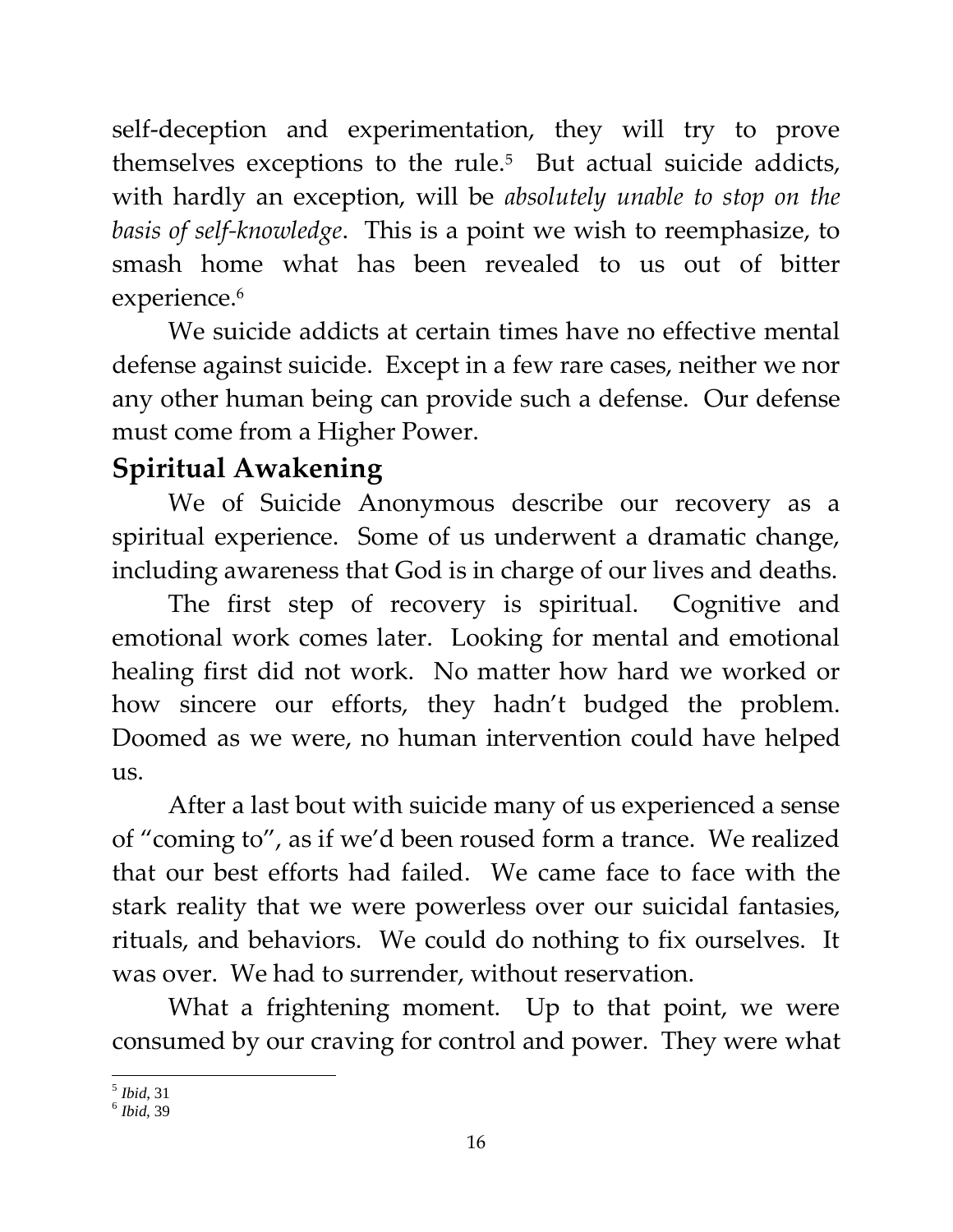we believed in. Convinced we were the center of the universe, no one but us mattered. Now we stood exposed, shivering in the light of truth. Had our spiritual experience stopped there, most of us would have fled back to suicide.

But for many of us, this moment of truth also included another revelation: that God saved our lives for God's own purposes. A childlike calm came over us.

The Big Book of Alcoholics Anonymous says, ' And God could and would if He were sought.'<sup>7</sup> That's all it took: seeking. All that mattered was that we started to look for something outside ourselves. Minute by minute, hour by hour, day by day, we willingly stayed *alive* by conscious contact with our new awareness of surrender and our seeking Someone outside ourselves who loves and protects us. It didn't matter that we didn't know who or what we were seeking. Seeking's all it took.

We had to hand over our lives to God: *here, you look after this, I can't*. Our wills had been turned toward death, like moths to a flame. That impulse could come back at any time. Our only hope was to open our will to God's gentle care – no secrets, no holdouts, no reservations, no games – just surrender.

Nothing works better for surrender than the Twelve Steps, and Suicide Anonymous meetings provided us a safe place for healing through the Twelve Steps.

Turning our will over to the care of God was like turning a battleship: it can't be done on a dime. We were, after all, very strong-willed people. Look at the devotion and energy we had put into our addiction. We teetered on the brink of death and survived; we spent years obsessed with suicide. We weren't

 $\overline{a}$ 7 *Ibid, 60*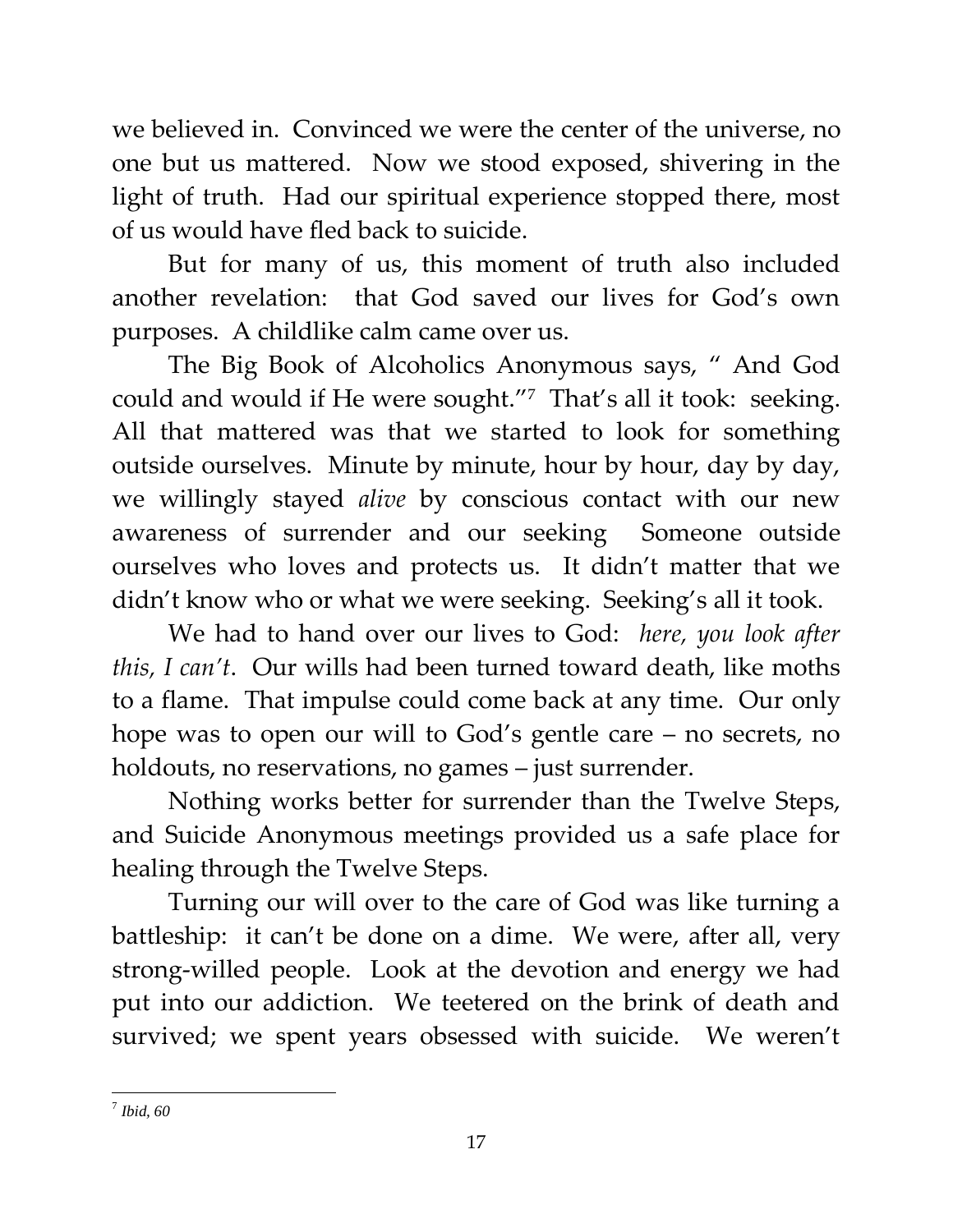going to change overnight. In early recovery, we continued to be plagued by fantasies, thoughts, and impulses toward suicide, often strong enough to pull us back into the old cycle. It was essential to 'share our secrets' – to take the power out of our thoughts of suicide by talking about them with others.

## **Sharing the Secret**

The most effective tool for stopping the power of the addiction was sharing our thoughts and fantasies of suicide with another person. We chose to 'tell on ourselves', to be honest about our suicidal thoughts and impulses as they occurred. Previously, we hugged our secret thoughts to ourselves, savoring the sense of power they gave us. Now we gave them up. Then, and only then, did the power diminish.

Time and again, we chose to turn away from the seduction of the suicide cycle by exposing our fantasies to the light of day. And each time we did, we took one step further into recovery. Such work was difficult. We were, after all, running directly counter to years and years of past practice. Our addiction feeds on secrecy and silence. It won't die all at once. We have to starve it to death.

'Reaching out' had to be immediate, honest, and without expectations from the listener.

'Immediate' meant telling the suicidal thoughts when they happened. A fellow Twelve Stepper or a trusted friend worked as long as that person didn't shame us or over-react. Family members usually didn't work because they were too emotionally caught up in the problem and shamed or frightened us. Therapists worked as long as they understood the addiction.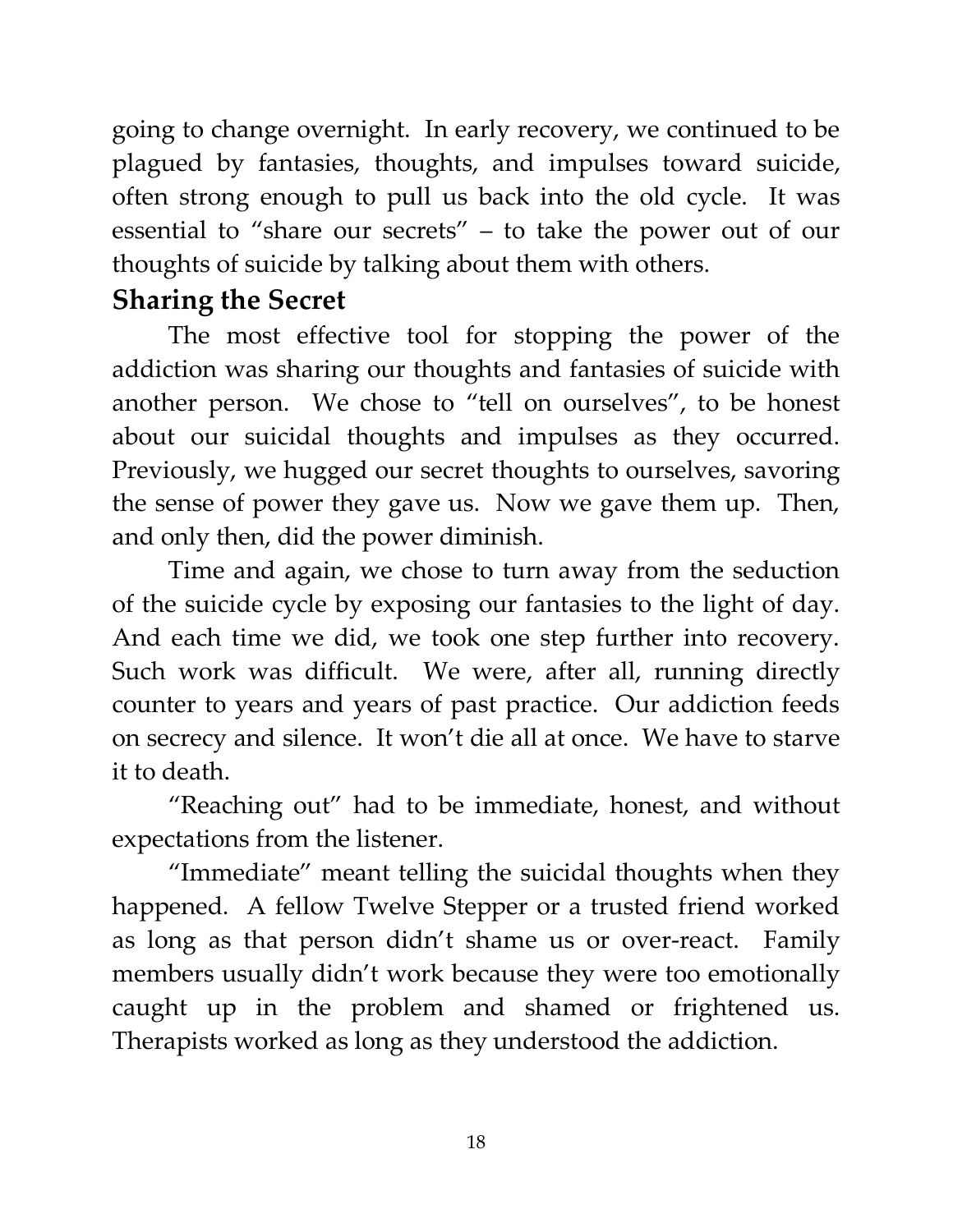In the mean time we had to stay in touch with God until we could find a person. It didn't work to tell God without telling a person. The power of the suicidal thoughts usually did not diminish until we disclosed them to another person.

'Honesty' was essential – no half measures, no windowdressing, and no holding back. The most difficult part of getting honest was staying in the present, in this particular moment, as we were reaching out. It was tempting to say, 'I was thinking about killing myself, but that's over and now I'm okay.' That didn't work. Pushing the thoughts into the past suggested that the addiction was in the past tense, and that is denial. We had to remember, 'I *am* powerless over suicide,' not 'I used to be powerless over suicide.' We had to be very specific, to the point – no hinting around, being vague, hoping the listener would fill in the blanks and let us off the hook. Healing required rigorous honesty.

We could have "no expectations" of the listener except listening. The purpose of our disclosure wasn't to get the other person to rescue us; it was to make ourselves accountable for our thoughts and actions. The person listening was only a listener, nothing more – a link to reality, not a person with magical powers to fix us. The sole purpose of reaching out was disclosure, nothing else.

Sharing in Suicide Anonymous meetings was important to reduce our shame. Nothing is more shameful than suicide. Facing a group took courage because it increased our vulnerability and exposed our shame. But hard as it was, it helped us unload our secret life of addiction. Each disclosure released another piece of shame. Little by little, we learned to be

19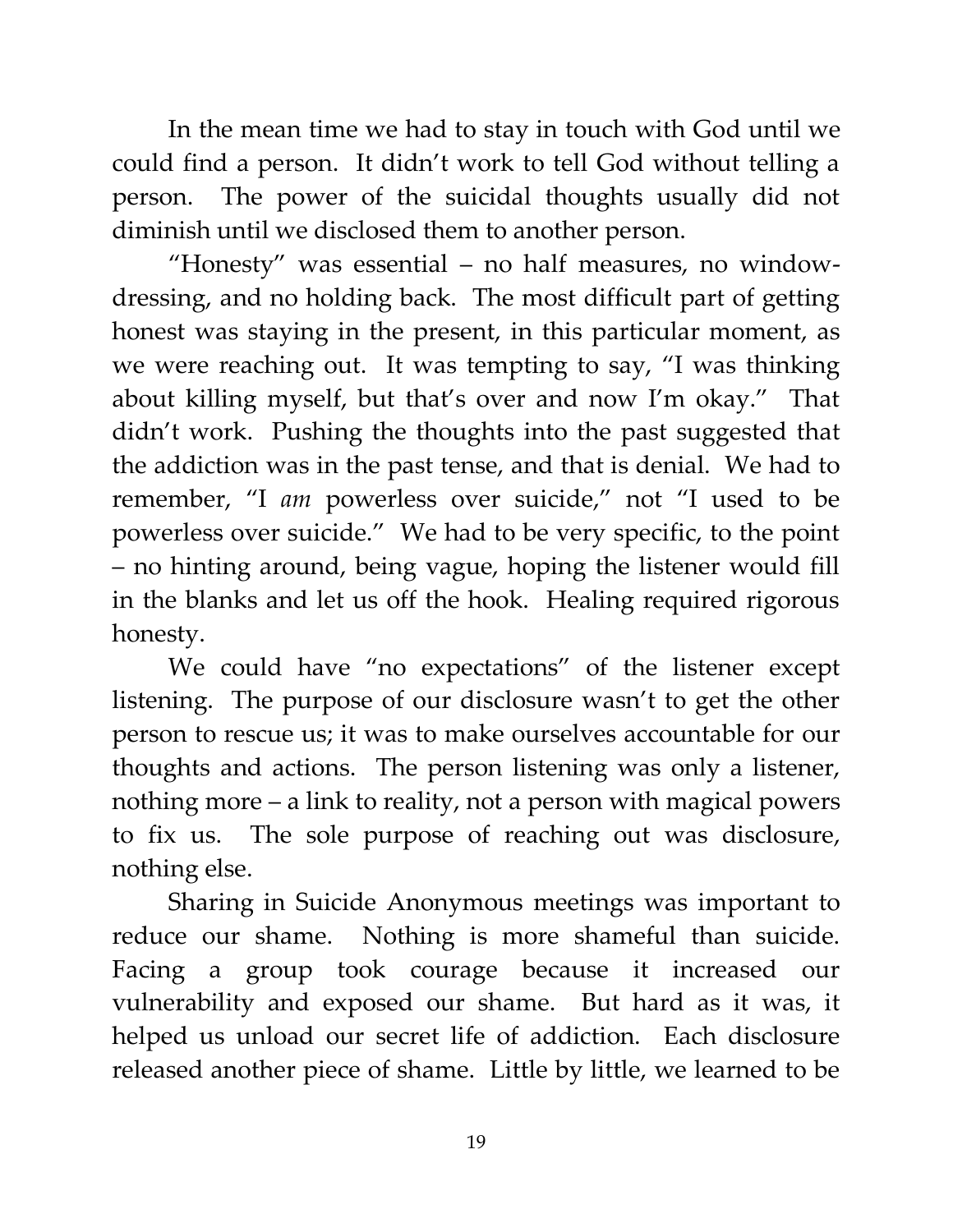honest with others and ourselves about our addiction. The group listened, identified with us, and accepted us.

For most of us the knowledge that others shared our obsession with suicidal thoughts and actions was both surprising and a relief. We had struggled and made promises to stop, but could not. As we heard the stories and shared the pain of our fellows, we began to understand that we were not alone. We began to feel safe in sharing our own stories of pain and helplessness in our addiction. We came to believe that there was hope and we began to trust the guidance we were offered.

Our spiritual bankruptcy left us desperate to learn how to fill the hole in our soul. We learned that there were steps we could take to heal, and that these steps would teach us how to live our lives with serenity and peace.

Through our pain, we became willing to surrender. We came to believe. We turned our will and lives over to the care of God, as we understood him.

These steps led us from the soul-sickness of the past, into the promised freedom of today. One day at a time, sometimes one minute at a time, we learned to lean on the guidance of our Higher Power. Our life is not ours, but His. By working the steps, we learned to live and not just endure each day.

The process of sharing at meetings healed us in ways that defy explanation. Acceptance as suicide addicts by a group of suicide addicts allowed us to accept parts of ourselves that we had hated and hidden. As we brought our darkness into light, it lost its power. Moreover, the group provided support. We were *not alone*. As we spoke the truth about our struggles with suicide, we provided hope for each other. We weren't the only people in the world with these thoughts, fantasies, and behaviors.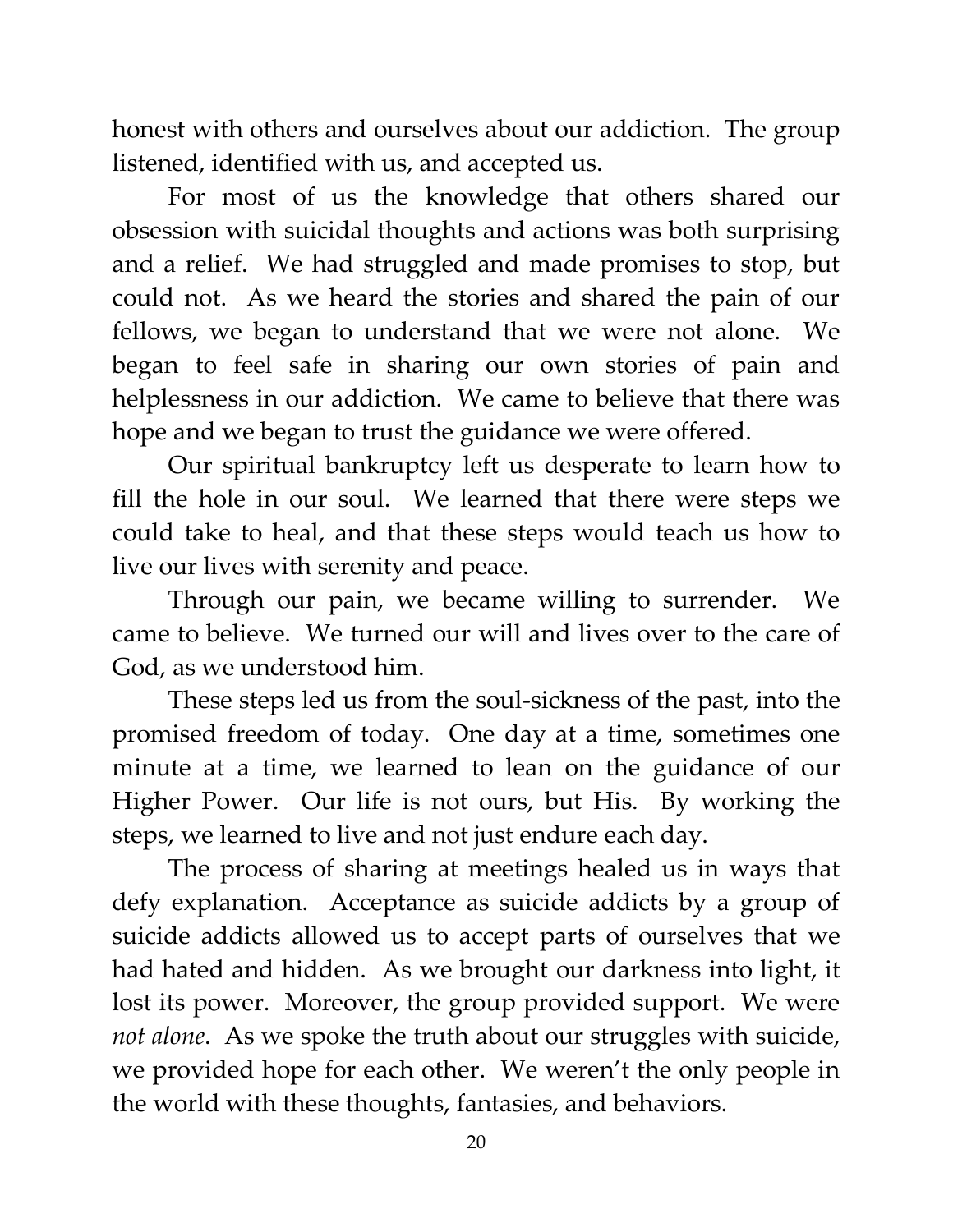## **Withdrawal**

Nobody said that recovery was easy. With tools in place, we plunged into withdrawal. The experience, while painful, was absolutely necessary for emotional and spiritual growth and recovery. Denial gave way to waves of feelings as we slowly came back to life, as though from a deep sleep or nightmare. For the first time, we saw our addiction for what it really was: a horrible illness, a big hoax.

What looked like the solution, was actually the problem. Suicide always seemed so alluring, so attractive and soothing – a permanent, peaceful relief. Now as our sanity started to return, we saw that suicide only masked deep pain. The real damage lay deep inside us.

Little by little, one bit of awareness at a time, we delved into our past. Pieces fell into place. Freed from the web that caught and held us, we saw for the first time, that we were not bad people, but sick people – very sick, for a very long time.

Denial gave way to more feelings, anger gave way to grief. For some of us, it was like opening a floodgate of tears as years of bottled-up sadness surfaced.

Facing our suicide addiction head on, we broke through layer after layer of denial. We saw the damage to ourselves and others. We fought our way back to sanity inch-by-inch, meeting by meeting.

Often the work was discouraging. We wondered if we would every stop hurting. What helped was validation from others, especially fellow members of Suicide Anonymous. We needed to hear we were making progress, especially since we often couldn't see our progress.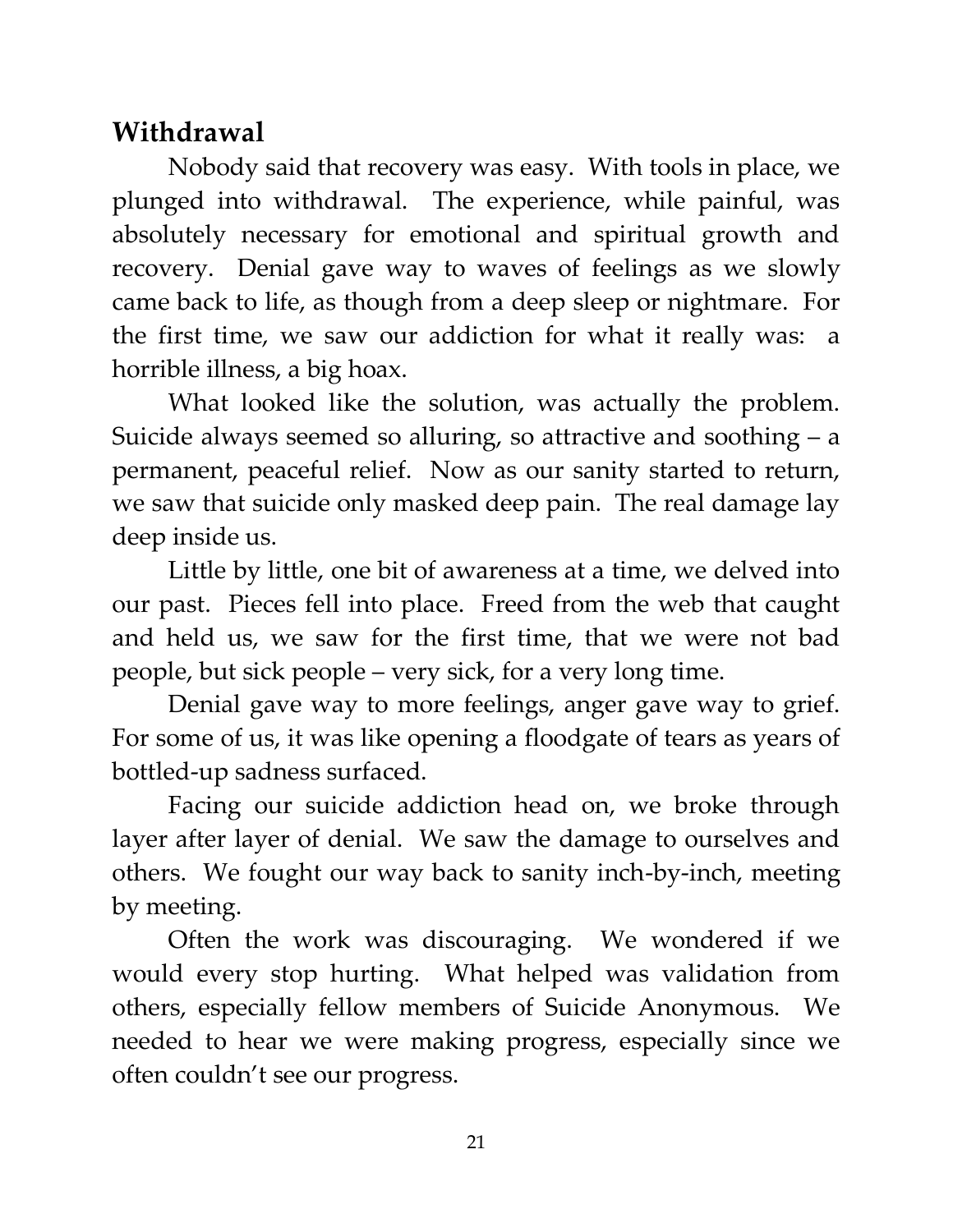Suicide Anonymous meetings offered mutual support. They let us be flexible, taking part actively or passively, talking or listening, sharing or supporting, helping or being helped. Meetings also helped us overcome our sense of shame and stigma, the forces that could drive us deeper into secrecy, denial and relapse.

Many of us were shocked to learn that our suicide addiction started much earlier in life than we first realized, consumed far more energy than we realized, and 'hooked' us more powerfully than we first admitted to ourselves and others. Some of us attended numerous Suicide Anonymous meetings before denial lifted and our full stories emerged. At first, many of us could only see our recent struggle with suicide, not the years of addiction. In time, as fragments of memory became a whole story in our minds, we realized that we were truly addicted to suicide.

## **Reconnection**

Through the Twelve Steps we slowly began to challenge old beliefs, old relationships and develop new faith, new connections. We started to engage in the world. Like Rip Van Winkle facing the wonder and uncertainty of a new world, we felt like children facing life for the first time as whole people. Aware of our vulnerability, we chose to engage with life, with all our fears, rather than hold back. We challenged ourselves, reconnected with people. Each time we mastered a situation, we took another step toward healing.

Most of us learned that helping others in Suicide Anonymous helped *us* even more. At first we were 'takers', desperately trying to grab any lifeline we could. Over time, however, we began to watch others, to see their needs and to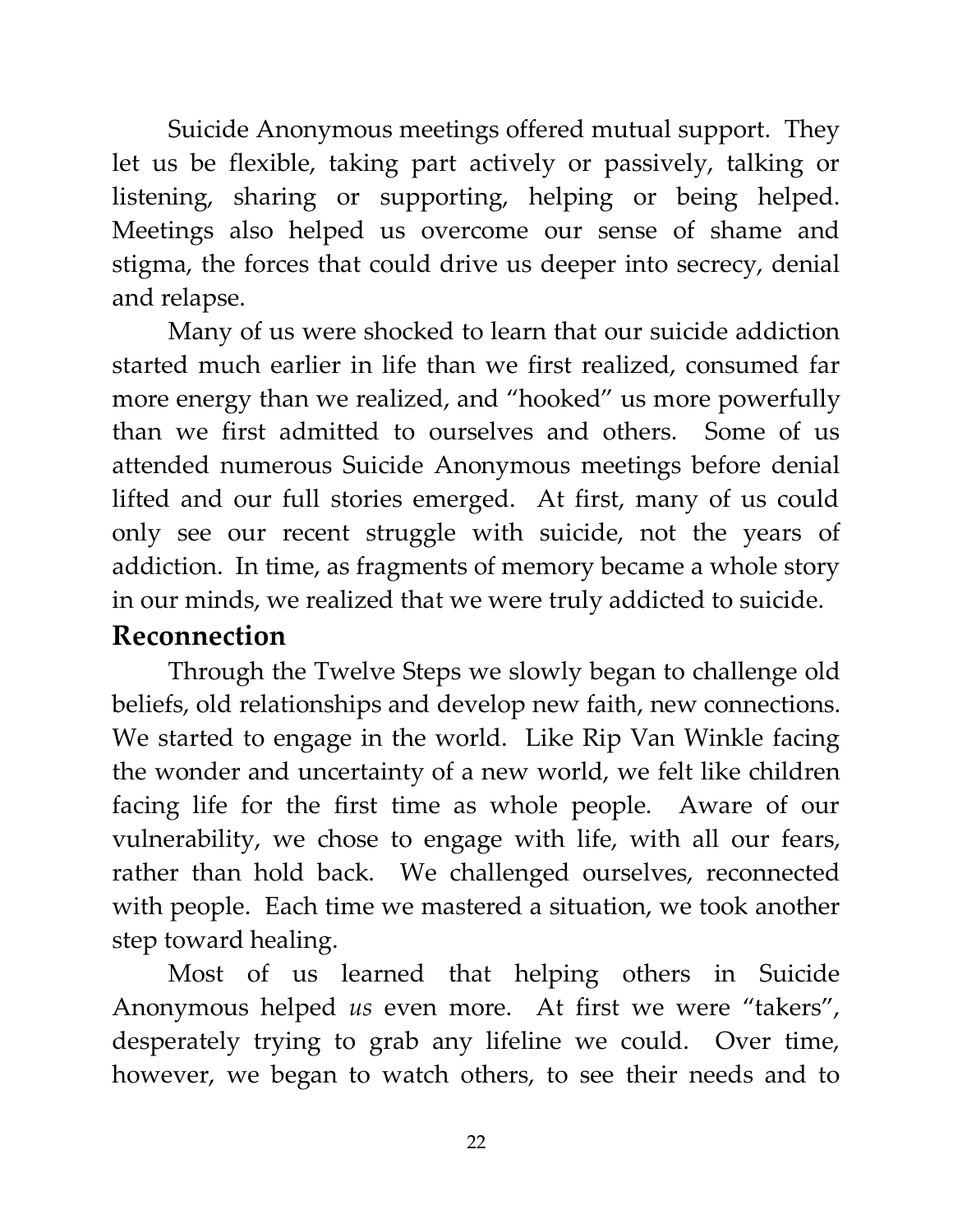reach out to them. At first we doubted that we had anything to offer, but in time we discovered that we had our own experiences to share as well as ears to listen. And the more we shared ourselves and listened, the more we healed.

## **A Daily Reprieve**

Like all addictions, suicide addiction is a progressive illness, leaving tracks in our brains that cannot be fully undone. We are given a 'daily reprieve contingent on the maintenance of our spiritual condition", $\delta$  and that is enough.

Working through the Twelve Steps made sobriety easier and more comfortable, made us aware of relapse issues and triggers. More aware of these triggers, we could take precautions against slips, in turn helping us maintain recovery.

Slowly, we restored our sense of self-esteem. Spiritually, we began at last to reconnect to family, friends, and co-workers. Previously trapped in our web of addiction, we now had the energy to give and receive love.

This didn't happen overnight. Family members were slow to trust. How could we blame them? At first, they held themselves apart, waiting for the next attempt. But as they sensed a real change in us, they came to believe in our recovery. Little by little, they learned to trust us again, and our relationships began to heal.

We truly were given a second chance. Thank God.

 $\overline{a}$ 8 Ibid, 85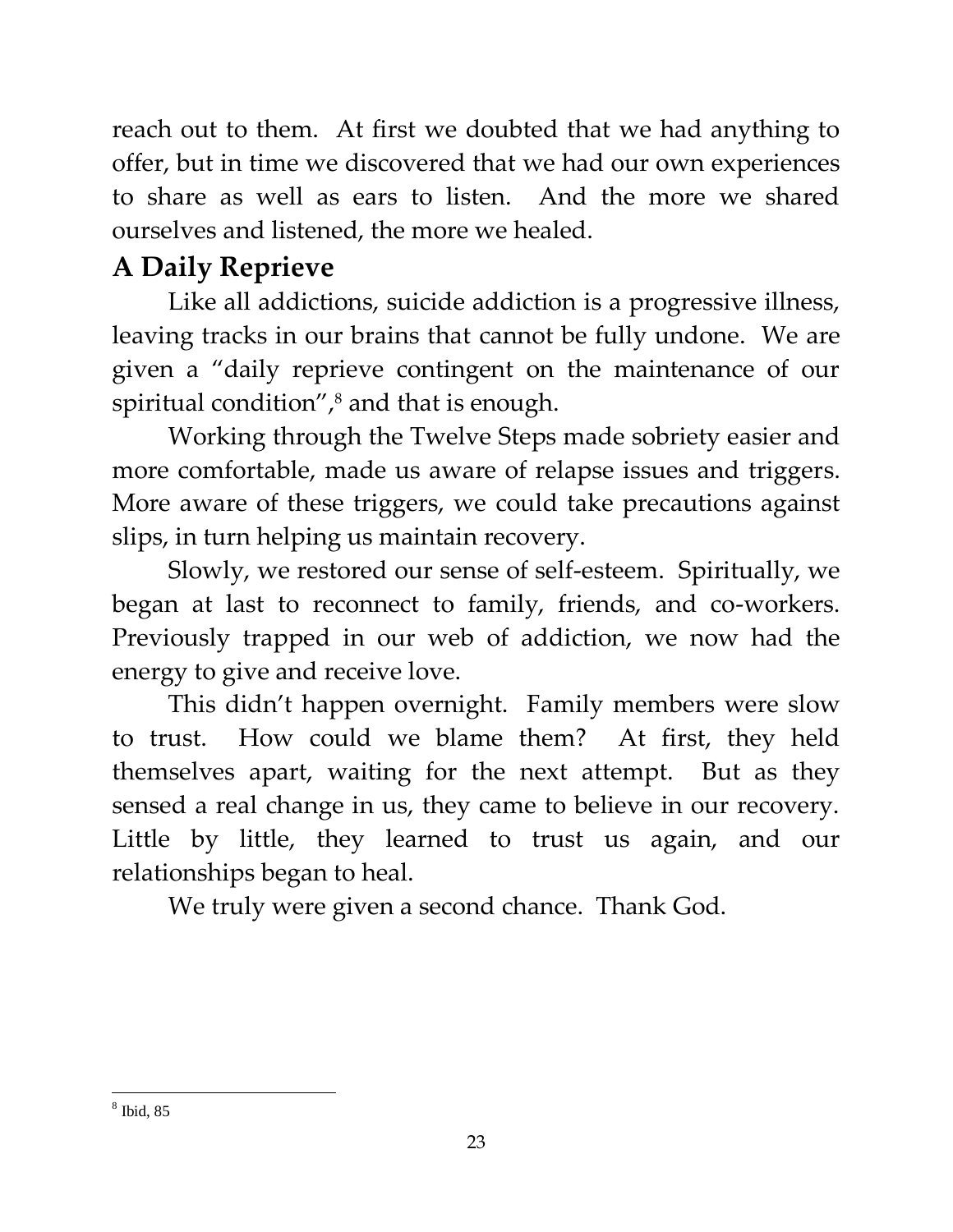## **Chapter 3**

## **Working the Twelve Steps\***

 "It works if you work it" -Slogan of Alcoholics Anonymous

The Twelve Steps were originally formulated in 1938 by Bill W, the co-founder of Alcoholics Anonymous. They grew out of the principles of the Oxford Groups, a religious fellowship that sponsored the first AA meetings in Akron, Ohio. The steps were first published in Bill W's *Alcoholics Anonymous* (1939) and received a more detailed treatment in his *Twelve Steps and Twelve Traditions* (1953).

The Twelve Steps provide a comprehensive and thorough approach to the problem of addiction. Without them, recovering from suicide addiction may be impossible. Our debt to the pioneers of AA is incalculable.

These are the Twelve Steps: <sup>9</sup>

 $\overline{a}$ 

<sup>\*</sup> Adapted in part from *Alcoholics Anonymous* (1939*), Twelve Steps and Twelve Traditions* (1953), and *Sex and Love Addicts Anonymous* (1986).

<sup>9</sup> Reprinted with permission from Suicide Anonymous and Alcoholics Anonymous. The Twelve Steps and Twelve Traditions are reprinted with permission of Alcoholics Anonymous World Services, Inc. Permission to reprint and adapt the Twelve steps and Twelve Traditions does not mean that A.A. is in any way affiliated with this program. A.A. is a program of recovery from alcoholism only-use of the Steps and Traditions in connection with programs and activities which are patterned after A.A., but which address other problems, or in any other non-A.A. context, does not imply otherwise.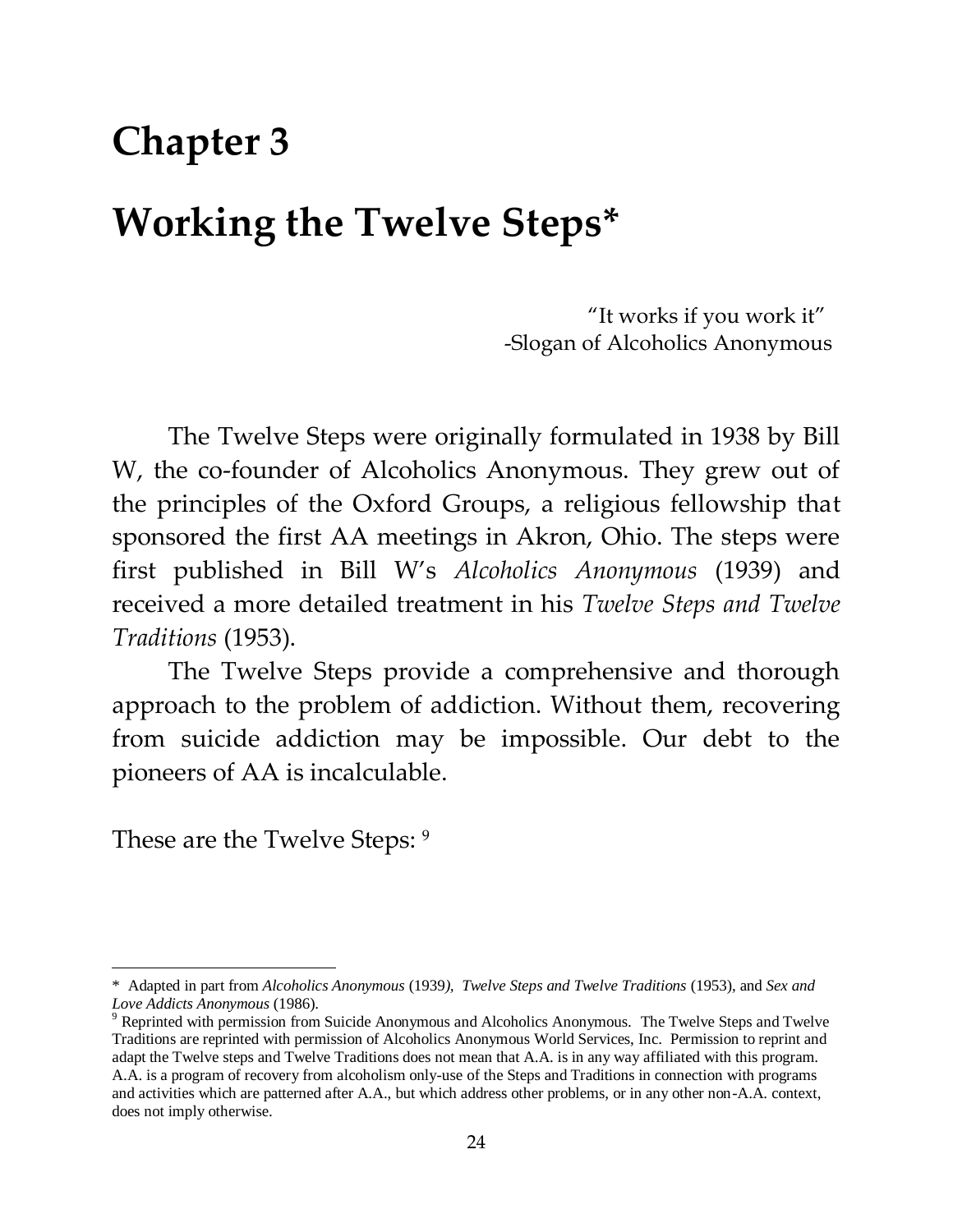- 1. We admitted we were powerless over our suicidal preoccupation - that our lives had become unmanageable.
- 2. Came to believe that a Power greater than ourselves could restore us to sanity.
- 3. Made a decision to turn our will and our lives over to the care of God *as we understood Him*.
- 4. Made a searching and fearless moral inventory of ourselves.
- 5. Admitted to God, to ourselves, and to another human being the exact nature of our wrongs.
- 6. Were entirely ready to have God remove all these defects of character.
- 7. Humbly asked Him to remove our shortcomings.
- 8. Made a list of all persons we had harmed, and became willing to make amends to them all.
- 9. Made direct amends to such people wherever possible, except when to do so would injure them or others.
- 10. Continued to take personal inventory and when we were wrong promptly admitted it.
- 11. Sought through prayer and meditation to improve our conscious contact with God *as we understood Him*, praying only for knowledge of His will for us and the power to carry that out.
- 12. Having had a spiritual awakening as the result of these steps, we tried to carry this message to those who still suffer and to practice these principles in all our affairs.

## **Step 1 : We admitted we were powerless over our suicidal preoccupation -- that our lives had become unmanageable.**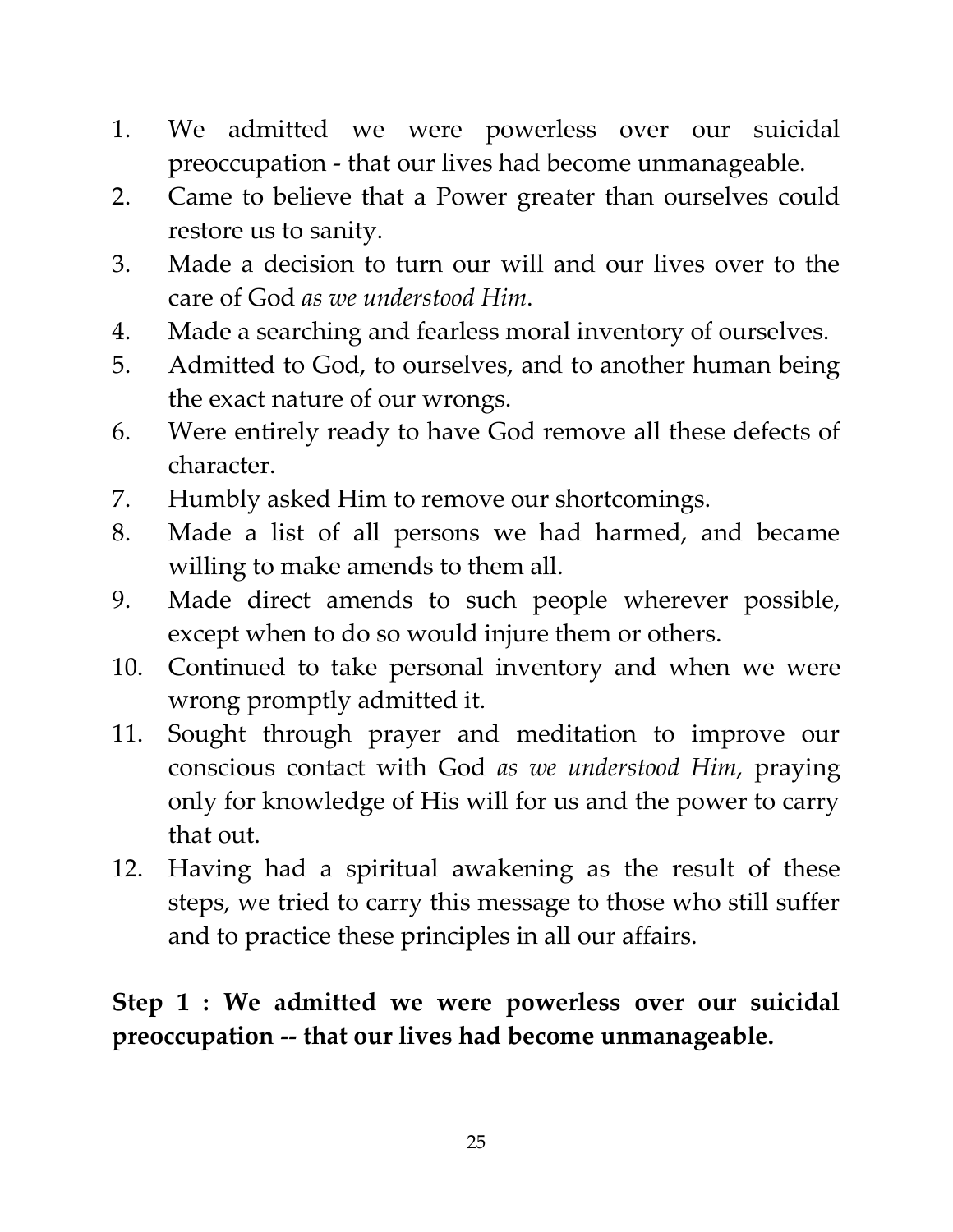No one wants to admit defeat. Every instinct rebels against the idea of powerlessness. It is truly awful to admit that we have become so obsessed by the idea of suicide that only an act of Grace can set us right.

The word "powerlessness" sums up for us several ideas. It means that we ourselves lack the power to make sound choices for our own lives. We are enslaved to suicide. The fact that we became captive to suicide shows that there was something important and powerful in our suicidal patterns which gave us some kind of 'payoff'. Many of us were seeking, by consuming ourselves with suicidal activity, to shut off the world with all of its demands. Or we masked our fear of commitment to life by thinking of death. We made use of our suicidal preoccupations to lessen our pain.

Soon our obsession became an addiction which destroyed our ability to concentrate on important things. One by one, all the things that make life worthwhile -- satisfaction at work, family, friends, and social activities -- dropped away as suicide absorbed all our time and attention. Some of us were caught up in the hypnotic intensity of suicidal trances. Such experiences, calming at first, became overwhelmingly compelling, carrying us along with them into prolonged bondage to our thoughts of suicide. The original quest for distraction from life's tensions now led us off into oblivion. Control over our lives no longer resided within us. We had lost control, whether we admitted it to ourselves or not.

Each of us, in his or her own time, finally experienced a sense of real desperation. We began to realize that living with our addictive patterns and being controlled by them meant that we risked losing our sanity. We stood on the edge of an abyss, and if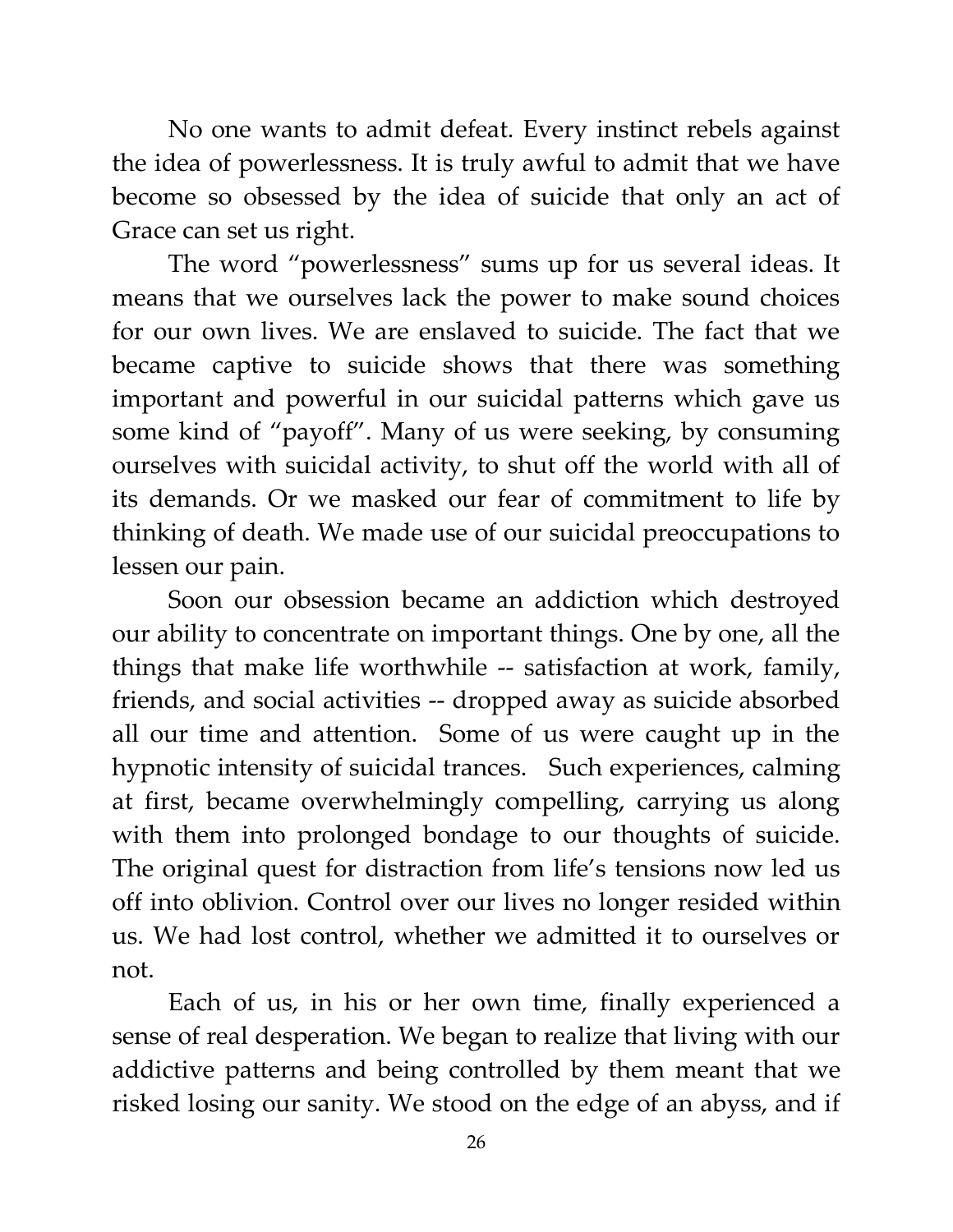we slipped into it, we would lose all possibility of stability or health, forever. We decided we had to stop.

Now we began to confront a paradox: accepting that we couldn't control our addiction to suicide is the first step towards recovery. Most of us had tried all sorts of strategies to control our behavior. These strategies, no matter how strong, were futile. If we had some initial success in controlling our addictive behavior, we would become smug and conclude that we could now manage things. This only lowered our defenses, so that we gave in to old patterns again, often within days or hours.

Our loss of control had become an established fact. Therefore we could approach the prospect of surrendering our suicide addiction with true humility, for we had no way of knowing if surrender was even possible. True surrender of our suicide addiction meant not only being willing to take ourselves out of the painful situation at hand; it also meant being ready to be free of the whole obsession with suicide. The resolve only to be rid of a *specific* painful situation, without the readiness to break the whole addictive pattern, amounted to "going on the wagon" without truly giving up the addiction.

When we were first challenged to admit total defeat, most of us revolted. We had approached Suicide Anonymous expecting to be taught the self-confidence to conquer our own suicide addiction. Then we were told that, so far as suicide was concerned, self-confidence was a liability. We were the victims of a mental obsession so powerful that no amount of human willpower could break it. There was no such thing as personal conquest of this addiction.

Finally, we reached a point of unconditional surrender. The proof of this surrender was that we refrained, one day at a time,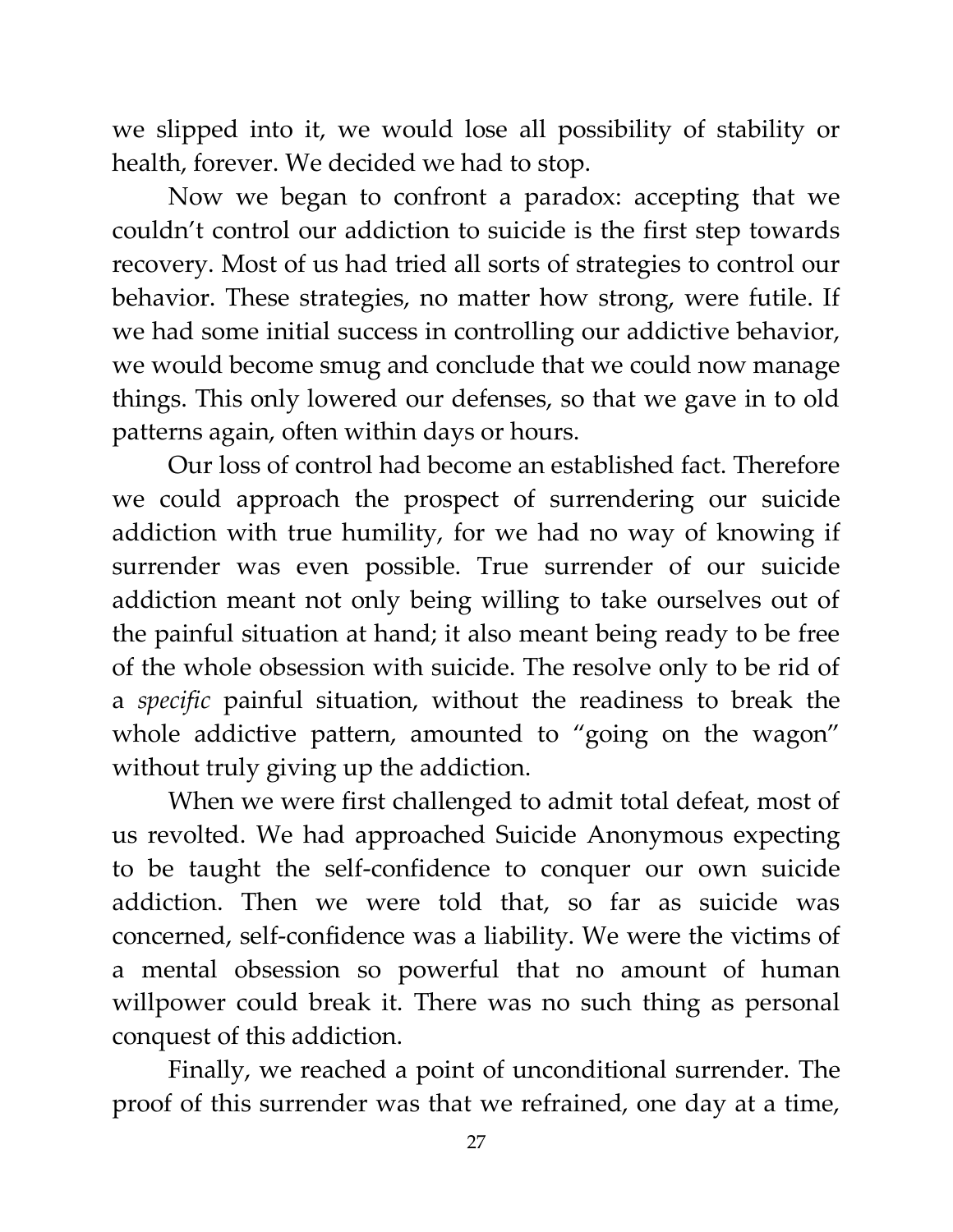from every form of behavior we saw as part of our addiction. We recognized that these were no-win situations. Each of us was now willing to go to any length, a day at a time, to stay sober. We were willing to be available to whatever might happen within ourselves. Paradoxically, this was not willingness coming from strength, but from the certainty of the consequences of continuing our addiction.

We were driven to Suicide Anonymous, and there we discovered the fatal nature of our situation. Then, and only then, did we become open-minded, to listen as only the dying can.

#### **Step 2 : Came to believe that a Power greater than ourselves could restore us to sanity.**

As we came to appreciate the magnitude and mind-altering nature of suicide addiction, we had to admit that we could not reshape our whole identity unaided. We felt the need for a Someone greater than ourselves, a Something at least one step ahead of our disease, to give us the guidance we could not provide for ourselves. But what might that Someone or Something be?

We found the best answer to this question of faith through other Suicide Anonymous members, people who had found faith themselves. As we listened to their stories, we could identify with their patterns of addiction. And we could see that they were now leading healthier lives. As living examples, they offered us the hope that the same Power who had helped them might be available to us as well.

Contact with other recovering suicide addicts also helped us sustain our day-to-day sobriety. As we realized how helpful this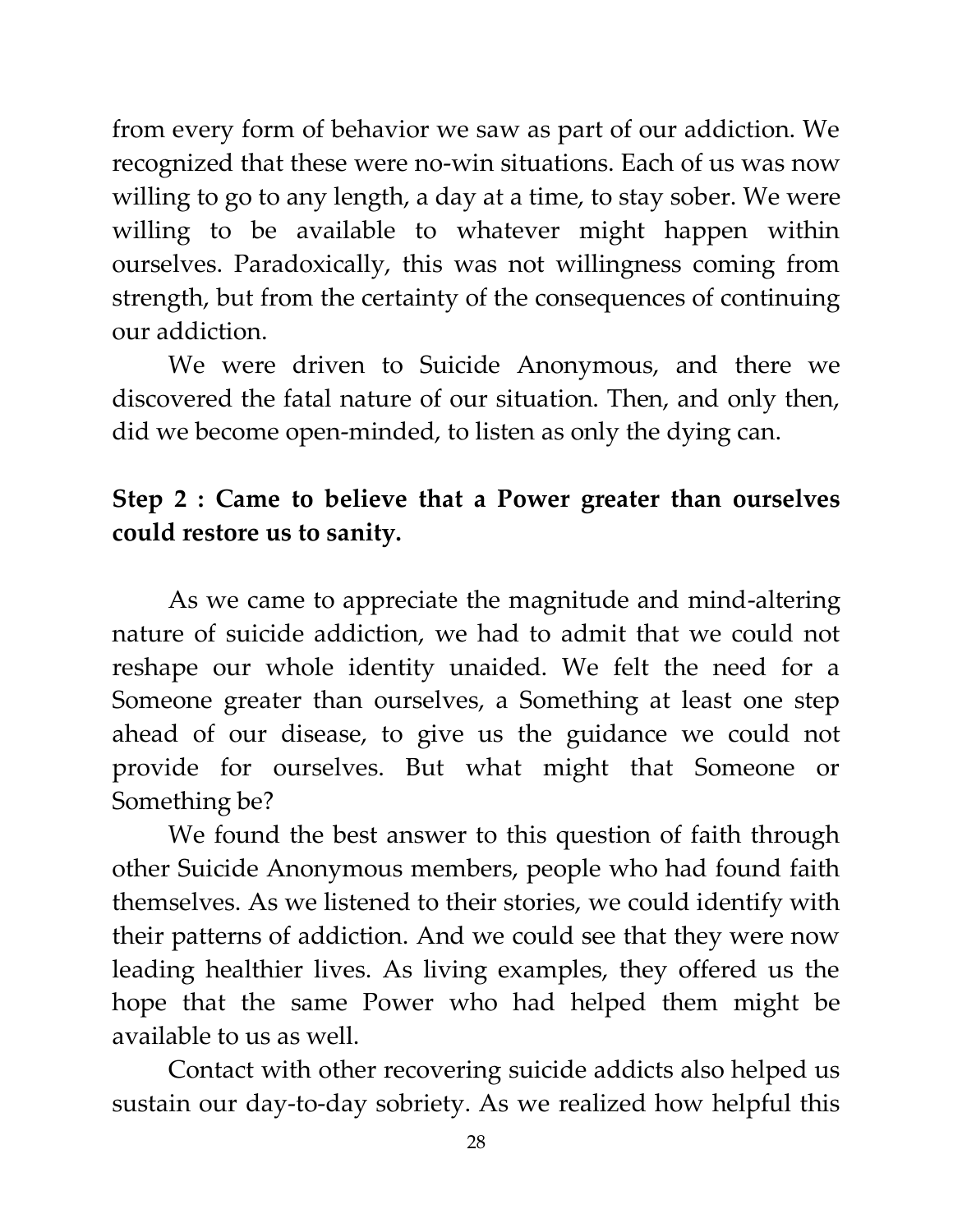network of support was, we sensed that we didn't necessarily need organized religion. What we needed was the spiritual guidance we could receive from other Suicide Anonymous members. They helped us lay the foundation for building our own faith. We could even, if we wished, make Suicide Anonymous itself our 'higher power'. This was, after all, a group of people who together could solve their problem with suicide. In this respect they were certainly a power greater than we were. We could have faith in them. Many members crossed the threshold into faith this way. They told us that, once across, their faith grew wider and deeper. Relieved of the obsession with suicide, their lives transformed, their belief in a Higher Power grew stronger and more certain. And most of them began to call it God.

We found that true humility and an open mind will lead us to faith. Every Suicide Anonymous meeting was a fresh assurance that God would restore us to sanity.

#### **Step 3 : Made a decision to turn our will and our lives over to the care of God** *as we understood Him.*

Like all the remaining steps, Step 3 called for affirmative action to cut away the self-will which blocked us from God. The question, as always, is "how?" There is only one answer: willingness.

Every man and woman who joins Suicide Anonymous has, without realizing it, made a beginning on Step 3. Wasn't it true that in matters relating to suicide, each of us had decided to turn his or her life over to the care and protection of Suicide Anonymous? Each newcomer felt sure Suicide Anonymous was the only safe harbor for the sinking vessel that he or she had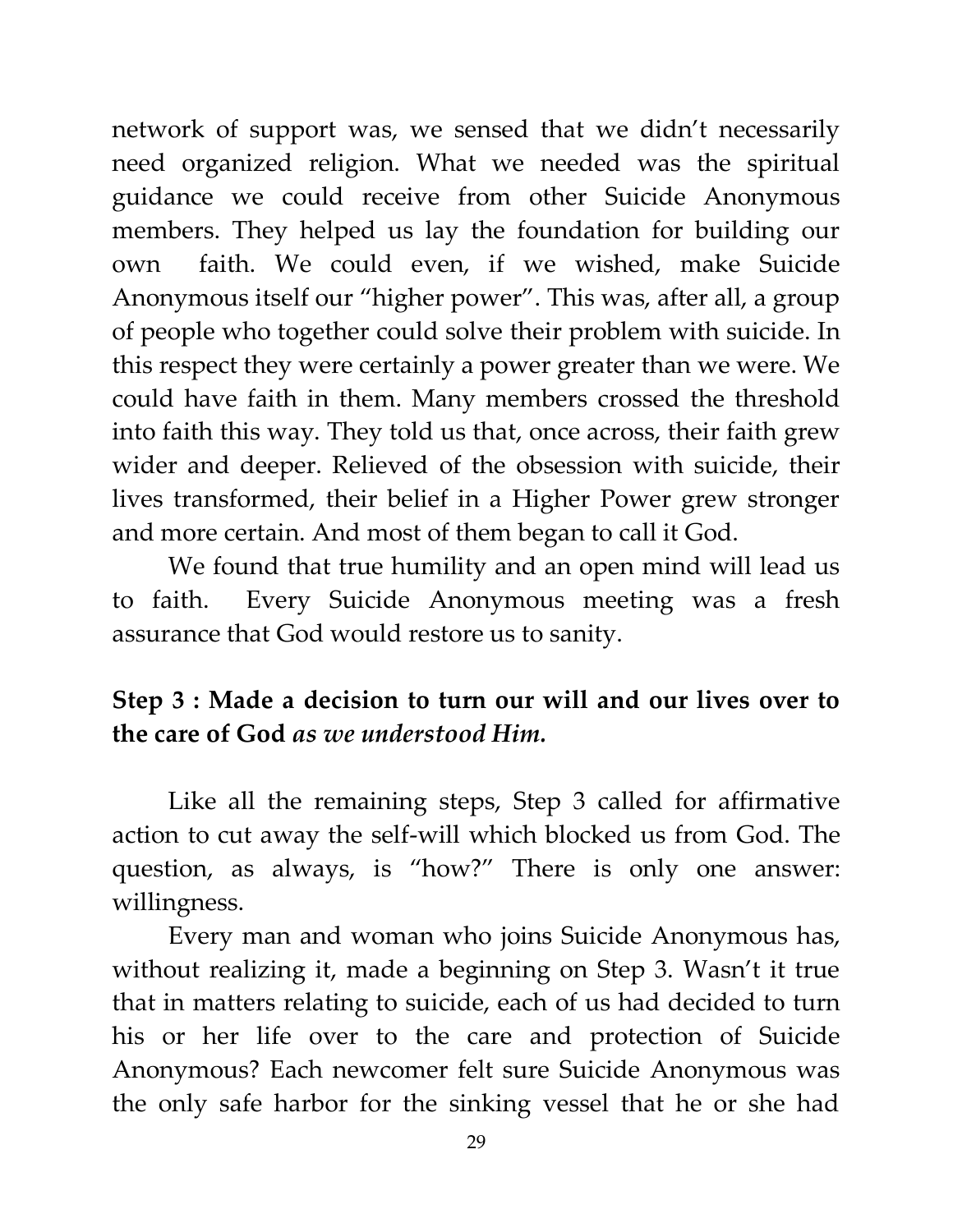become. If this was not turning one's will and life over to a newfound Higher Power , then what was it?

What would it be like, if we were really to empty ourselves of diseases and refrain from refilling ourselves again with anything other than God's grace? We had no idea. All we knew was that we did not want to go back into active suicide addiction. We came to understand that if we were unable to prescribe our own treatment for suicide addiction, then we would be better off turning 'our will and our lives over' to the God of our understanding even if we did not know what might happen.

Having made this decision, how could we now begin our new relationship with God? The answer was simple; what we added was prayer. We now began each day in communion with the God of our understanding, asking for help to stay free, for that one day, of addictive behavior. And if we were successful in not acting out by day's end, we thanked God for helping us live another day free from bottom-line suicide addiction.

And in all times of emotional disturbance we paused, asked for quiet and simply said: 'Thy will, not mine, be done.'

#### **Step 4 : Made a searching and fearless moral inventory of ourselves.**

To our surprise we found that there came a point where we approached the task of Step 4 without fear because we had come to terms with Step 3. If God was helping us to manage our external lives, it was easier to be open to the idea of clearing up the debris.

But how were we to accomplish such an inventory? No two people did it exactly alike; there was no single 'right way'. What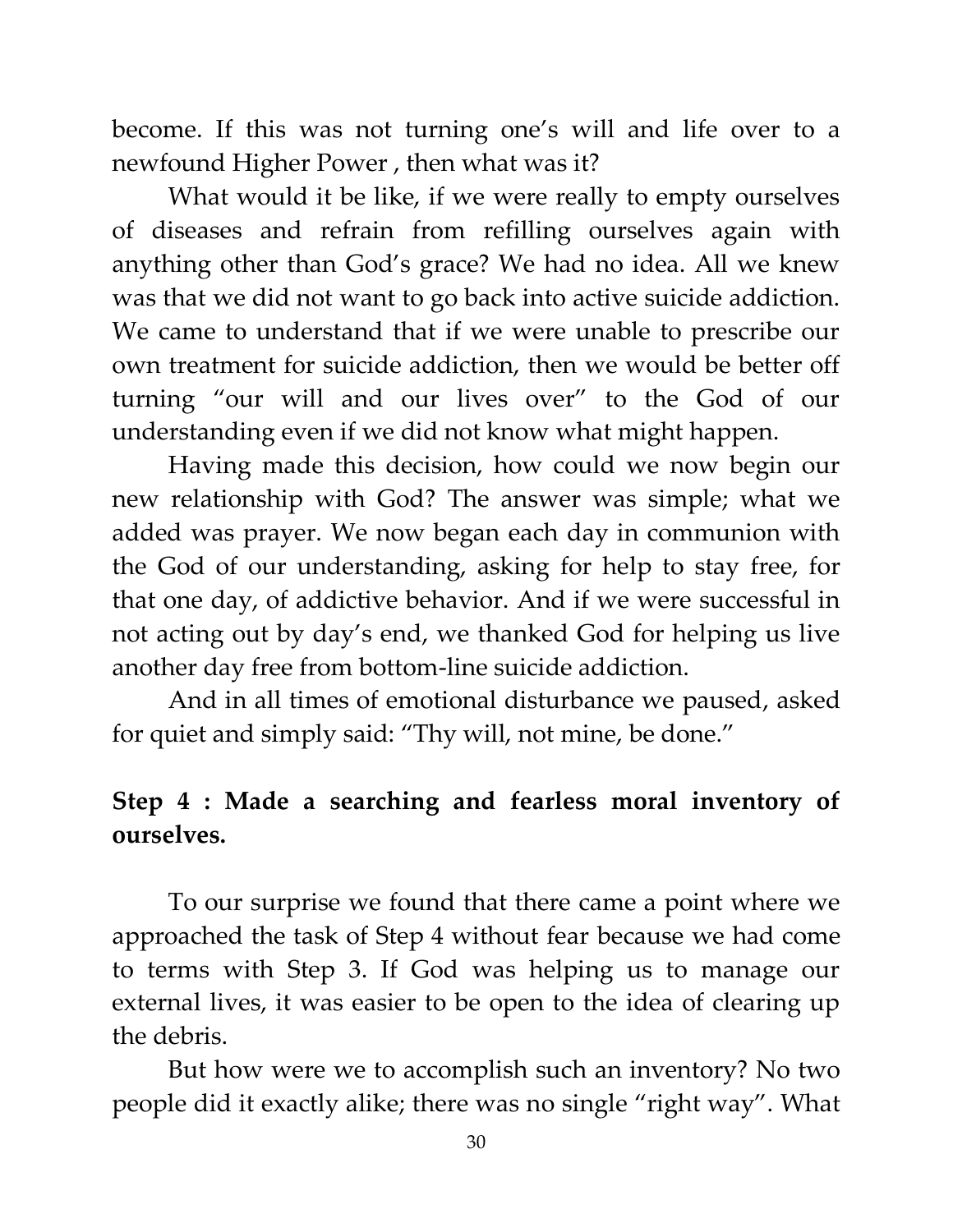we needed was to achieve some understanding of ourselves without fear, pride or secret reservations. Furthermore, we needed to understand the payoffs we had derived from our addictions.

Most of us found that writing down our inventory was helpful. Looking at what we had done in black and white was an invaluable aid to honesty and objectivity. As we read our version of what happened, we could see through our excuses and our need to blame others.

In writing down our inventory, some of us used the guidelines in the Big Book of Alcoholics Anonymous: resentments, fears and sex.

'Resentment is the 'number one' offender.' So says the *Big Book* of Alcoholics Anonymous.<sup>10</sup> We also found this to be true for us suicide addicts. In order to deal with our resentments, we set them down on paper, listing people, institutions or principles with which we were angry. When we took a hard look at why we were angry, we found that we had seen threats to our self-esteem, our pocketbooks, our ambitions, or our personal relationships.

We saw clearly, for the first time, how these resentments led only to unhappiness and shut us off from the very contact with a Higher Power that we desperately needed for our daily reprieve from suicide addiction. Therefore, putting aside what others might have done wrong, we looked at our own mistakes, asking ourselves where we had been selfish, dishonest, self-seeking and frightened. When we saw our faults, we listed them in black and white.

 $\overline{a}$ <sup>10</sup> Alcoholics Anonymous, (New York: AA World Services, 1976), 64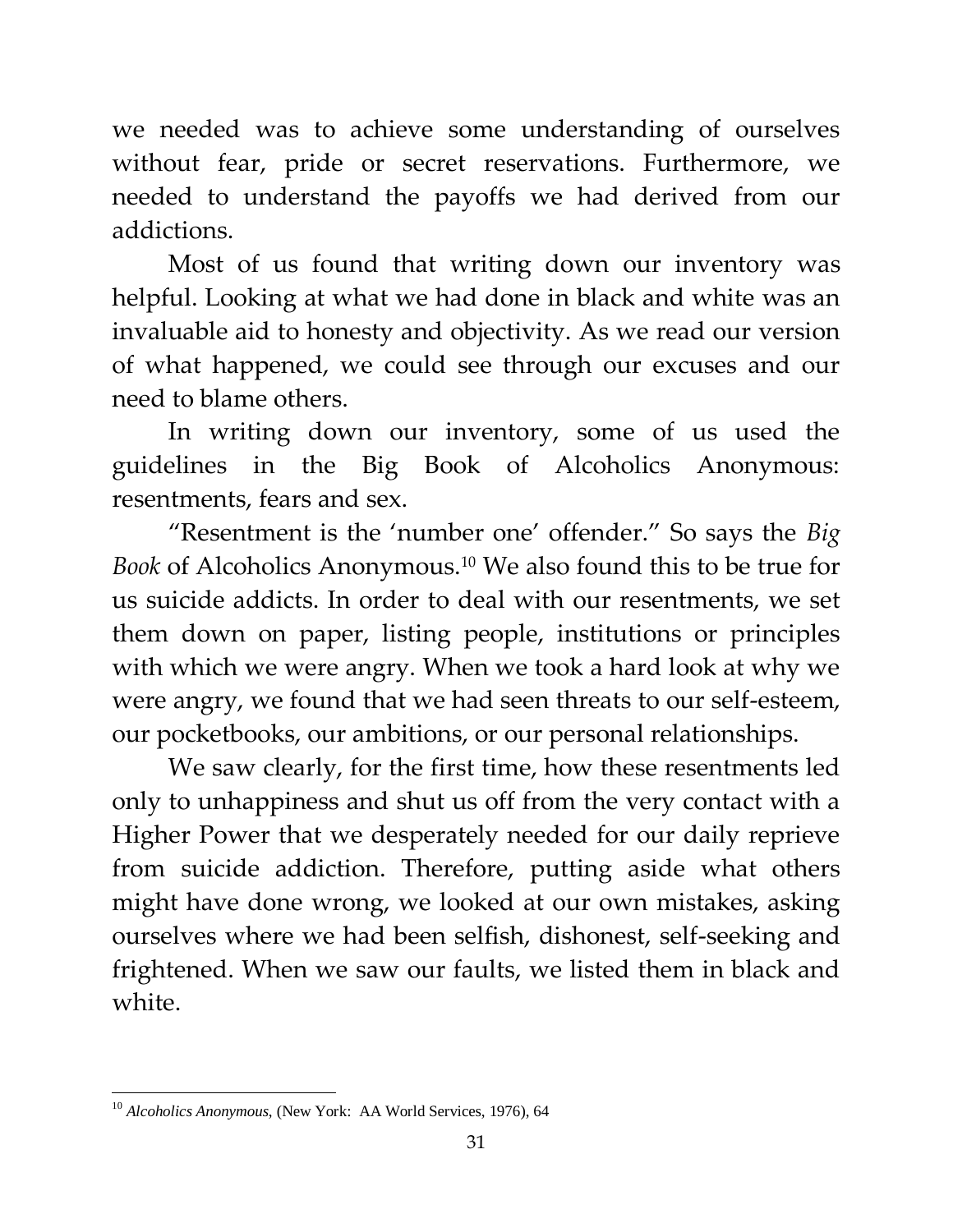Next, we reviewed our fears. We put them on paper, asking ourselves honestly why we had them. Wasn't it because our own self-reliance had failed us so badly? We realized there is a better way: put our trust in God, not ourselves. We are in the world to play the role God assigns. To the extent that we do this, God will match calamity with serenity. We asked God to remove our fears and direct our attention to what God would have us be or do.

Sex! We reviewed our conduct carefully. Where had we been selfish? Dishonest? Did we arouse jealousy, suspicion or anger? Who had we hurt? We put it all on paper and looked at it. We found the acid test for each relationship: was it selfish or not? We earnestly prayed for the right ideal and the strength to do the right thing. If sex was particularly troublesome, we threw ourselves into helping others, taking us out of ourselves.

If we were thorough in our inventory, we began to learn tolerance and good-will toward all, even our enemies. We were ready for Step 5.

#### **Step 5 : Admitted to God, to ourselves, and to another human being the exact nature of our wrongs.**

More than most people, suicide addicts lead a double life. To the world, we present a stage character. We take pride in our ability to keep a secret, to keep our stories straight, to keep our feelings hidden. Such a strategy had a major payoff; we never had to deal with the consequences of our actions. We could even deny to ourselves that there *were* consequences. If ever anyone had a strong incentive to remain closed off from others, to hide the self from view, it was us.

Step 5 was our way to become open. If we didn't share with another person what we learned in Step 4, our sobriety was in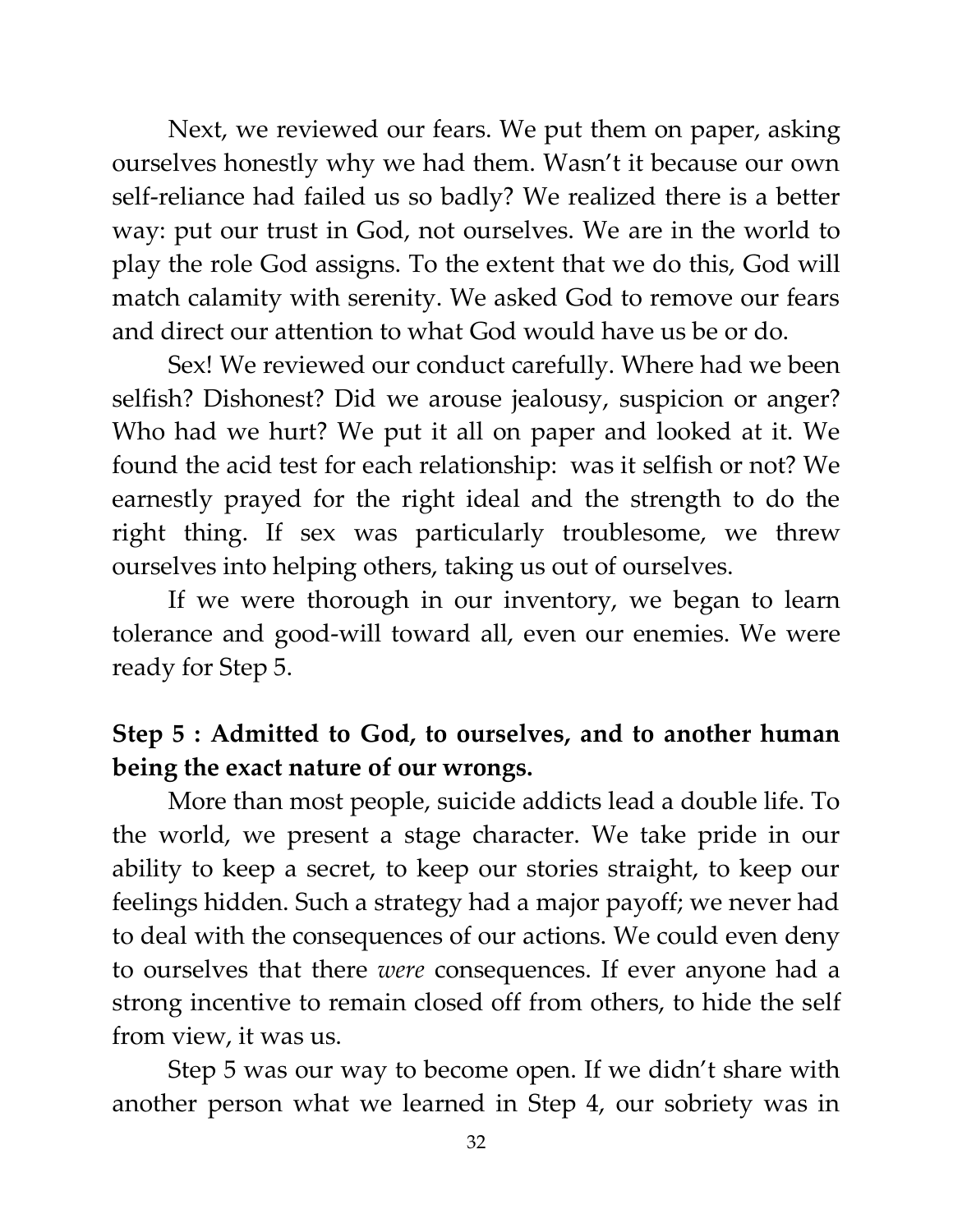danger. Our profound aloneness -- both the root of our disease and its consequence -- could be eased only by reaching out to another human being.

Many of us felt we needed to find just one person with whom to be totally honest. Most of us had tried being partially honest with different people. Total honesty with one human being was essential for humility. It was also necessary for breaking the isolation that had blocked us from the unconditional acceptance we so desperately needed.

So we pocketed our pride and went for it, illuminating every dark part of our past. Once done, we were relieved and excited. We could look people in the eye and begin to have a spiritual experience. Many of us actually felt the presence of God for the first time.

**Step 6 : Were entirely ready to have God remove all these defects of character.**

In the first five steps we were moving away from the active disease. Now, at Step 6, we needed to make our first step toward re-building. To attribute all of our troubles to suicide addiction would have been a serious error, for our character defects affected our lives too. In becoming ready to give up our character defects, we were ready to give up that part of us capable of "the con".

Our old habits had subtle payoffs which were difficult to surrender. Often victims of emotional deprivation in childhood, we had learned to survive on anger and resentment. Because of our inner blocks, we had become incapable of intimacy with anyone.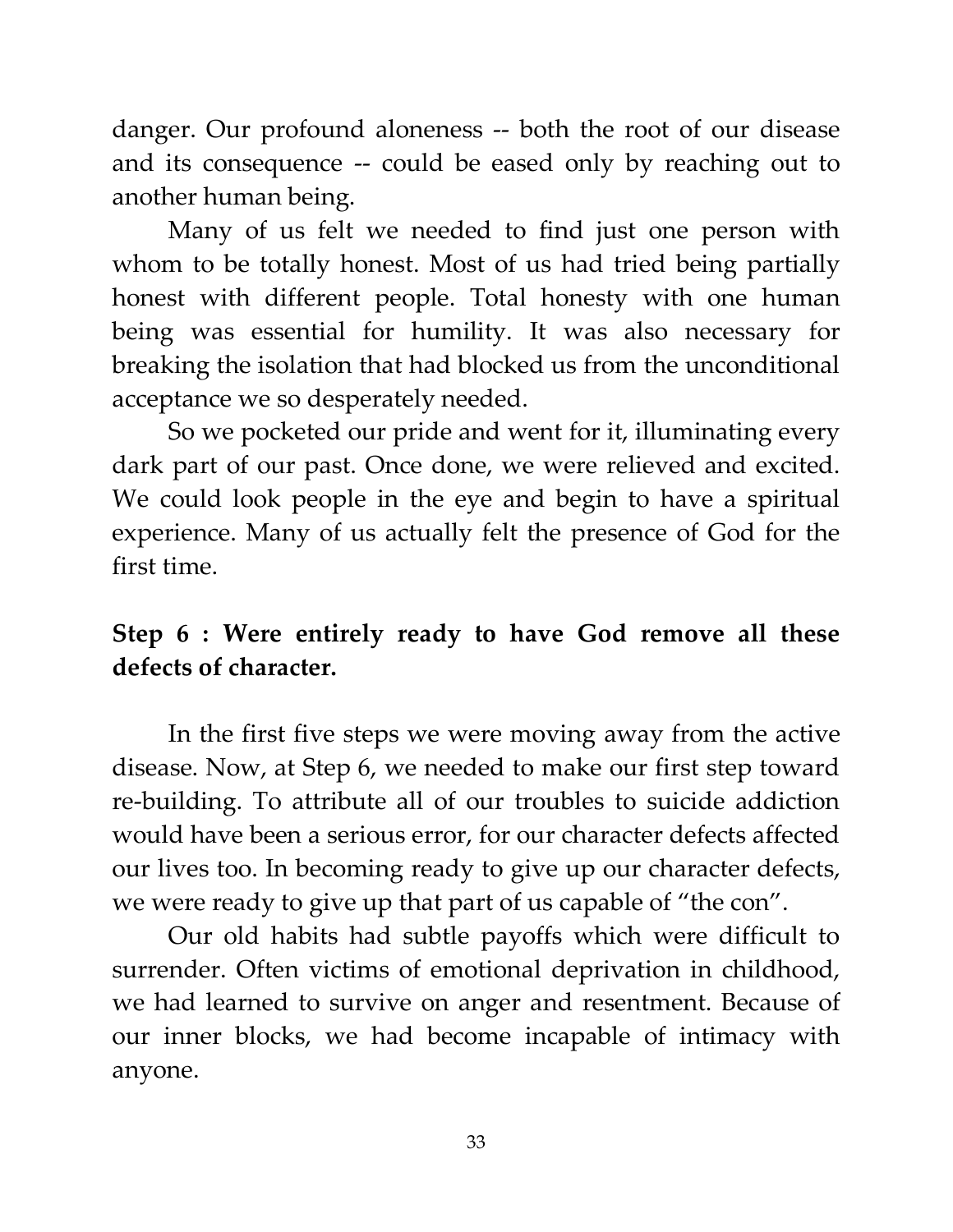Slowly our attitude toward our defects started to change. We began to move from surrender of our suicide addiction, toward surrender to a process which would prepare us for God's work. We understood that Step 6 only asks us to get out of God's way.

## **Step 7 : Humbly asked Him to remove our shortcomings.**

The whole emphasis of Step 7 is humility, and the basic ingredient of humility is a desire to seek and do God's will. But as long as we placed self-reliance first, reliance on a Higher Power was still impossible.

Although we had come a long way, we were still unable to shape our own lives in a consistently positive manner without a Power to continue to do for us what we could not do for ourselves.

So we called upon God to remove our shortcomings. When we were finally ready to do this, many of us chose the Step 7 prayer of the *Big Book*: 'My Creator, I am now willing that you should have all of me, good and bad. I pray that you now remove from me every single defect of character which stands in the way of my usefulness to you and to my fellows. Grant me strength, as I go out from here, to do your bidding. Amen."<sup>11</sup>

## **Step 8 : Made a list of all persons we had harmed, and became willing to make amends to them all.**

Learning to live in harmony with all men and women is a fascinating adventure. It is a task we may never finish. To

 $\frac{1}{11}$ Ibid., 76.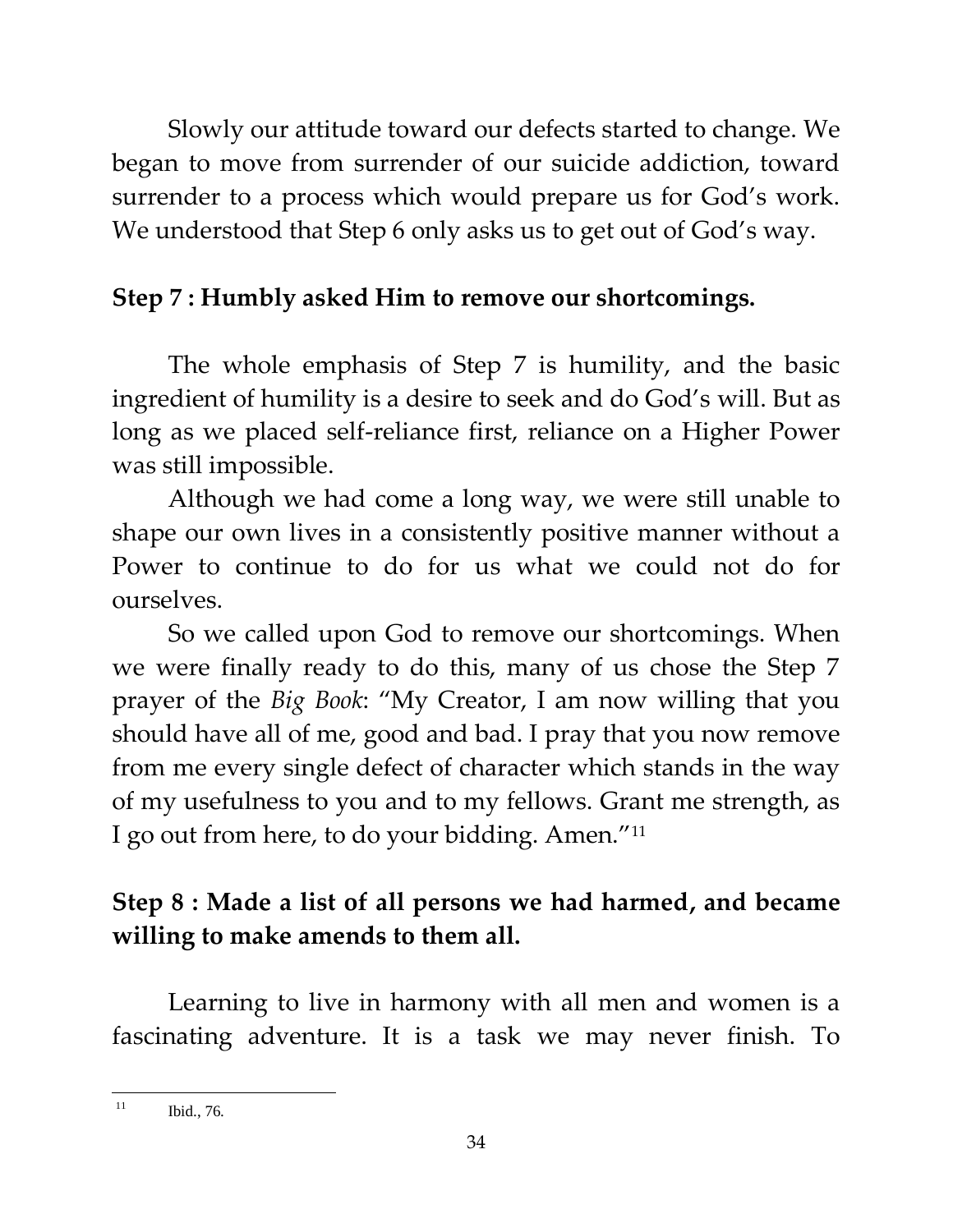accomplish it, we had to repair the damage done in the past to the best of our ability.

Using our Step 4 inventory, we made a list of all persons we had harmed, subjecting ourselves to drastic self-appraisal. Our list was often a long one, since we realized that our character defects -- especially our selfishness and anger -- had affected most of our relationships.

The problem now was to determine exactly what harm we had done others. A sort of generalized apologetic air was nowhere near enough: we had to see exactly how we had harmed others and how we could set that wrong to rights.

First, we stopped looking at the harm done to us. Regardless of what damage we'd suffered, we could not change another person. The only sins we could deal with were our own. So we closed the books on 'wrongs done to us' and set out on our journey.

The prospect of amends can be terribly frightening. We could not imagine finding the courage to tackle some of the things we had done to others. So we simply asked God for the willingness to do so. We realized that if fear or pride kept us from making amends, we would go through life avoiding those we had harmed. We knew intuitively that there would be no real freedom in the future without taking full responsibility for our destructive behavior in the past.

Asking honestly what types of harm we had done, we considered the physical, mental, emotional or spiritual damage that we had done to ourselves or others. We had, for example, been abusive to our mates, blaming them for our own behavior, loading them with all the responsibility for our family life, and frequently taking out our anger on them. We had made their lives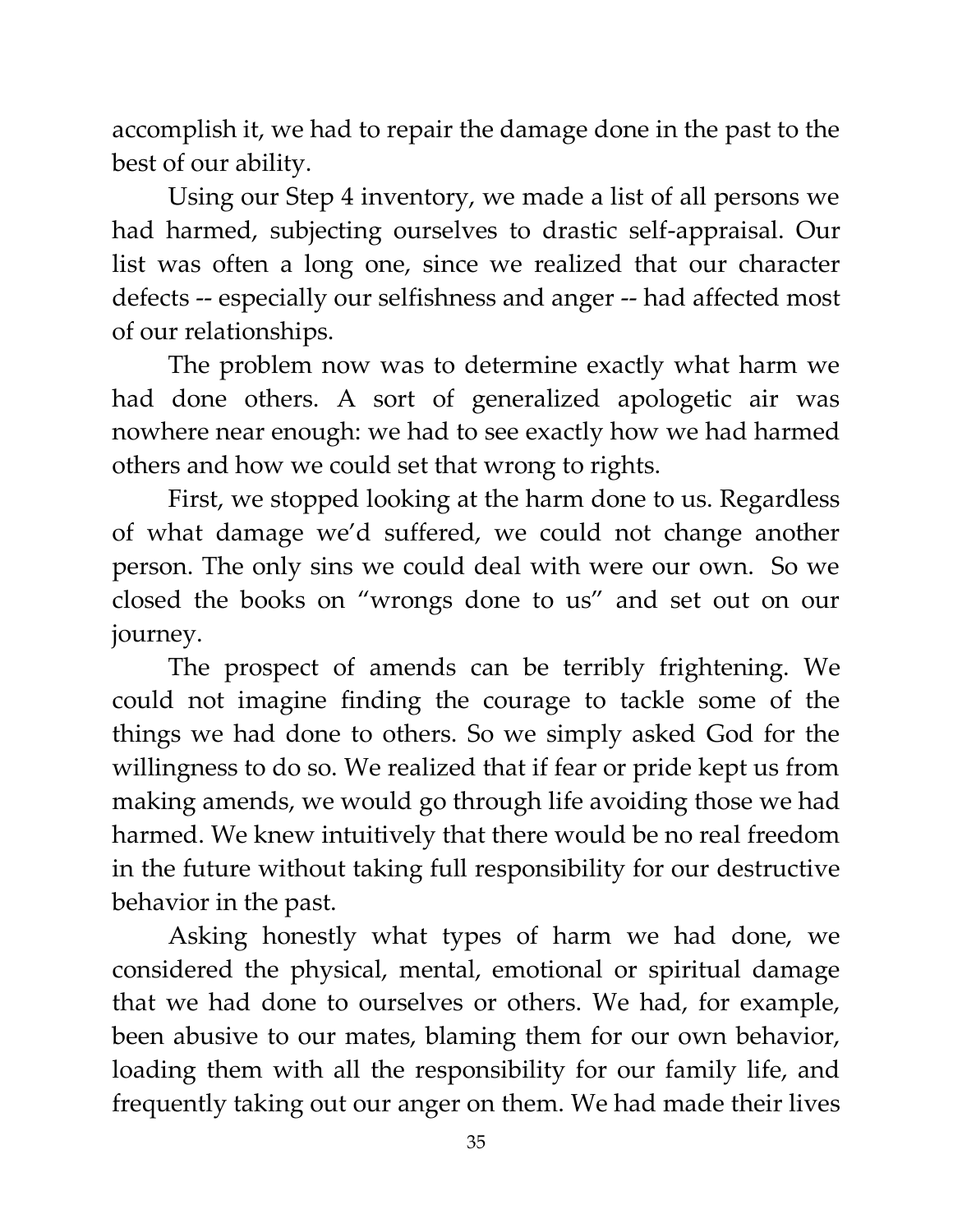hell, and they had suffered real and lasting damage. We had neglected our children, depriving them of our love and care - and of course, they'd blamed themselves for our failure. And then there was the dreadful damage we'd done to ourselves, body and soul... Even if we could not imagine how we could possibly make amends for this sort of terrible injury, we wrote down what we had done, doing our best to be specific about the injury. Without precise knowledge of what we had done to ourselves and others, we realized that we had no chance to stop harming ourselves and other people in the future.

In time we found that our commitment to recovery had moved us beyond simple survival to a higher plane, one born of a sincere desire to right the wrongs we had done during our active addiction.

#### **Step 9 : Made direct amends to such people wherever possible, except when to do so would injure them or others.**

Step 8 would be meaningless unless we put it into action; it is the preparation for Step  $9 - a$  plan of action, but not the action itself. And the action had to be carried out, wherever possible.

In working Step 9 we cleaned up our past to the best of our ability. We did our honest best to make amends to people we had harmed. We prayed to be freed from the bondage of self, so we could free others in our lives from the pain our deception had caused.

The most important amends we made were those that were made face to face. As we looked at what we had done, it was clear that many on our list had gone on with their lives, burdened and twisted by the distortions of reality that we had inflicted on them.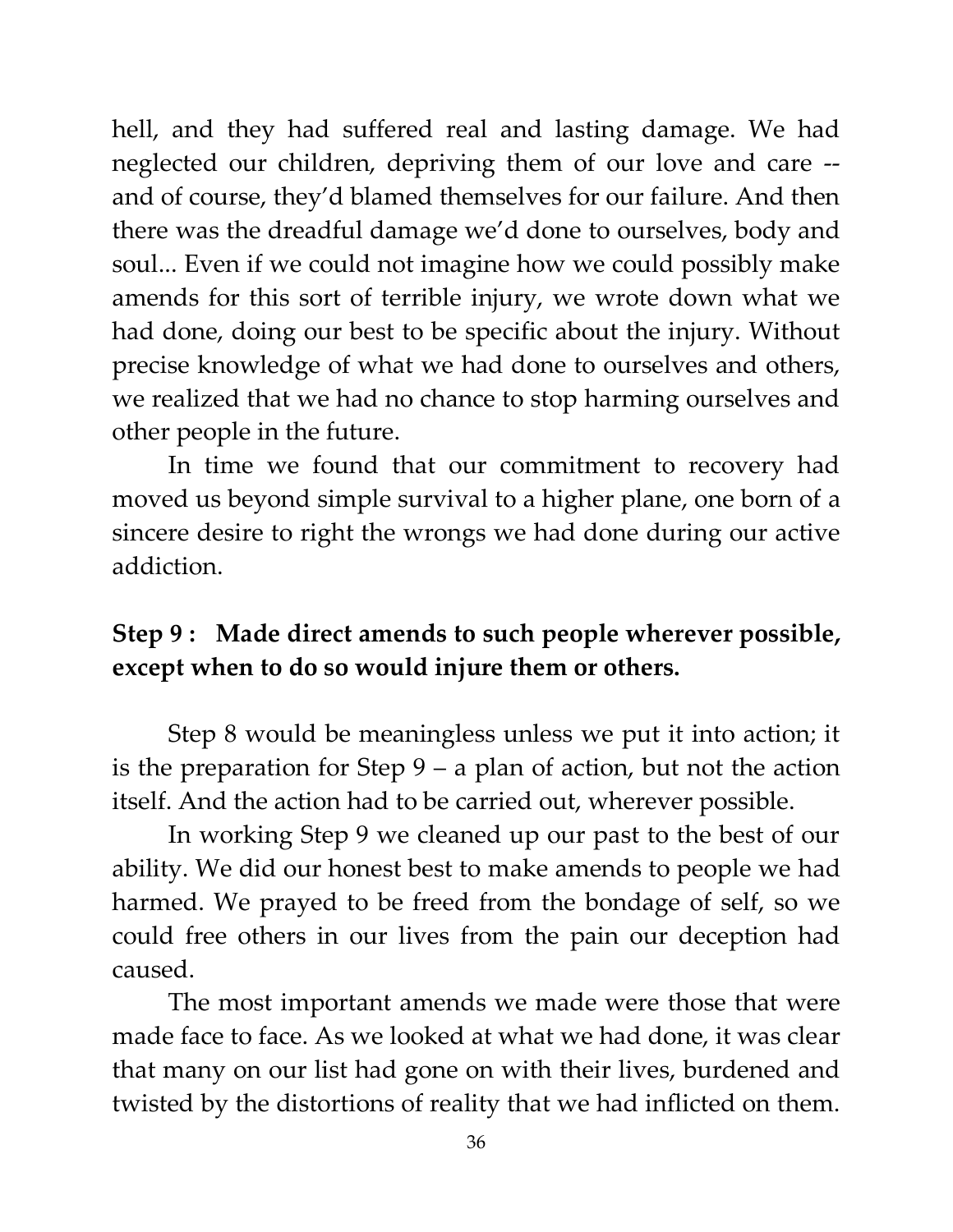What we had to do for them, then, was to relieve them of the guilt that we had loaded on them and that they had accepted. We'd convinced ourselves and them that the problems had somehow been their fault -- that they could have saved us from ourselves. We had to set the record straight, for their sakes, but also for ours.

It wasn't always simple. Some people had gone beyond our reach, either through death or disappearance. Others no longer wanted to hear from us under any circumstances. In some situations, full disclosure could only bring more harm, and we could make only partial restitution. In other cases, restitution had to be deferred till the time was right. And sometimes, we had to accept that we could never make direct amends.

While face-to-face was the best way, there were some people we could not meet directly. In such cases, we wrote letters laying out the past frankly and fully and asking for forgiveness. If we had no way to make amends directly, all we could do was to say an honest prayer, admitting our wrongs and asking God to set the old wrongs to right on our behalf – and then we had to let the past go, trusting in the knowledge that we would be willing to make amends if we could.

In time we found that page 83 of AA's *Big Book* expresses a great truth:

> 'If we are painstaking about this phase of our development, we will be amazed before we are half-way through. We are going to know a new freedom and a new happiness. We will not regret the past nor wish to shut the door on it. We will comprehend the word serenity and we will know peace. No matter how far down the scale we have gone, we will see how our experience will benefit others. That feeling of uselessness and self-pity will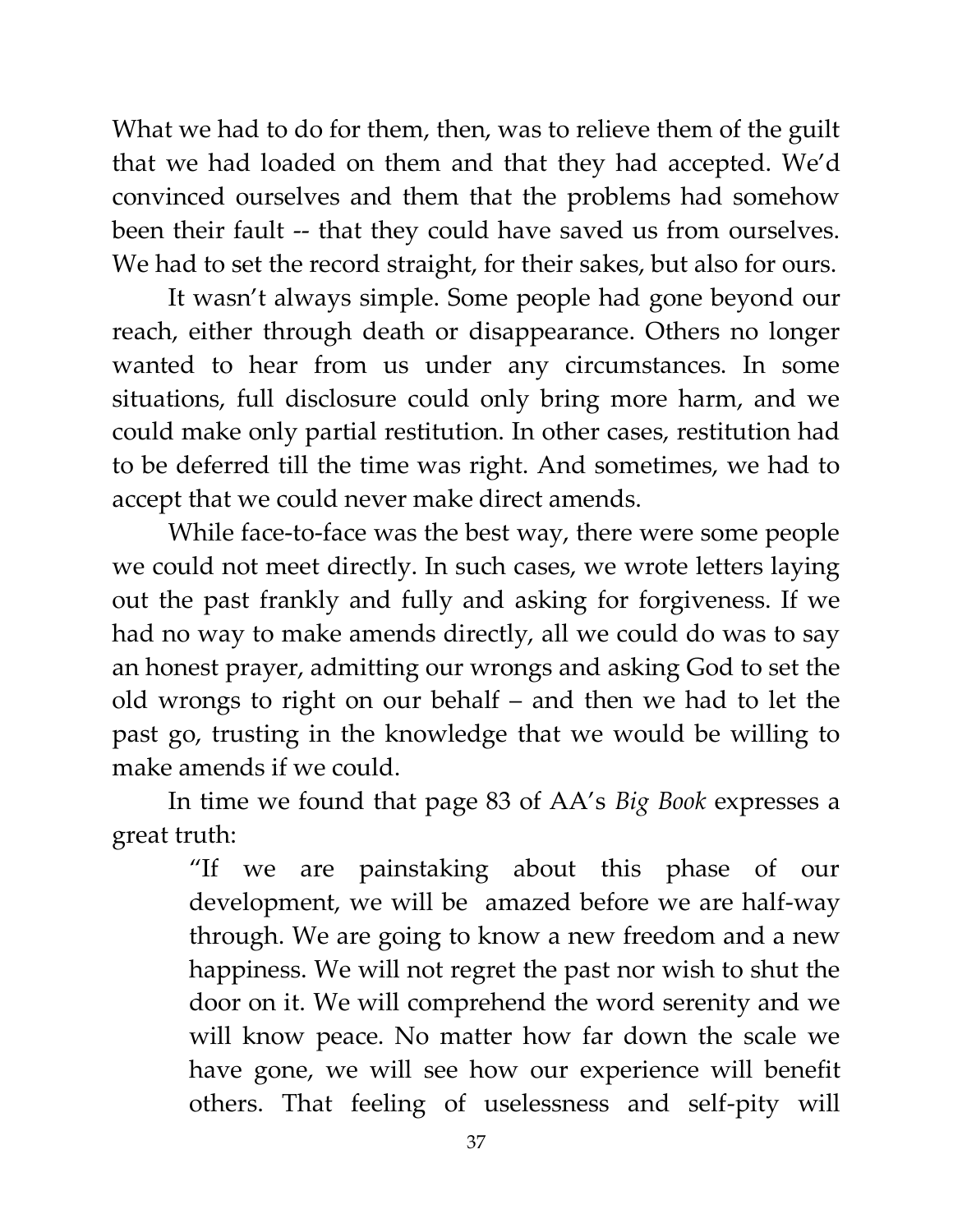disappear. We will lose interest in selfish things and gain interest in our fellows. Self-seeking will slip away. Our whole attitude and outlook upon life will change. Fear of people and of economic insecurity will leave us. We will instinctively know how to handle situations which used to baffle us. We will suddenly realize that God is doing for us what we could not do for ourselves."

## **Step 10 : Continued to take personal inventory, and when we were wrong promptly admitted it.**

Once we cleared away the old wreckage as best we could, we focused on clearing away the current mess, one day at a time. 'It is a spiritual axiom that every time we are disturbed, no matter what the cause, there is something wrong with us." $^{12}$ During such a disturbance, a quick spot check proved to be very helpful. When we felt flooded by anger or fear, checking our own spiritual condition gave us much-needed perspective. We hung onto the knowledge that our daily reprieve from suicide addiction was contingent on maintaining our spiritual lives. We learned that our character defects, outrageous in the past, continued in milder form, and that we had to recognize them, realize that they were part of us, and keep them in check. This required our making frequent appraisals of our shortcomings during the day and then doing our best to set them right as they happened.

Most of us found ourselves setting aside daily times for prayer and meditation to review the past 24 hours. Where had

 $\frac{1}{12}$ 

*Twelve Steps and Twelve Traditions*, (New York: AA World Services, 1981), 90.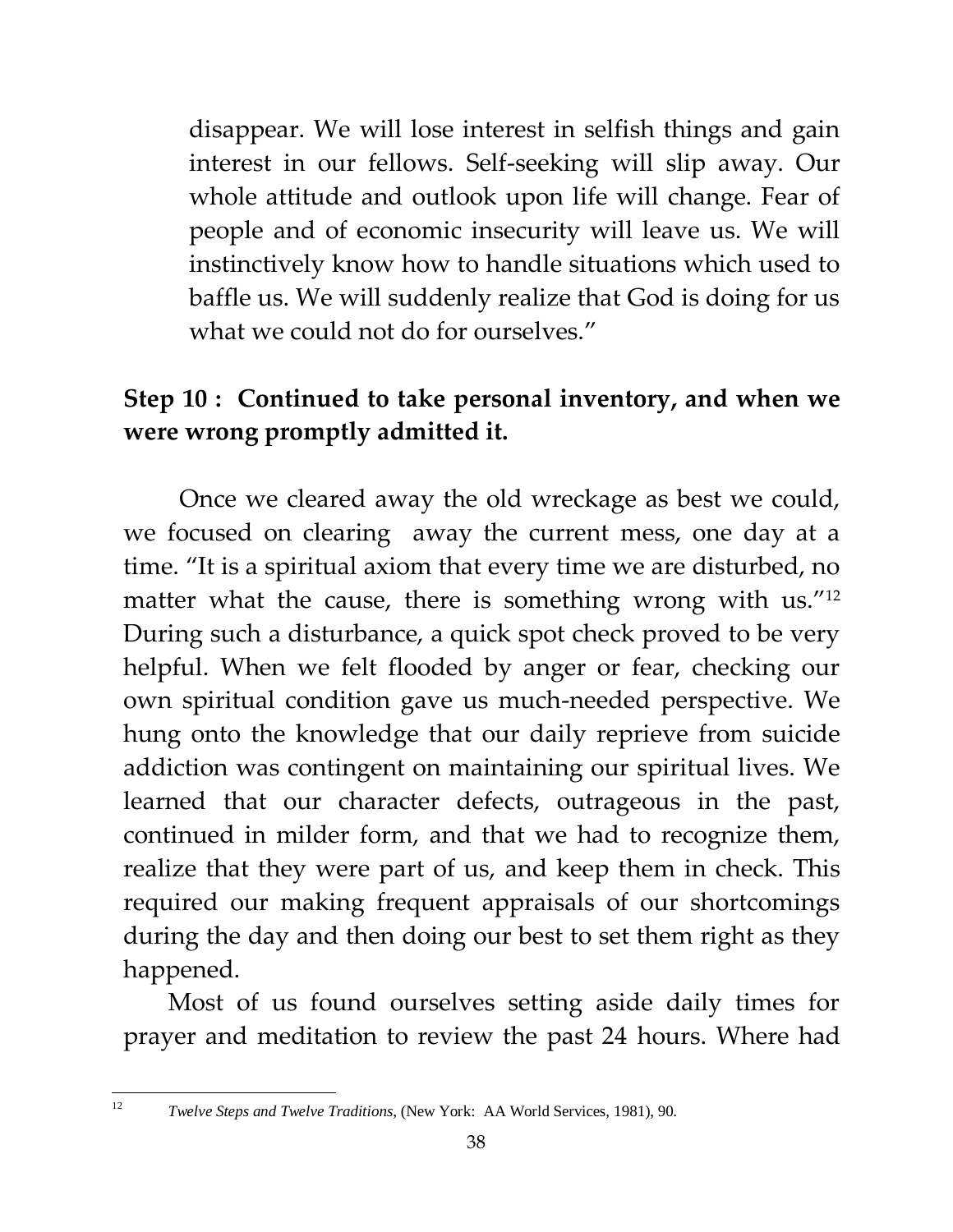we been selfish and self-centered? Had we harmed others, and if so, who, how, and when? But self-examination aside, most of us learned to spend prayer time simply thanking our Higher Power for the day, its gifts, our accomplishments -- even for our own failures.

In all of this we focused *only* on our own faults. We learned slowly that our own actions were the only ones that we could change -- that we had always been, and forever would be powerless over the deeds of others.

## **Step 11 : Sought through prayer and meditation to improve our conscious contact with God** *as we understood Him***, praying only for knowledge of His will for us and the power to carry that out.**

By now we were convinced that spiritual reliance upon God was necessary for our relationships with others, at work and at home, and for all our daily endeavors. Therefore we found ourselves increasingly praying for God's guidance in all matters, big and little, spiritual and worldly.

We came to need prayer as much as we need food and water, for prayer sustains our very souls. Without it we suffer. The only requirements for our prayers were unselfishness and sincerity. We wanted to become channels of God's will, not our own will.

In order to become channels of God's will we had to keep our own wills out of the way. To this end we stopped praying for specific answers to specific problems. 'Thy will, not mine, be done' became the basis for our prayers and conscious contact with God. Saying this prayer enabled us to clear a channel choked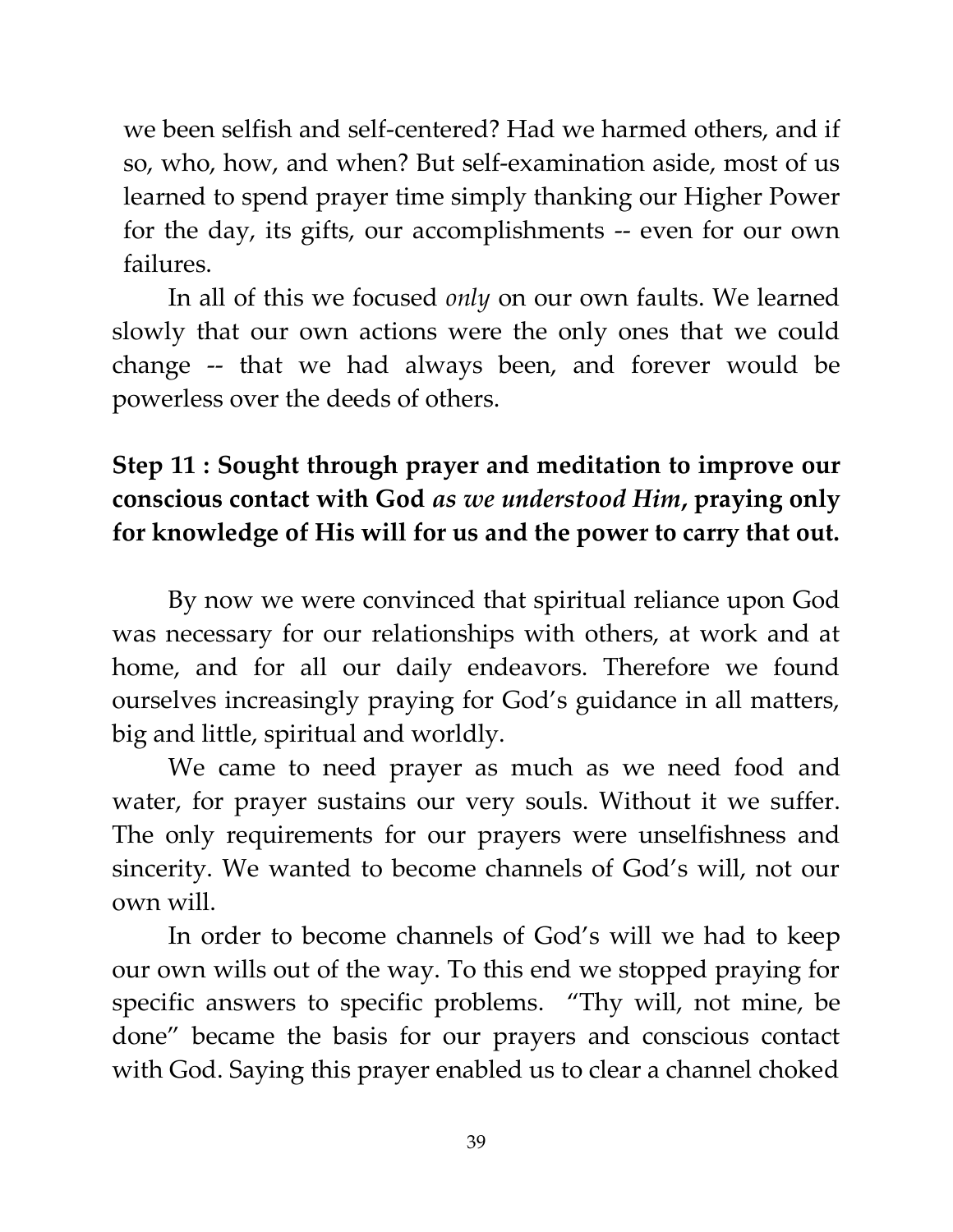up with selfishness, self-centeredness, anger or simple misunderstanding. Using it more and more frequently during each day, we learned the power of prayer in all situations and in all circumstances.

After prayer comes meditation. Once we talk to God, we must listen carefully for answers. Setting aside time each morning, we reflected upon the upcoming day, we read favorite meditation passages, and we made ourselves be still in God's presence, listening for His word. We found, curiously, the more we sensed God's guidance, the less we seemed to need to make demands upon God. Asking (or secretly desiring) for thus-andsuch to happen, we learned, only served to distort God's message. Prayer isn't a matter of making requests or bargaining for specific outcomes, and the more we learned to pray, the more we came to rely on God's will, not on what we wanted to see happen.

But when we were clear and open channels, focused solely on knowledge of God's will for us, intuitions came to us during these times of meditation and throughout each day. A word from another person, a thought popping into our minds, an idea for action emerging as we worked on our problems - all were likely to be knowledge of His will for us. The more open our channels, the more frequent the answers.

In time, we realized that 'we intuitively knew how to handle situations that used to baffle us." <sup>13</sup>

13

*Alcoholics Anonymous*, (New York: AA World Services, 1976), 84.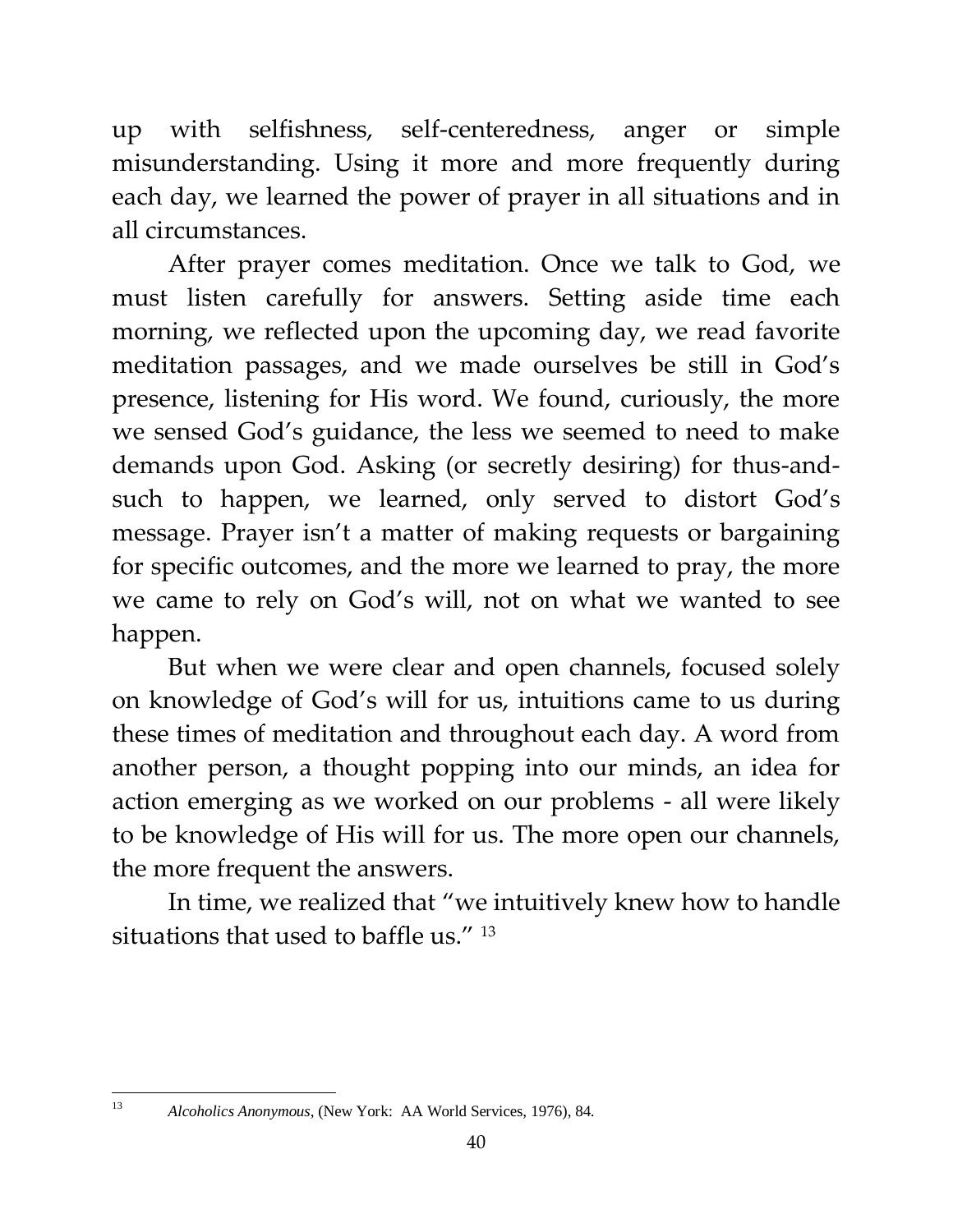**Step 12: Having had a spiritual awakening as the result of these steps, we tried to carry this message to those who still suffer and to practice these principles in all our affairs.**

In Step 12 we reach out to fellow suicide addicts still in distress. In so doing we ask no reward for ourselves. Having worked all the steps, we found ourselves deeply involved in a new state of consciousness, an awareness that life is full of meaning after all, and that it is both a responsibility and a joy to spread that understanding to others.

We found ourselves fully, delightedly aware that we had been given a great gift: a second chance at life. Looking at newcomers who still doubted themselves, we could remember having been where they were and really saw the change in ourselves.

This brought us to the second part of Step 12: carrying the message. We learned that we had to give it away in order to keep it. And who better to give it away to than fellow suffering suicide addicts?

We attended Suicide Anonymous meetings and listened, providing support by our very presence. We talked when our turn came; we chaired meetings, organized eating meetings, and signed up for the phone list. When ready, we sponsored others in Suicide Anonymous. Here we experienced the kind of giving that asks no reward. Paradoxically, we found no greater satisfaction and no greater joy than that which we received in our selfless giving to others.

But could we actually carry the Suicide Anonymous spirit into our daily work? We discovered a wonderful feeling that we did not have to be seen as special or distinguished among our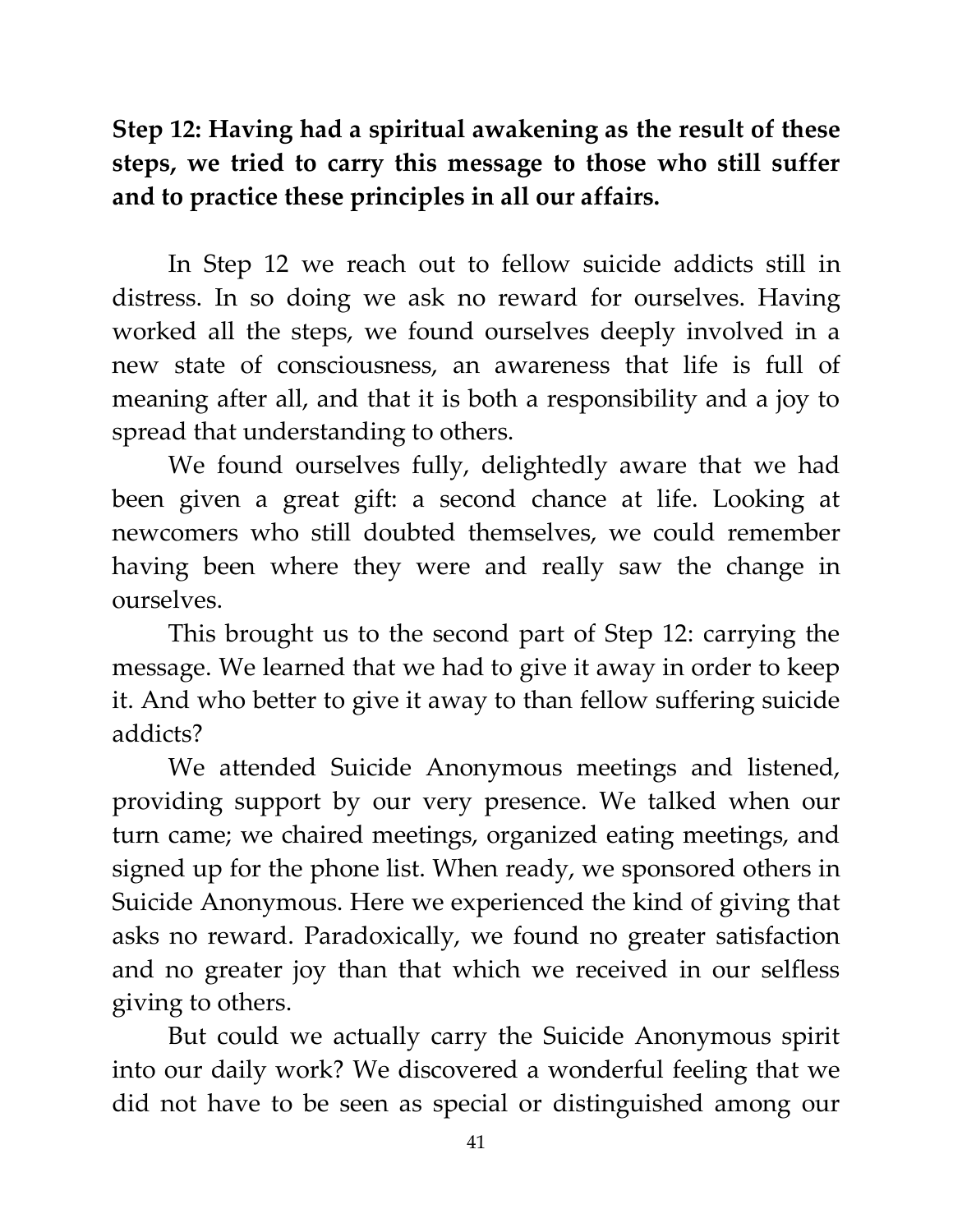fellows in order to be useful and happy. We no longer needed to dominate those around us in order to bolster our sense of selfimportance. Our goal was to live usefully and walk humbly with God. As long as we practiced the principles of these steps, we attained our goal -- one day at a time.

We of Suicide Anonymous are extremely grateful for the principles embodied in these Twelve Steps, and, like the early members of Alcoholics Anonymous, offer these closing thoughts from the Big Book of Alcoholics Anonymous, page 164:

'Our book is meant to be suggestive only. We realize we know only a little. God will constantly disclose more to you and to us. Ask Him in your morning meditation what you can do each day for the man who is still sick. The answers will come, if your own house is in order. But, obviously you cannot transmit something you haven't got. See to it that your relationship with Him is right, and great events will come to pass for you and countless others. This is the Great Fact for us.

Abandon yourself to God as you understand God. Admit your faults to Him and to your fellows. Clear away the wreckage of your past. Give freely of what you find and join us. We shall be with you in the Fellowship of the Spirit, and you will surely meet some of us as you trudge the Road of Happy Destiny.

May God bless you and keep you – until then."<sup>14</sup>

 $\overline{a}$ <sup>14</sup> Alcoholics Anonymous, (New York: AA World Services, 1976), 164.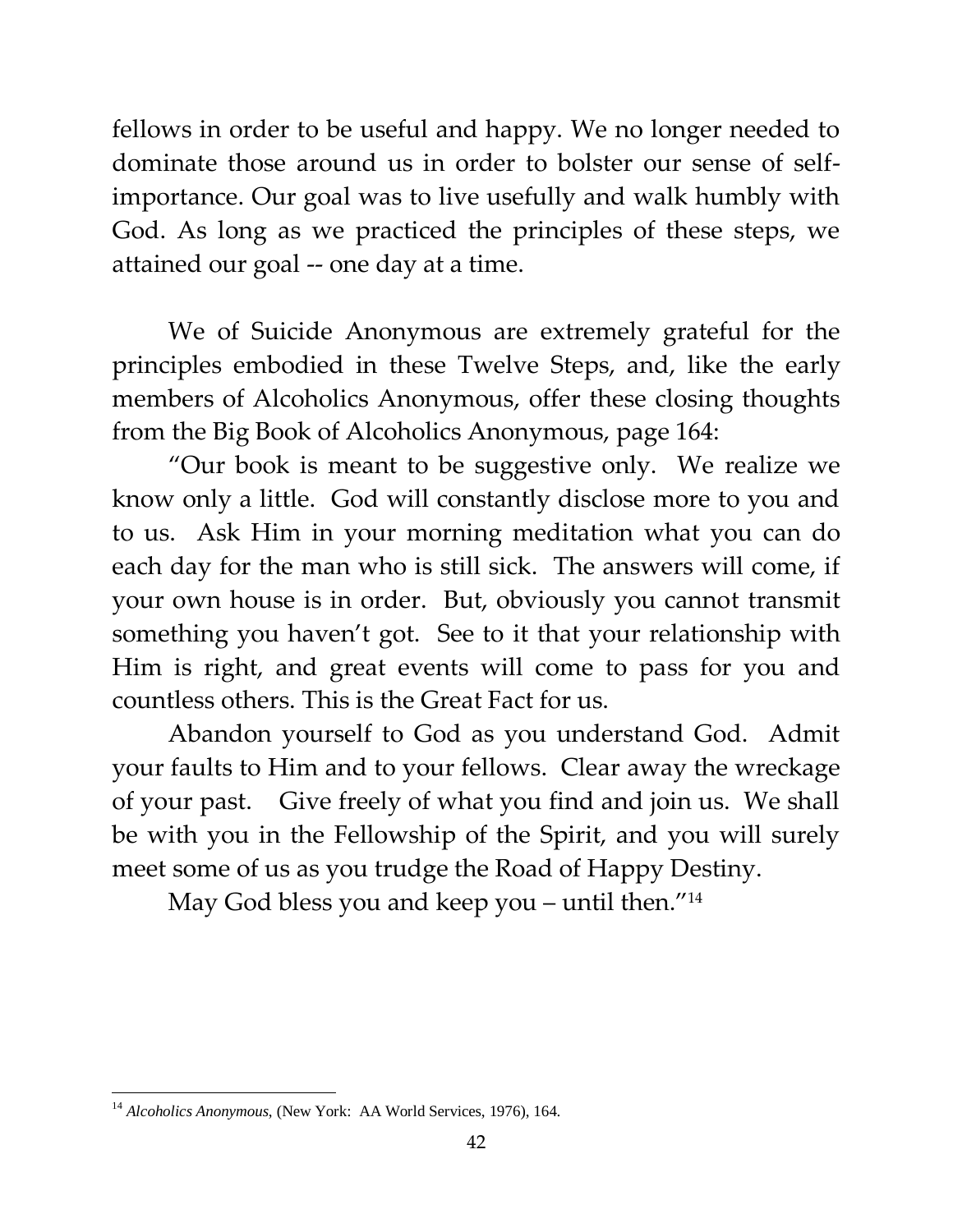## **Chapter 4**

## **Personal Stories**

## **Racquel's Story**

I was born in the 1960s to alcoholic parents, the youngest of three children. Two of us are now alcoholics and addicts; my next oldest sister also has a problem with suicide. On my mother's side of the family, there is a long history of suicidal preoccupations and failed attempts.

One of my earliest memories is of incest; it started when I was 4 and stopped when I was in Grade 1. When I was in Grade 2, my mother had what the doctors called a "nervous breakdown." They treated her with drugs, and she turned into a zombie. My older sister became my caregiver. My father, an alcoholic, only created chaos during his short visits.

I was so scared that I obsessed every day at school: would my mother be alive or dead when I got home? Even though my sister had developed perfect mothering skills by the time she was 9, I could not understand what had happened to my mother. I loved her, and I missed her terribly. "Mental illness" was not one of the vocabulary words I learned in school. We went to a private Roman Catholic school. The nuns knew what was going on in our home. They gave us shoes, coats, and uniforms, and let us attend school for free.

At 11, I was a whopping 120 pounds, It was very hard for me to make friends, and I was severely teased. I did have one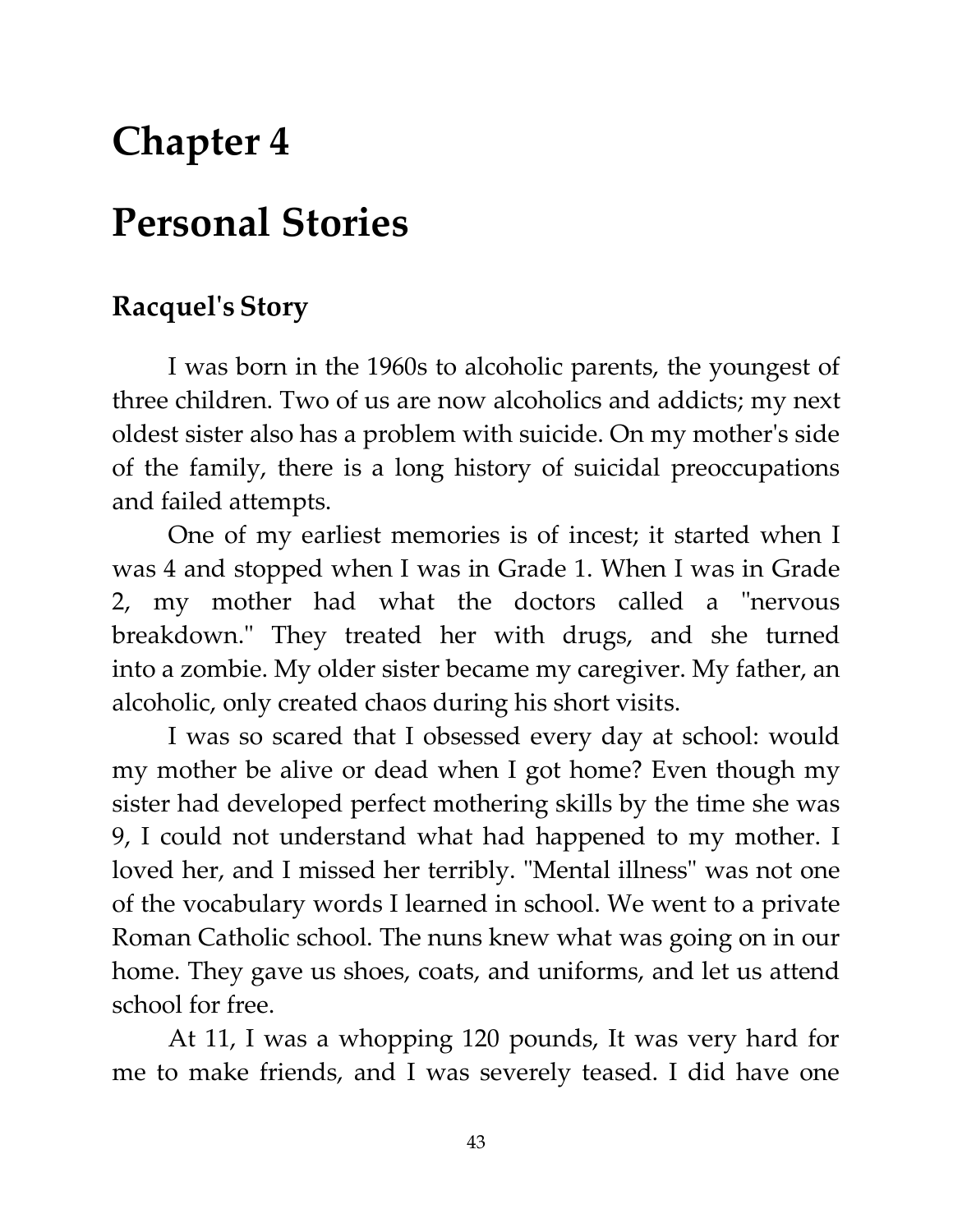girlfriend, and even got invited for a sleep over for her 12th birthday party. Her father and brother molested me that night. That was the first time I tried to kill myself - the start of my lifelong obsession with suicide, and also the onset of my addictions to drugs and alcohol.

Whenever I felt out of control, my fears became overwhelming. I felt trapped, and I rapidly spun into feelings of helplessness and hopelessness. These feelings triggered my suicide cycles - fantasizing, obsessing, planning, and actual attempts.

 Fantasizing about suicide gave me a euphoria like that from a shot of morphine. It lifted my mood; I forgot my problems. I could do whatever I wanted, say what I pleased, because I knew I wouldn't be around to face the consequences. When my mood began to slip, I started to obsess about suicide. I felt impelled to prepare for my death. It had to be clean, neat, and pain-free. I'd wash all the bed linens and make up my bed in military or hospital style, all tight and precisely folded. Or I'd tidy and scrub the whole house, so that when they found me dead, it would be a perfectly clean place.

Planning never took much time: I kept a plan in my head at all times, in case of emergency. I started that at 16, on a date. The boy offered me drugs, and I accepted. I woke up the next morning out in the woods, my groin hurting badly. Even now, I am afraid of being alone or lost in woods.

After that, I started to carry a bottle of Aspirin or Tylenol to take immediately, if I needed it. As a nurse, I could find out the lethal dose of a drug, and I made sure to have an overdose available at all times - in my purse or pocket, in my car, and at home. Having these drugs around gave me a sense of safety that I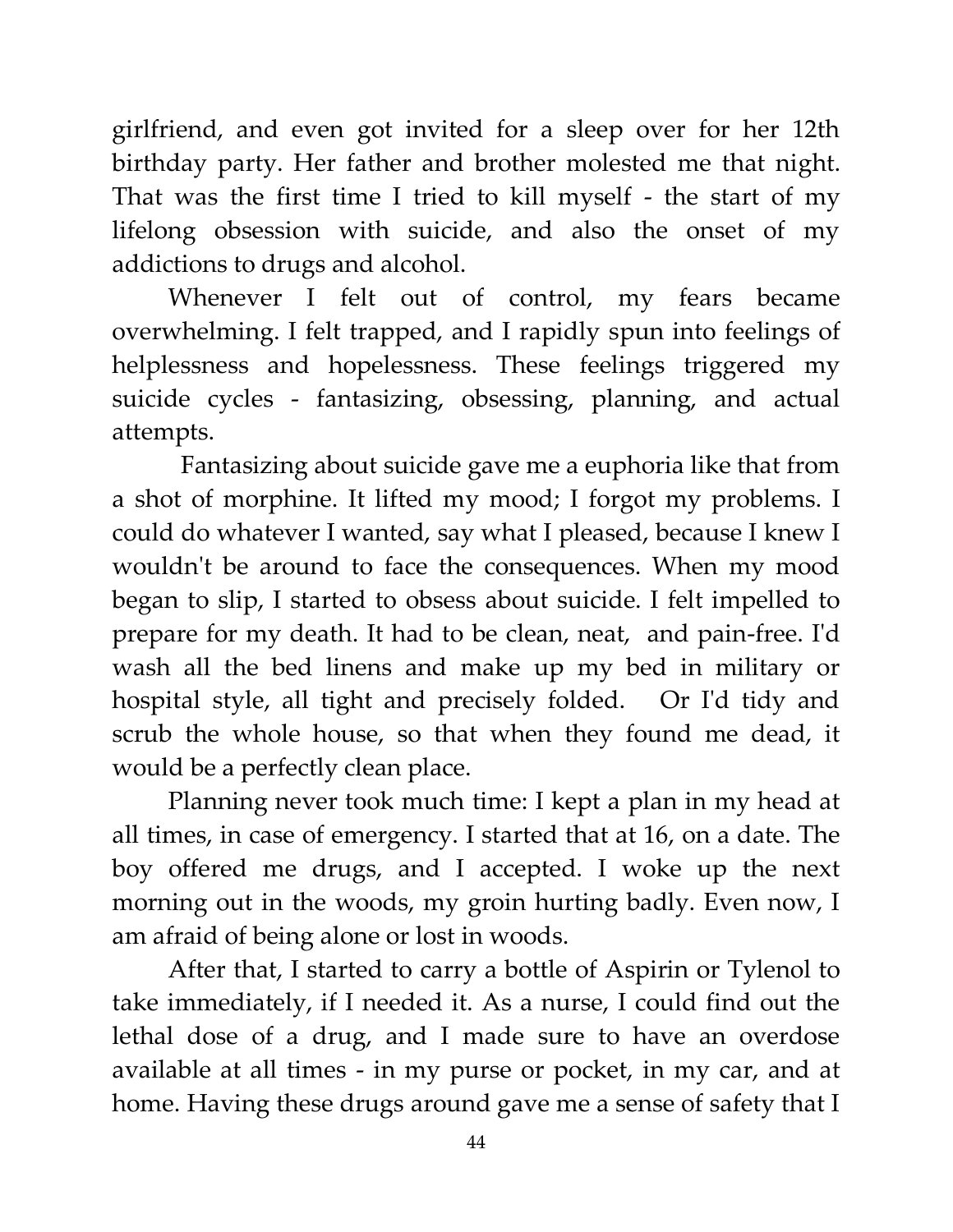found intoxicating. Whenever I felt out of control at work, I could reach into my pocket and touch the two vials of heart medication that I thought would kill me instantly. I felt better at once. The sense of control I felt from being able to kill myself gave me the strength I needed to keep going.

The actual attempts were powerfully mood-altering. As I tried to kill myself, I would feel a sense of peace, contentment, and serenity filling my thoughts. I felt great power, as though I were laughing in the face of God, the world, and all those unbelievers who said, "she only does this for attention."

Having to wake up and face nurses, doctors, and my family that was never part of my fantasy. It was hell on earth. Most people seem to think that if you try to kill yourself, your family members will cry over you and beg your forgiveness and try to keep you happy for the rest of your life. After I'd made several attempts, my family would simply call the hospital and ask which room I was in this time. They'd tell the nurse they might visit later, if they had time. I was left to the wolves.

The only thing my caregivers understood about my suicidal behavior was that I had to be crazy to try to take my own life. They had no sympathy. In most cases, in fact, they were pissed off because I'd given them more work. They were already overworked and underpaid, running around frantically trying to save the lives of people who wanted to live. And there I was, wanting to die. They resented it. I took a lot of abuse from healthcare professionals, and I felt I deserved it. I was an ICU nurse; I should know better. The shame I felt started the suicide cycle all over again.

One time, I woke up to find I wasn't dead but very much alive and in the same ICU that I'd woken up in for the previous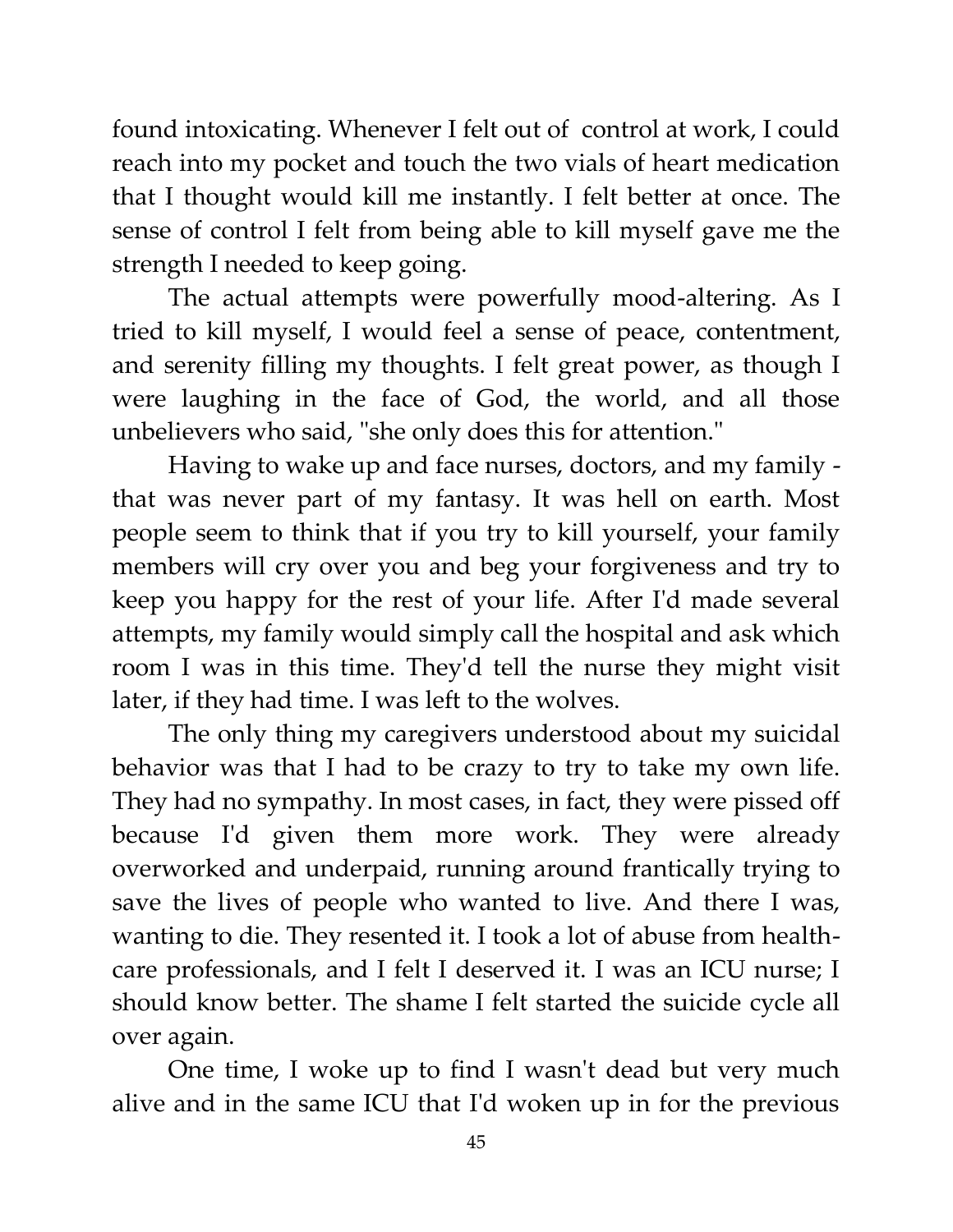six suicide attempts. And my anger exploded. God help the ICU nurses who were around at that moment! I was physically violent toward myself and others. I screamed like a madwoman for hours or days. They had to put me in every type of restraining device known to man, some with key, some without. I said and did things that I only vaguely remember.

Failure and shame came crashing down on me like a ton of bricks. When the nurse came with my family members I swore solemnly never to try suicide again. Whenever I said those words, I lied. My family was furious with me and wished I would die and get it over with - and that was exactly what I wanted. There they were, my mother, my husband, my children, staring at me with such pain and anger that, for a moment, I saw clearly how self-centered I really was. I felt deeply ashamed.

After each bout in the hospital, people were afraid of me. My family didn't trust me - why should they? I was watched and babysat at all times. My friends, co-workers, and family ridiculed me: "Why would a smart girl like you do a stupid thing like that?" or "You know better than that now, don't you." Back to shame and worthlessness, and the suicide cycle started up again.

Here is how it all ended:

I was sitting on the couch in late June, going over in my mind the events of the last few months. I had been released from a treatment center after a series of shock treatments for my depression and suicide problems. I had come home, to a small town in Alabama. My husband and children expected much more of me than I felt I had to give them. I knew in my heart that my marriage was over, and that devastated me. It was only a matter of time before I screwed up again. Along with my suicide addiction, I had problems with alcoholism, drug addiction, and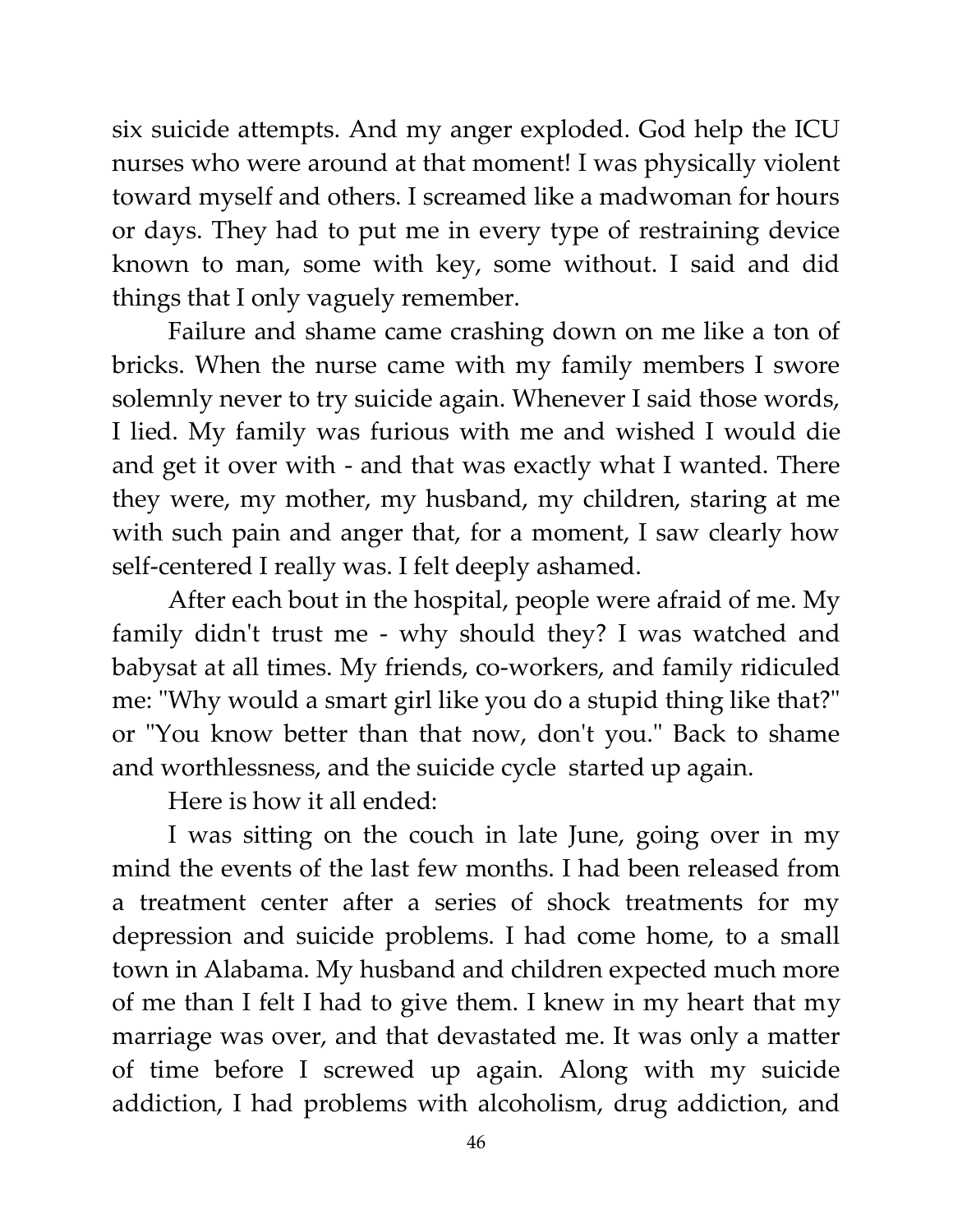addictions to sex, love, food, and gambling. I had to repeat any action that altered my mood, whatever the consequence.

I walked off and left my family for a sexual relationship in another state. Nobody knew me there, and I thought I could start fresh. I didn't find out until too late how physically and mentally abusive he was. I started working in a hospital, as a critical care nurse. My home life was hell, and I missed my husband and children terribly. I drank and took a lot of Xanax, which I got from a local physician. I started to steal narcotics from work. I fantasized about suicide all the time. I even tried to see my children one last time, but my husband called the police and got them to take me away.

At work, the authorities intervened because I was stealing drugs. The man I lived with couldn't work - he had to know where I was at all times - so we were broke. The only thing I had left of any value was my wedding ring. It meant more to me than my life, but I sold it to pay for a divorce, so that I could see my children again.

That day, sitting on the couch, all I could think of was my losses. I had lost my husband, my children, my job, my home, my car; now my nursing license was in question. I was broke and stuck in an abusive relationship with a man I did not love. I had left the husband and children I loved so dearly. I was devastated.

As I upended a liter of 100-proof vodka and swallowed the last drops, I thought what the hell have I done with my life? I felt trapped, helpless and hopeless. My stash of narcotics had run out long since, but I found five 1-mg Xanax tablets. I crushed them, being very careful to leave them in large pieces, and mixed them with tap water. I had a large-gauge needle and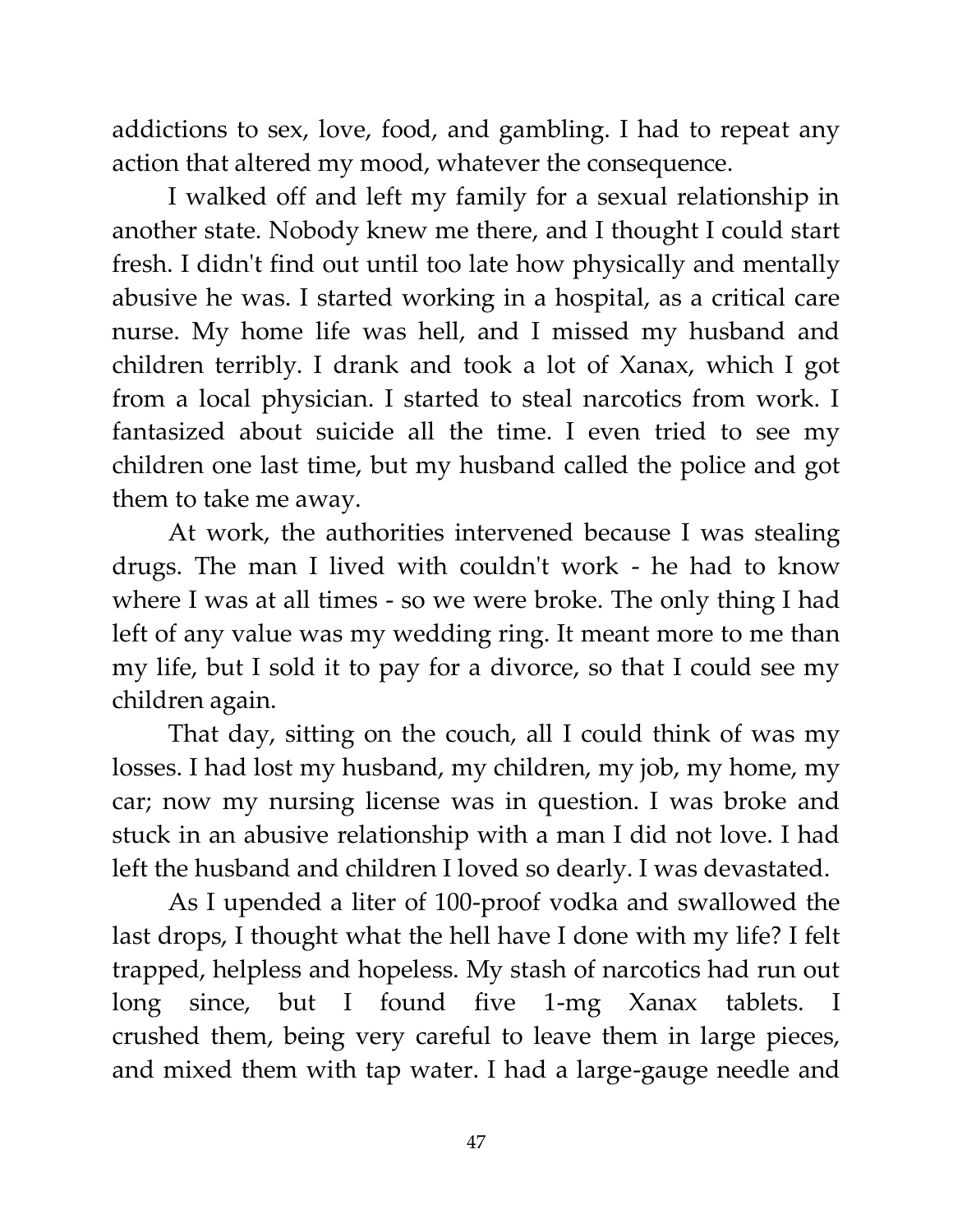syringe, and I filled it with the Xanax mixture and injected it into an artery in my arm. The pain was intense.

I opened my eyes in an ambulance. I could hear a woman screaming and realized it was me. An EMT was looking down at me and saying, "Stay with us, girlfriend." I went under again. The next time I surfaced, there were doctors and nurses standing over me. I knew at once that I was in the same hospital where I'd been stealing drugs. They wanted to know what had happened, and why. I asked them to leave me alone because I had absolutely nothing left to live for. No more questions.

They worked passionately for 24 hours to save my arm. In the end, they had to take it off below the elbow.

After a few days, I really woke up. My doctor explained that because of my built-up tolerance for narcotics, they could not give me enough narcotics to ease the pain of my amputation. The doses needed to control the pain would kill me. Instead, he did a nerve block. I couldn't feel anything. I began to realize not only that I was going to have to go on living, but I would have to live with the loss of my arm - my own doing.

That night, the volcano erupted. I ripped out the catheter, tube, and IV line they had attached to me. I cursed and fought everyone who came near me. The nerve block wore off, and I was in excruciating pain. The staff gave me drugs and tied me down, and the doctor was called back to redo the nerve block. Everyone was pissed off, me included. They concluded that I was suffering DTs and put me on a continuous infusion of IV narcotics. Of course I didn't argue with that!

For days, I went on ripping things up and cursing people. All the nurses hated being assigned to me. I hated them right back.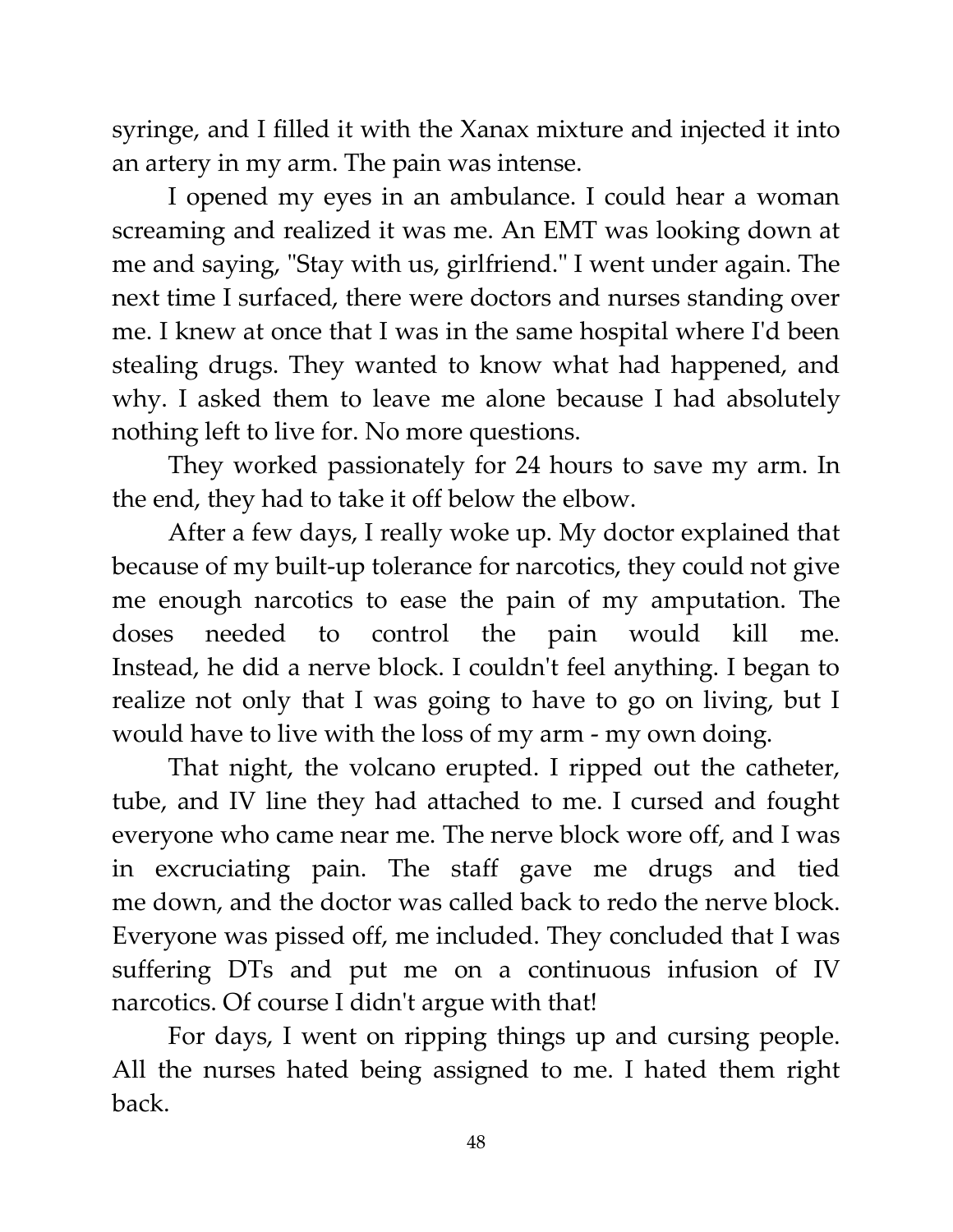One night, a nurse from another floor won the big prize me. She was all in white, and she was quiet, understanding, and kind. I let her bathe me, but when she tried to talk to me about God, I asked her to leave. That night, I felt overwhelmed with sorrow and loneliness. I had not slept in days; I was angry, tired, and confused. I knew I could not leave the hospital and care for myself, but I had no one left to ask - no friends, and my family was sick of me. I was licked. My life was totally unmanageable. I surrendered.

The nurse in white heard my crying and came in. She took me in her arms, cradling me and talking to me about God for a long time. She read me passages from the Bible about others who had overcome horrible circumstances with God's help. I felt hope - something I hadn't known for such a long time. I prayed a simple prayer, asking Got to take control of my life. I told God that I should have been dead already, and whatever He wanted me to do I would do without question. I asked forgiveness for my sins and told God that I had no idea what to do or where to turn. Then I closed my eyes, and I slept for a long time.

That was the turning point for me, the beginning of my recovery from all my addictions, including suicide. To get from that point to where I am today has been very difficult, but I've had help. Today, my worst day is much, much better than my best day in addiction. I go to Twelve Step meetings - Alcoholics Anonymous, Sex and Love Addicts Anonymous, and Suicide Anonymous - and do the things suggested. I read recovery literature. I have a great sponsor who I talk to daily. I pray to God morning, night, and as needed. If I have problems I can't do anything about, I give them to God, and He takes care of them.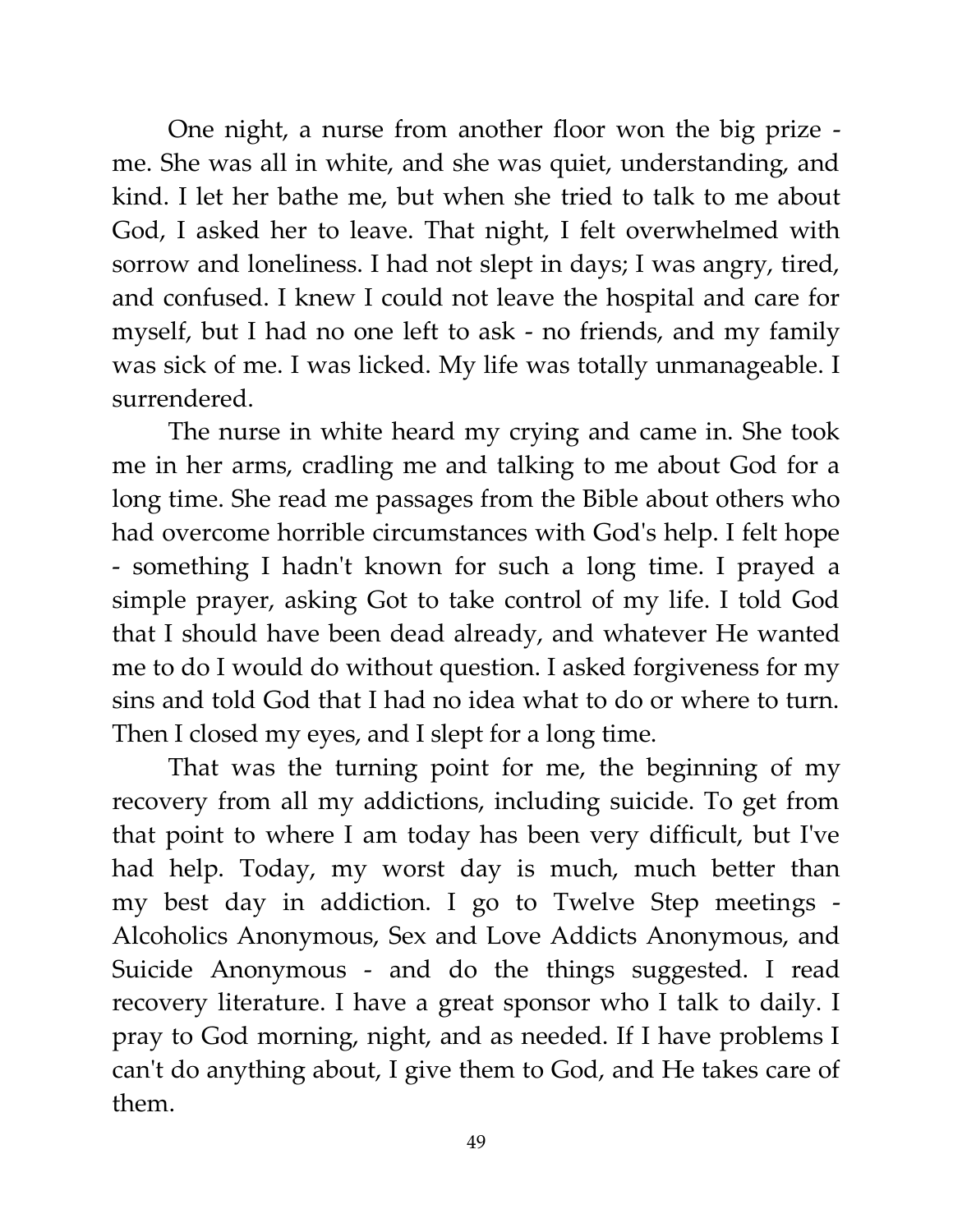I am trying hard to rebuild trust with my family. I tell my mother where I go and when I will return. I call my children every day that I don't see them. I see the pain in my ex-husband's eyes. I am kind and understanding with him and always do what I say I'm going to do. He knows that I love him, but his anger and distrust are bigger than he realizes.

I like myself today, and I am so grateful to be alive! Life is worth living, and my happiness is surely a gift. I do not regret the past, because it brought me to where I am today. And where I am today is a good place. I believe that it is only by God's grace that I have been given another chance to live happily, joyously, freely one day at a time.

#### **Remington's Story**

I was born in a small town in Nebraska. My father was a fairly successful executive with a small company, and my mother was a housewife. Both of them were older; my father was almost 50 when I was born, and my mother was almost 40. I was her only child. My father had a son, my half-brother, who was 25 when I was born.

On the surface, we seemed like a good family. My father's picture was in the local paper a lot; he was involved in civic clubs and other activities. He always wore a suit. But he was also an active alcoholic. We had a whole different life at home. I've seen pictures of myself as a child, being held by different people, and you'd think I was a happy kid because there were always a lot of toys around. But if you look more closely at those pictures, you'll see that nobody is smiling. I remember how tense and quiet everything was. We never talked much about anything.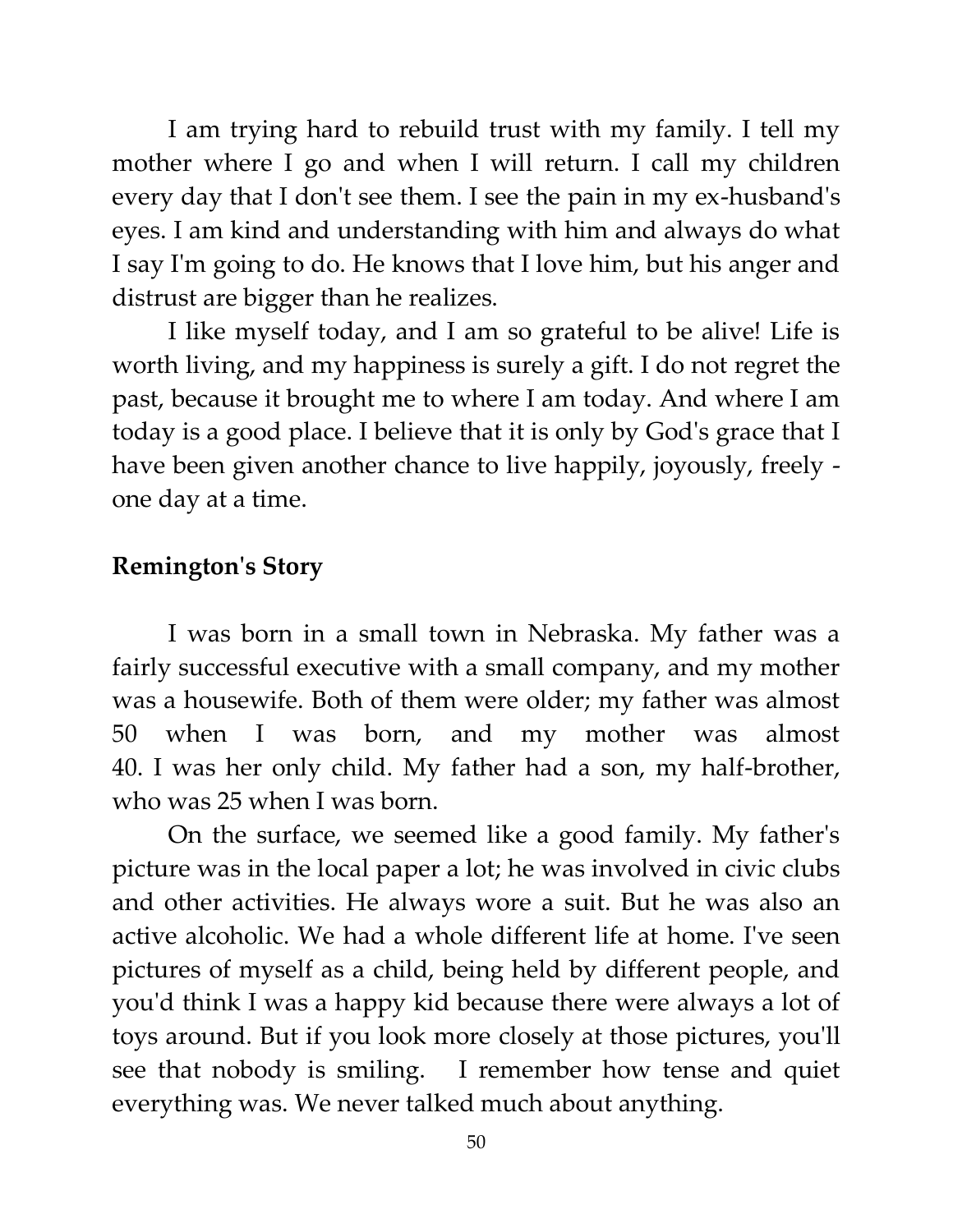Fundamentally, my father used our home for drinking. There was a lot of tension, especially on weekends; lots of arguments, then long silences, then more arguments. I was frightened, angry, and very, very quiet.

My mother had no close friends, only acquaintances. Her sister and I were the people she was closest to. I turned into her surrogate spouse. She talked to me about my father, about her fears and anger. Gradually, the family became just the two of us, my mother and me, with my father on the outside.

 My first exposure to suicide came when I couldn't have been much more than five. One Saturday night, my father was sitting and drinking, becoming more and more morose, talking about how everything would be better if he was dead. My mother took me aside and told me what we had to do. We searched the house, and we found my father's pistol. It was fully loaded. I remember the impact of seeing that revolver, and my mother taking it out of the house. We went to my aunt's house we were there often.

About the same age, I remember going out on weekend nights with my mother to try to find my father. He led a double life: during the week, he was a well-dressed well-spoken successful executive, but on weekends, he would hit the lowest meanest bars he could find. We'd look for him there, my mother and I. I remember her saying, as we drove through the night, "Well, we need to find him so we can make sure he hasn't killed himself." That really frightened me. But I had to be good, I had to be quiet, because I was there to help my mother.

My salvation was my aunt. She was the person who really raised me. At her house, I could be a kid; I could play, and I had neighborhood friends. Friends could never come to my parents'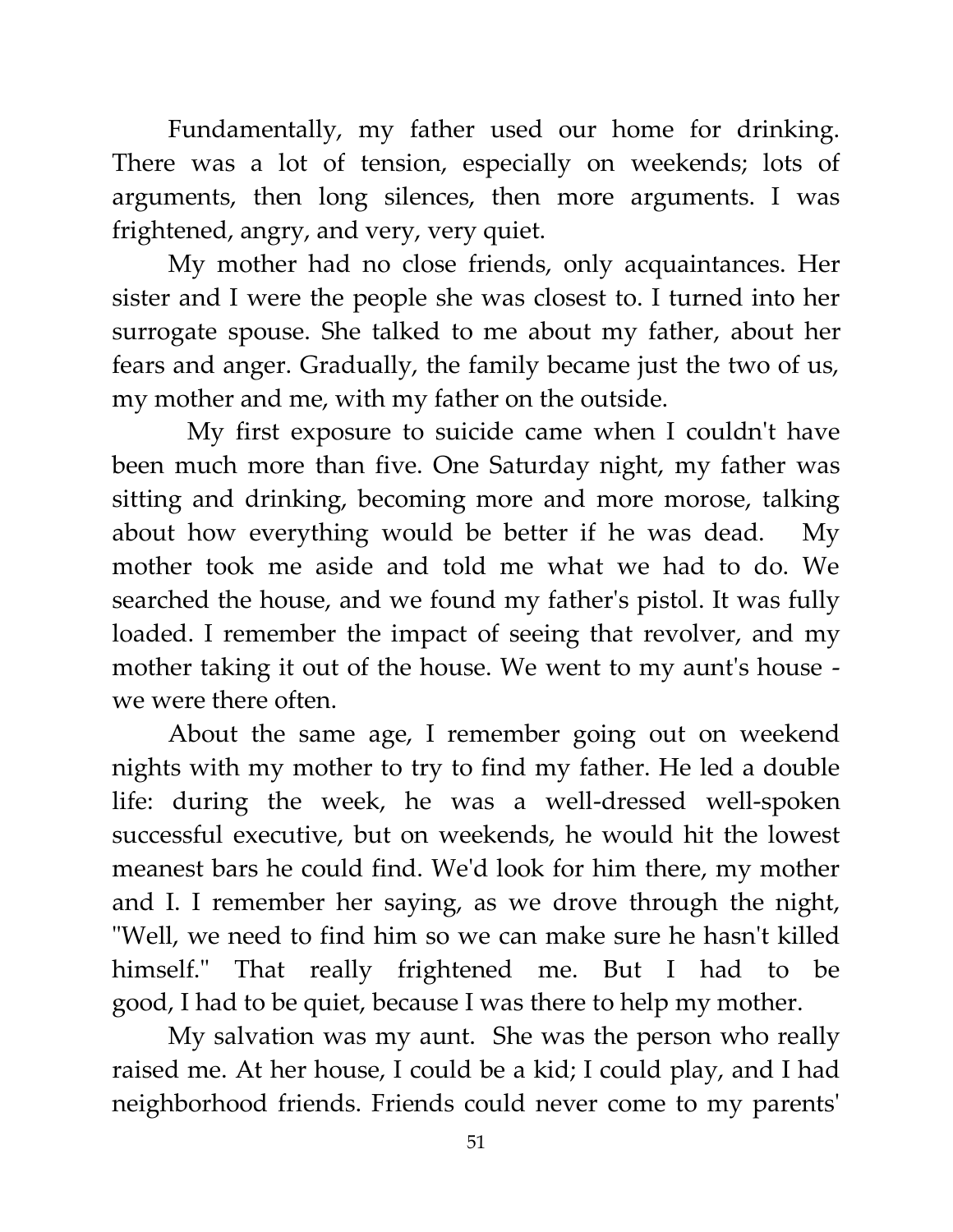house, because it had to be quiet so that my father could do what he did. I didn't want people coming there. I was ashamed of our house. It was full of junk, old ratty couches covered with sheets. No one ever visited there. Home was where my father lived and drank. I remember the fear; I remember the gun. We had to keep it hidden where he couldn't find it.

When I was six or seven, my mother developed breast cancer. I became her helper and withdrew from other kids. I played war games by myself. I had an arsenal of toy guns. That's what I was happiest doing. I was a mamma's boy, unlike other boys. At first the other kids called me "sissy"; then they used worse words.

I was six when I first thought of suicide. It was after my mother's diagnosis; I was so scared and angry. Not having any friends and having to put up with other kids' tormenting made me feel deeply ashamed and angry. I didn't have a father; the only role my father could teach me was how to drink beer and be abusive. I turned inward, in my anger and shame.

I remember talking about suicide for the first time when I was seven. There had been a Cub Scouts meeting at my home, and the other boys were tormenting me. I ran up to my room and started to cry. They came to my door, yelling names and making fun of me. There was nothing I could do to stop them. After the meeting, I was in an absolute rage. I went to my mother in tears, yelling at her, "I might as well kill myself!" At that moment, I crossed the line. Those words gave me a sense of control over what went on around me. I didn't speak those words again for a long time, but I held on to that knowledge. I never really put it away.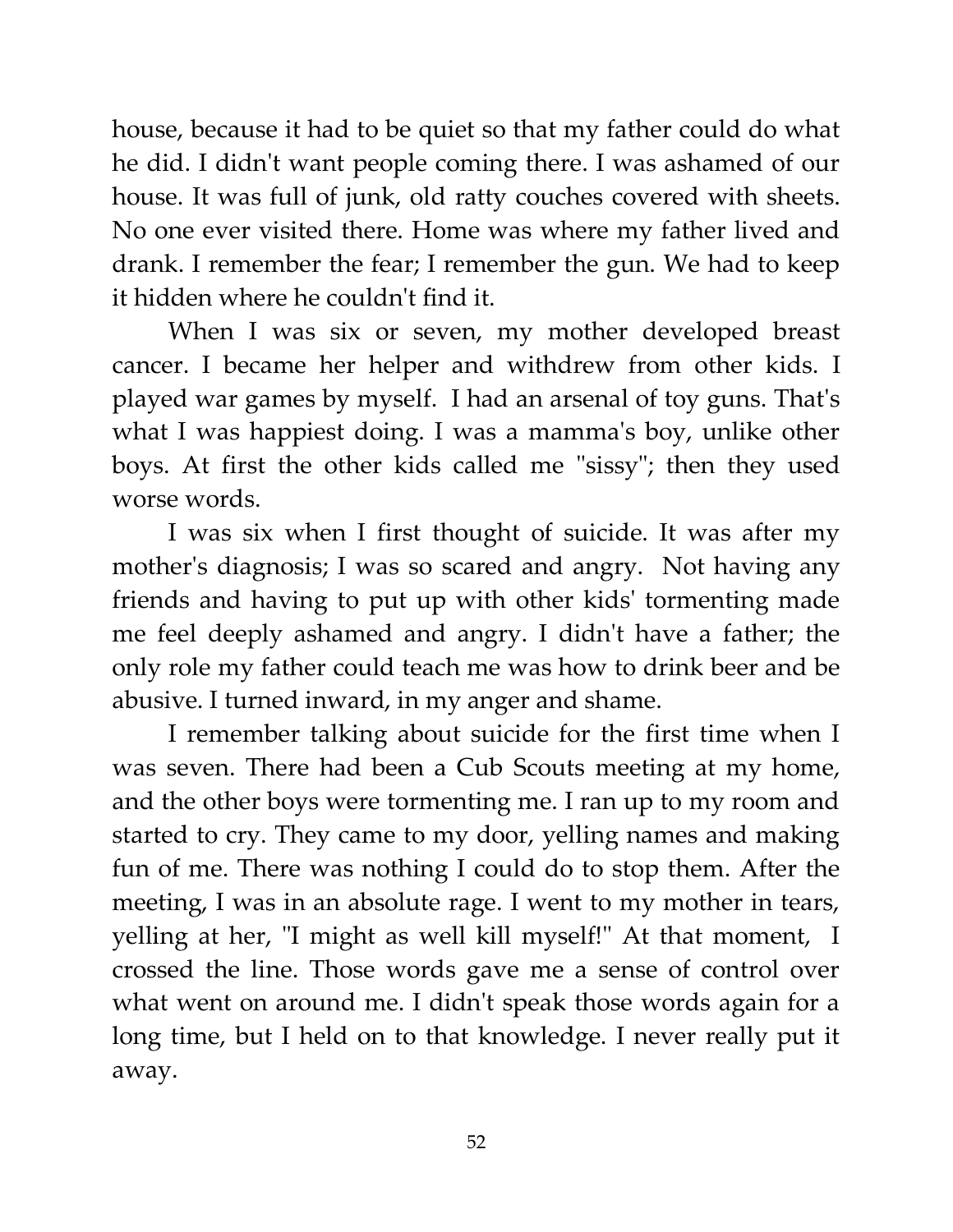My mother's cancer was treated with surgery and chemotherapy. It was very frightening. I was the little man of the house, living with other kids' abuse and with the strains of silences of our family. My fear and anger grew all the time. I had no friends; I couldn't play sports. All I had was my solitude and my toy gun collection.

I decided that the only thing I could do was be smart. I'd been told I was smart; I chose to be smarter. My school performance was the one thing that pleased even my father. So I threw myself into my schoolwork. I studied constantly. When I got into high school, I went all the time. I even went to summer school. That gave me a sense of being worth something.

My mother died when I was 14. It was terrifying being left with only my father. I could retreat to my aunt's house, but not all the time. I shut myself up in my room, reading or playing with my toy soldiers. I also found that I could satisfy myself and find escape from my fears through masturbation - something I found entirely by accident. It relieved my sense of stress and tension. I masturbated often.

I also learned how not to feel - or at least, how not to show feelings. That's what I did the day my mother died. She'd been in the hospital for about a week, and it was clear she was dying. The cancer had spread throughout her body. She died early one Wednesday morning in 1965. My father and my aunt came home from the hospital and told me she was dead. I cried a little, but then I did what I had to do. I wasn't supposed to miss school. So I went to school the day my mother died. I finished out the week without letting the kids around me know what was wrong. I knew how to behave: I was supposed to carry on and do what my mother would have wanted me to do.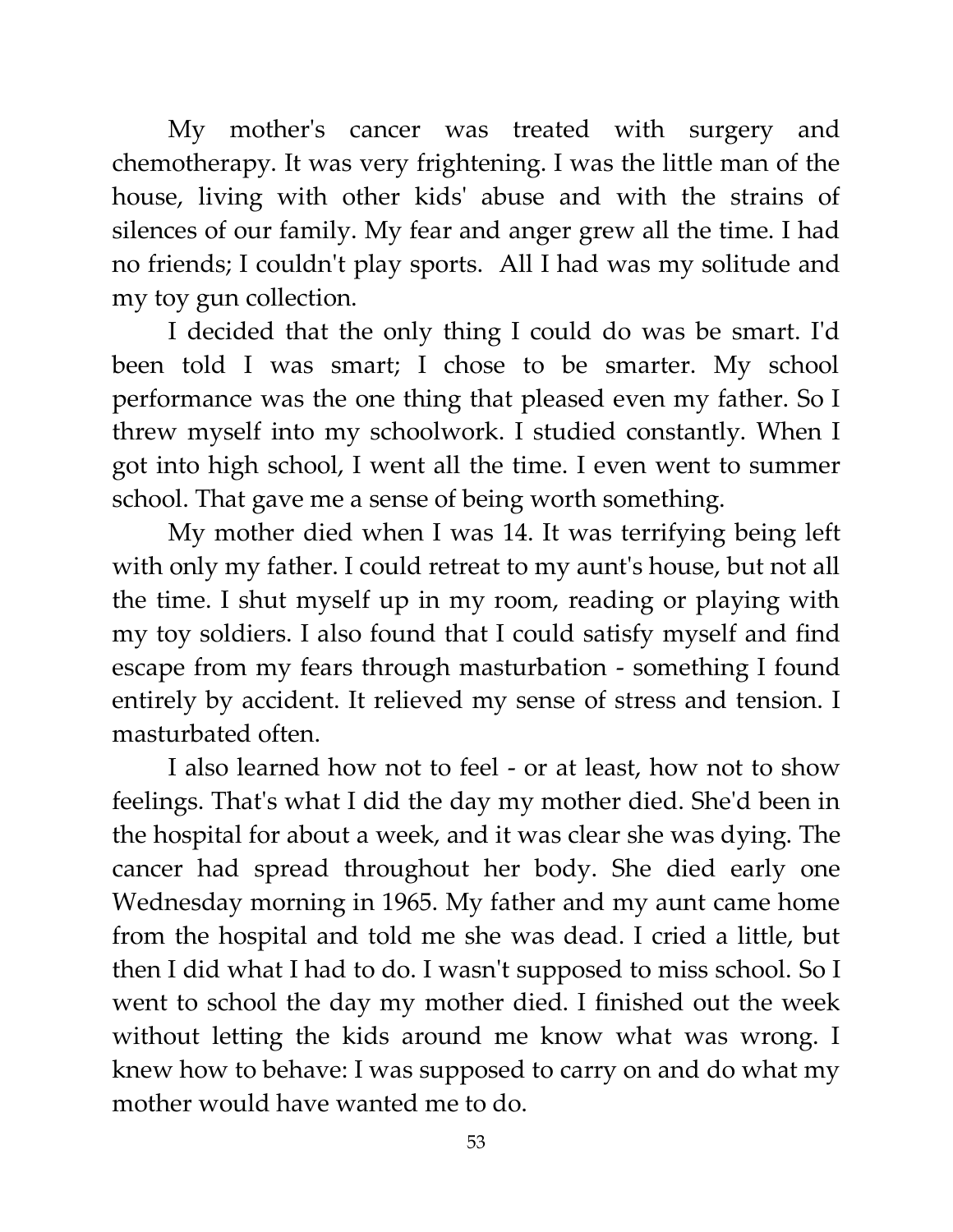But I still had to put up with the taunts, the pushing and shoving, and the snickering. So I learned how to fight, and that helped some. But you can't fight everybody. I think the flip side of my suicidal impulses was the fantasies I had of killing my tormentors - shooting, stabbing, maiming the kids who made my life miserable. Those fantasies made me feel better.

I finished high school when I was 16. I don't know if I was really all that smart, but I'd certainly worked hard. My father decided that he would be proud of me if I went to one of the military academies. That would make a man of me. It would be a prize for him, to talk about the fine school his son went to, to boast that his son was an outstanding military officer. I hated the idea. I begged not to go, telling my father I didn't belong there. I wanted to go to medical school. He wouldn't listen.

In 1969, I was enrolled as a freshman at one of those academies. It was horrible. I was hopeless at sports. I didn't know how to behave around other young men, and I was shut up with thousands of them. I remember being nose-to-nose with people who were screaming at me. I was frightened all the time.

During that first summer, a lot of students quit and several killed themselves. We had our own weapons; we maintained them and marched with them. One young man shot himself in the head with a blank cartridge; at very close range, the blank did exactly what he wanted it to. For months I obsessed about getting hold of a blank round, keeping it, and - if things got unbearable using it on myself. That's how I kept going. I was doing well enough academically that I wasn't going to flunk out. If I had to, I could always use the blank round... Fortunately, I didn't act on that idea. Instead, I quit the academy and went home.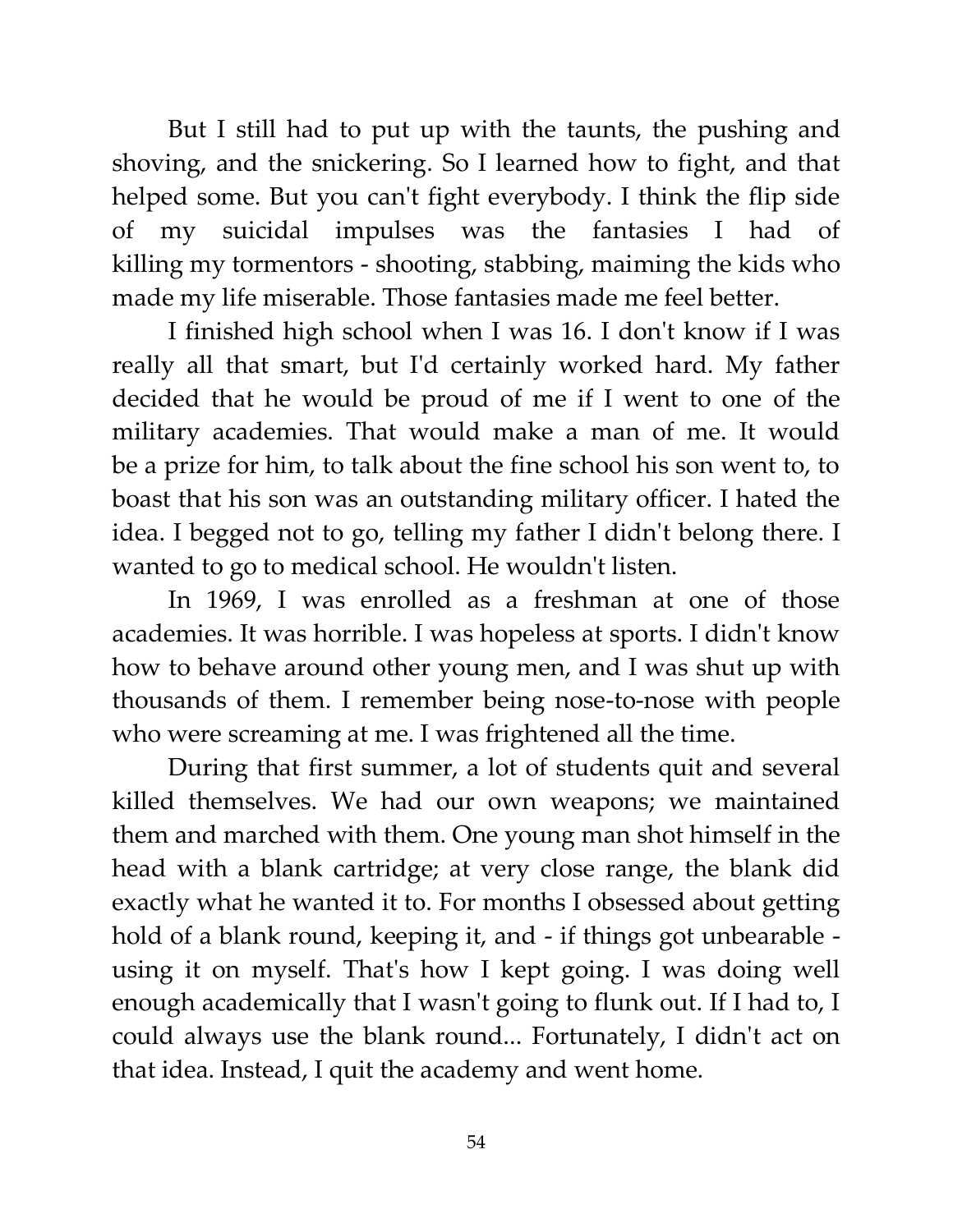The day I got back was the worst in my life. My father had remarried, and he invited me to a welcome-home dinner at the country club. Midway through his second Tom Collins, out of the clear blue, he told me that I was a goddamn worthless coward and he didn't want anything to do with me. I'd learned not to respond, and I took it very quietly and with some dignity, but I have never been more shamed in my life. I thought I deserved to die. I had let my father down, and I had taken my one chance to be somebody and thrown it away. I was suicidal for quite some time after that evening.

I went off to the state college and threw myself into studying. I went to school twelve months a year. At college, I found something that helped for a while. I'd been active in church as a child, because that's what children were supposed to do. At college, I joined the church Student Union. I was a damn good churchgoer for a while, and that helped me. I started to think that just maybe, life was going to be okay.

I got accepted into a medical school when I was 19. I thought that was really cool - to be in med school as a teenager. That was going to fix me. I became a summer missionary and went to Mexico. I was pretty good with the young people at camp, and that, too, made me feel better.

I went back to Nebraska, to med school, and met the girl I later married. In fact, I was already engaged to someone else, a country girl, but I figured I needed to move up a level. That says something about who I was. I found several new diversions that year: sex with a partner, alcohol and marijuana.

Medical school wasn't what I thought it would be. For one thing, it was hard work. It was the first time I'd ever had to push myself academically. Because I wasn't perfect at it, I felt I wasn't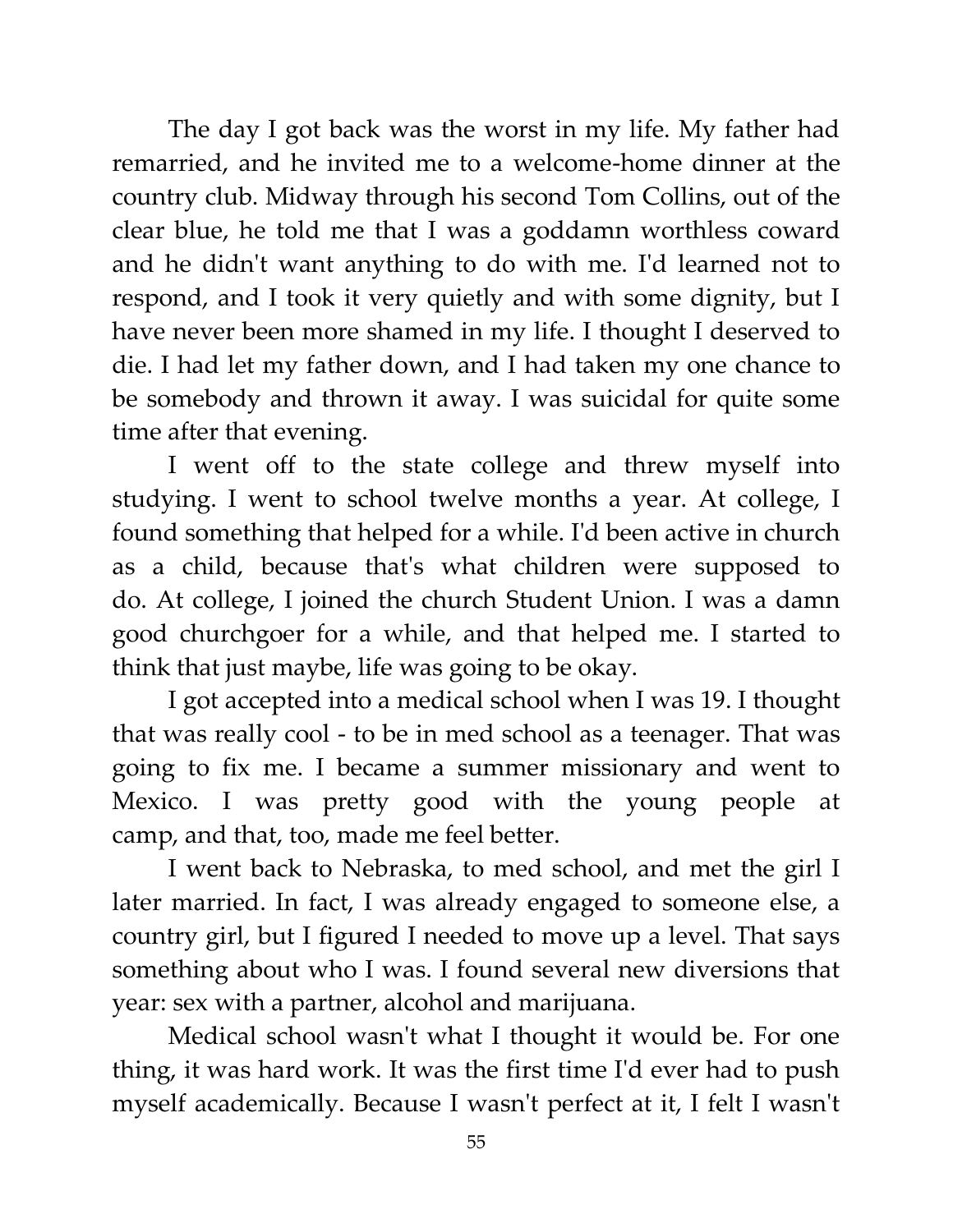any good at all. This was what I'd been aiming for, all my life, and I wasn't the very best at it. I was in a state medical school, too; so even if I did well, what did it mean?

I got my first gun. The medical school was in a bad neighborhood, so I needed the gun for self-protection. That was great, having my own gun. I kept it with me. If I went out at night, I took it along in my car. With it, I felt that nothing could get to me - that I was safe. I kept it close by me when I studied, playing with it - as I did later, when I was drinking.

Later, after I was married, I started to think that it could take care of me in another way. I remember one night I was sitting in the closet where I studied. My wife was downstairs. I picked up my revolver, turning it over in my hands and studying it, rubbing it; and I thought *This can take care of me. I don't have to feel this shit anymore. I can take care of things.* From that moment on, I was never entirely free of suicidal thoughts. Suicide became both a way for me to pay for not being good enough *and* a way to protect myself. If the pain got too bad, I could find a way out.

During medical school, I obsessed about death all the time. I was so frightened. I found out that I had Medical Student Syndrome: everything I studied, I got. I got worked up for cancer, kidney disease, and other disorders, going through all sorts of invasive procedures, because I was convinced that I had some disease that was going to kill me. At the same time, I had this gun that I was going to use to kill myself. I gave up smoking marijuana because I had death fantasies that terrified me.

In medical school, I started drinking heavily. One of my classmates named me the Happy Drunk because drinking made me happy. After tests, before tests, I was steadily using alcohol.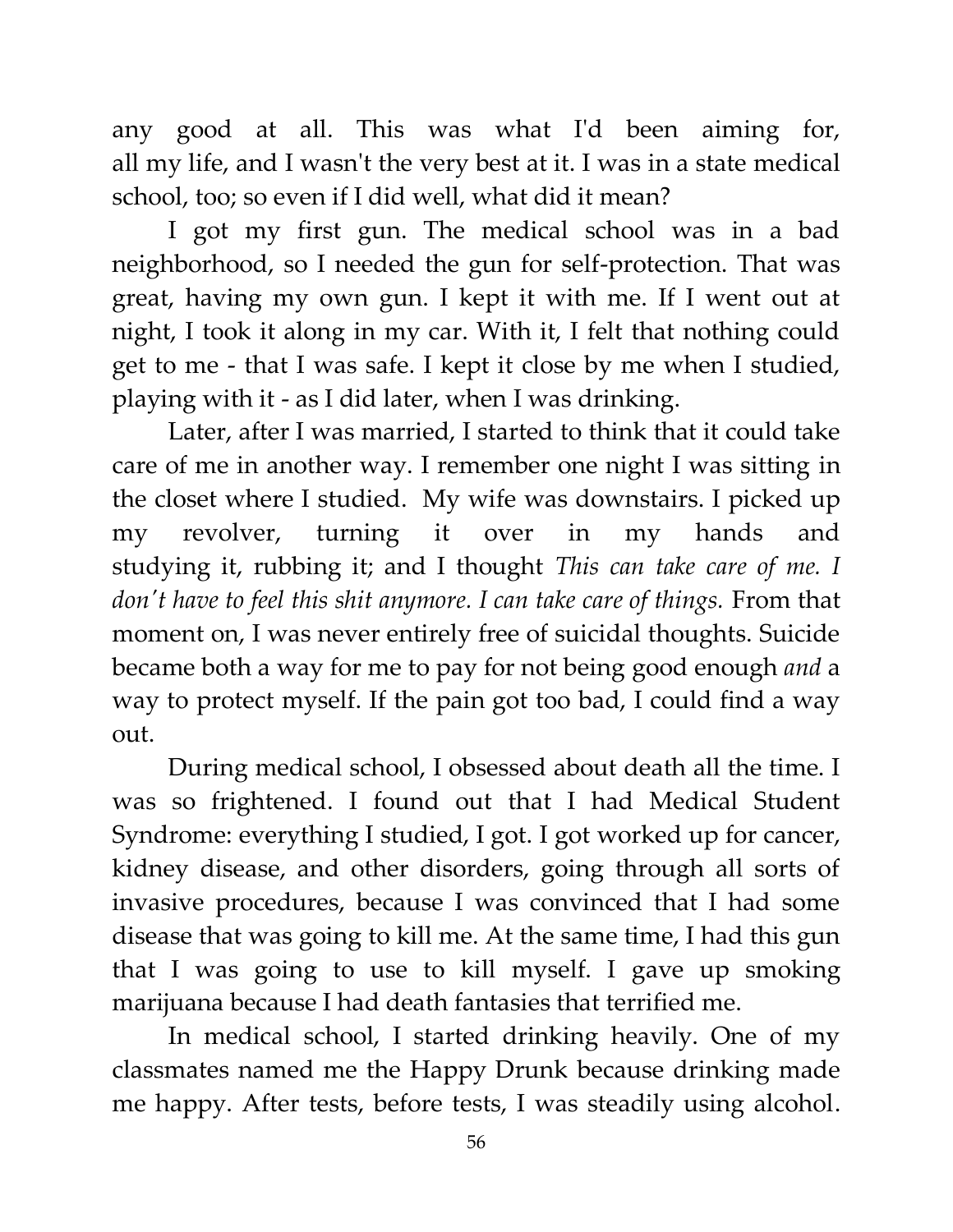My addiction to sex started about the same time. I had an affair with one of my classmates and broke it off the week before I got married. Later, I had affairs with nurses; they made me feel a little better.

My father died while I was in medical school. He died on New Year's Eve. I remember taking the call and saying, "Oh, well, happy New Year," as I hung up. That was that.

Medical school didn't fix me, so I went to North Carolina to do my ear-nose-and-throat residency. For a while, that went well. With more money, I started buying more guns. That was how I was going to kill myself. Guns gave me a sense of protection from whatever might threaten me.

As for addictions, I limited myself to guns, alcohol, and sex. As a young resident, I found it easy to find young women who wanted to be with young residents. None of these affairs ever lasted more than a month or so, but they came one after another. It was always unprotected sex, too - which, again, says something about my outlook on life.

I made it through residency and into practice. I went with a friend of mine to South Carolina. I thought perhaps making a lot of money would fix me. I didn't realize how frightened I was of going into practice. It was a multi-specialist practice, and I was the junior guy. I started drinking daily, drinking to go off to work, and having lots of sex. These affairs were more and more dangerous - sex in the woods, in a moving car. The ultimate was sex in a swimming pool during a thunderstorm, something I found immensely stimulating and dangerous as hell.

I had all the guns anyone could ever want. That's what I did with my money. I loved guns, lots of guns, and lots of ammunition. I was never a survivalist or militiaman. Guns were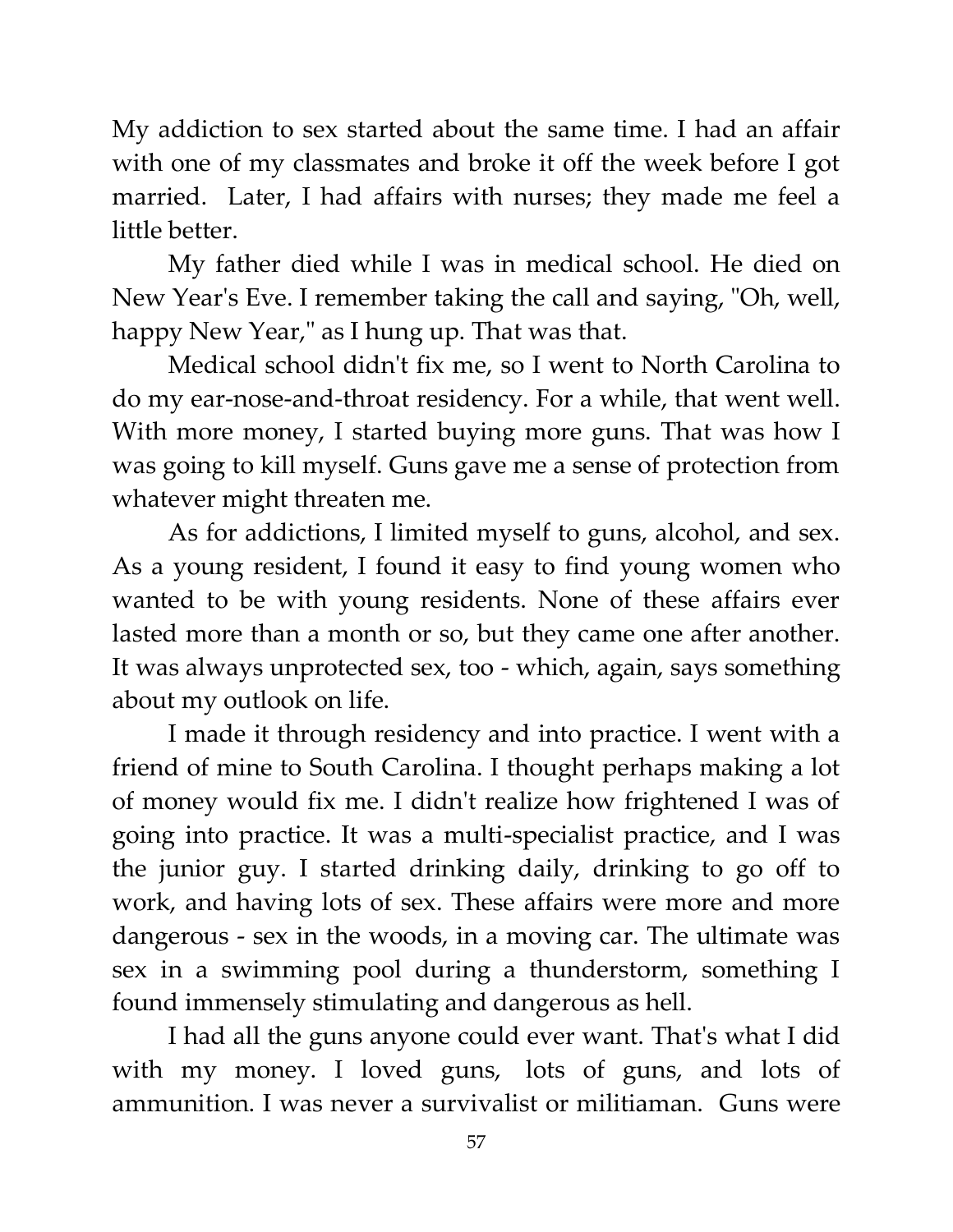my way of protecting myself. The world was over *there*  and I was over *here*, and I needed to keep a killing zone between us. I needed to keep that space. Besides, guns were powerful, and I needed that as well. So I bought guns, I traded guns, I hung around with gun owners, and we shot guns together.

My wife and I had real problems. She was the adult child of an alcoholic, and her way of dealing with everything was to use anger and shame. She always tapped all the right buttons. I came home late one night, drunk, and my wife confronted me. She shamed and scared me, and I was really pissed off. In front of her, I grabbed my .44 hand-cannon and put it to my head. I felt a sense of power: *back off, or I shoot.* What was she going to do? Be spattered all over with pieces of my head? That was power. It was vicious, but at the time it felt good.

Over time, I spent more and more time in my own inside place because life was starting to fall apart. Medicine was drudgery for me. People knew I was drinking, but they didn't want to confront me. When they did confront me, I denied the problem: "No, I haven't been drinking." I lost my job at the clinic and opened a solo practice, which my wife ran. It was pure hell, absolute misery. I couldn't get enough to drink, so I got more involved with the woman I'd been seeing. One night, I stayed with her and drank until two or three in the morning, then admitted a patient to the hospital. I finally sobered up, went to the hospital to follow up, and found myself in a whole lot of trouble. Sent to counseling, I covered up by telling the counselor that it was just stress, a lot of things going on. I thought that the most honorable thing I could do was to kill myself.

One night, my wife and I had a fight about my drinking, money, and a number of other things. In the middle of the night, I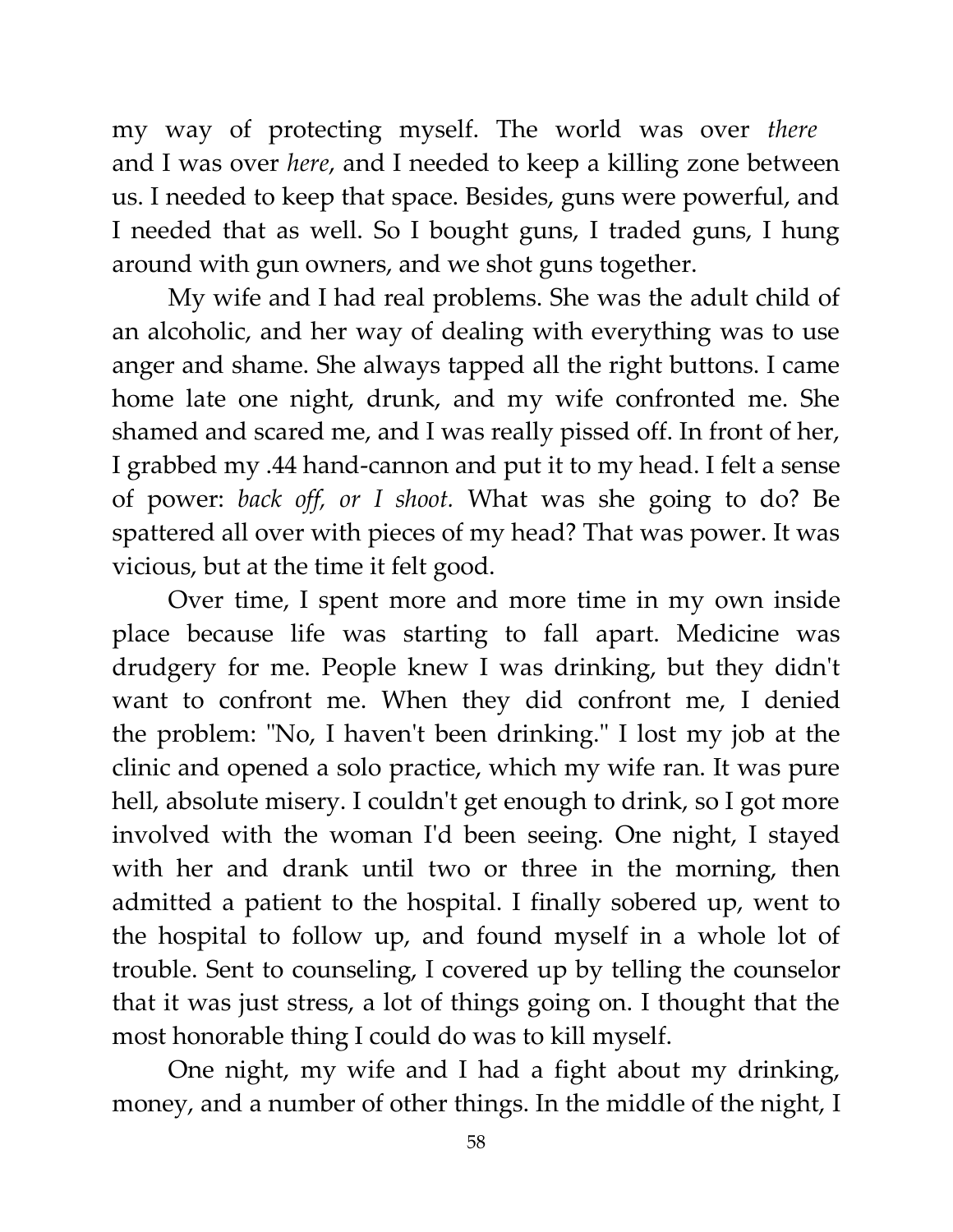started to sober up, and it felt awful. I pulled out my trusty .44. This time, I meant it. I waited for my wife to fall asleep. When I thought she'd nodded off, I cocked my gun and put my finger on the trigger. I rubbed the trigger lightly, with a sense of tingling anticipation. I can't describe it: it was a sense of *I'm going to get the hell out of here, and wherever I go it's going to be quiet and I will be at peace.* I don't know how long I sat there with my finger on the trigger - minutes or hours. I was trying to experience how it would feel, that last moment before I stepped out of life. I don't think I've had a feeling quite like that before or since. It was amazing. I *knew* that when I pulled that trigger. I'd be dead. I just wanted to savor the feeling before that moment. If that's not mood - and mind - altering, I don't know what is.

After dragging on for another year or so, I went to Colorado. I told myself that I wanted to go to the mountains and ski. What I really wanted was to go somewhere where *I* wouldn't be, and of course, when I got there, there *I* was. I went into practice with another surgeon. The same things started happening all over again: angry outbursts at patients and others; people picking up the smell of alcohol on my breath and not being sure what to do, not wanting to raise a stink about it. I did, however, get into skiing, which I loved.

I lived in the home town of John Browning, the inventor of the .45-caliber automatic pistol. Pure coincidence, I think. I even met Browning's 91-year-old son. I thought I was doing pretty well, but every time I had to come in from the slopes or from a ski trip, there *I* was, still drinking and playing with guns.

One afternoon, while my wife was still at the office, I got my trust .44 out. I kept it loaded with the heaviest rounds I could fit in it. A .44 magnum loaded with hunting rounds is a formidable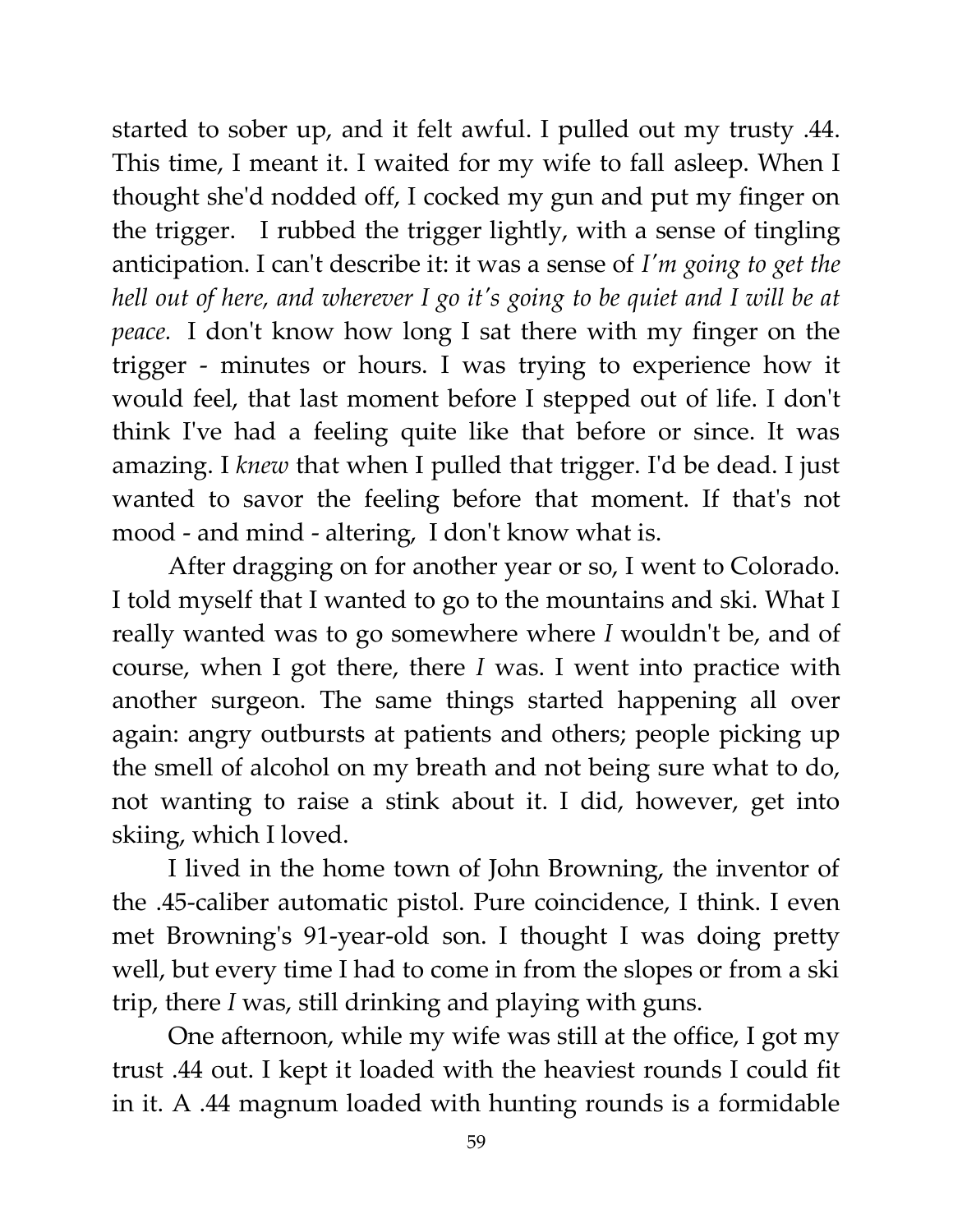weapon. I sat in the bedroom, playing with it, really getting off on it. I suppose it was a form of masturbation. I was reasonably drunk at the time. I cocked the pistol. I don't remember the sound, but I do remember seeing an orange ball hanging in midair. It seemed to hang there for about 10 minutes. When it finally disappeared, there was a hole right through the bedroom wall about the size of a grapefruit, a hole in the far wall of the next room about the same size, and a crater on the other side of *that*  wall. *Oh, shit. I'm not going to be able to hide this from my wife...Where'd the bullet go? If that hit anyone, the next round goes into me.* Fortunately, I was on the second floor of the house. I searched and found a chunk of plaster - covered metal.

You'd think I'd have learned something from that incident, especially after my wife got home and found the damage. How she lived through it, I don't know. We seemed to get past it. But I couldn't let go of the gun or the vodka. I couldn't put them down. My practice was doing poorly. I made some money, but getting up in the morning to go to work was hell. I decided I had to do *something,* so I went to counselors and psychologists. We'd talk about my problems, and they'd always come to the same question: "Do you have a drinking problem?" I always answered, "No, not really. I drink some because I'm really depressed." And I always got away with it. Of course, I could never tell them that I knew that as long as I had my guns, I would be okay.

I managed to quit drinking for a while. I didn't get sober by any means, but I didn't drink for about five years. I was miserable. I kept holding on to the thought, *If it gets bad enough, I can always...<click>*

In 1988, one of my colleagues - a general surgeon, who was my hero, who had money, position, respect, cars, and women -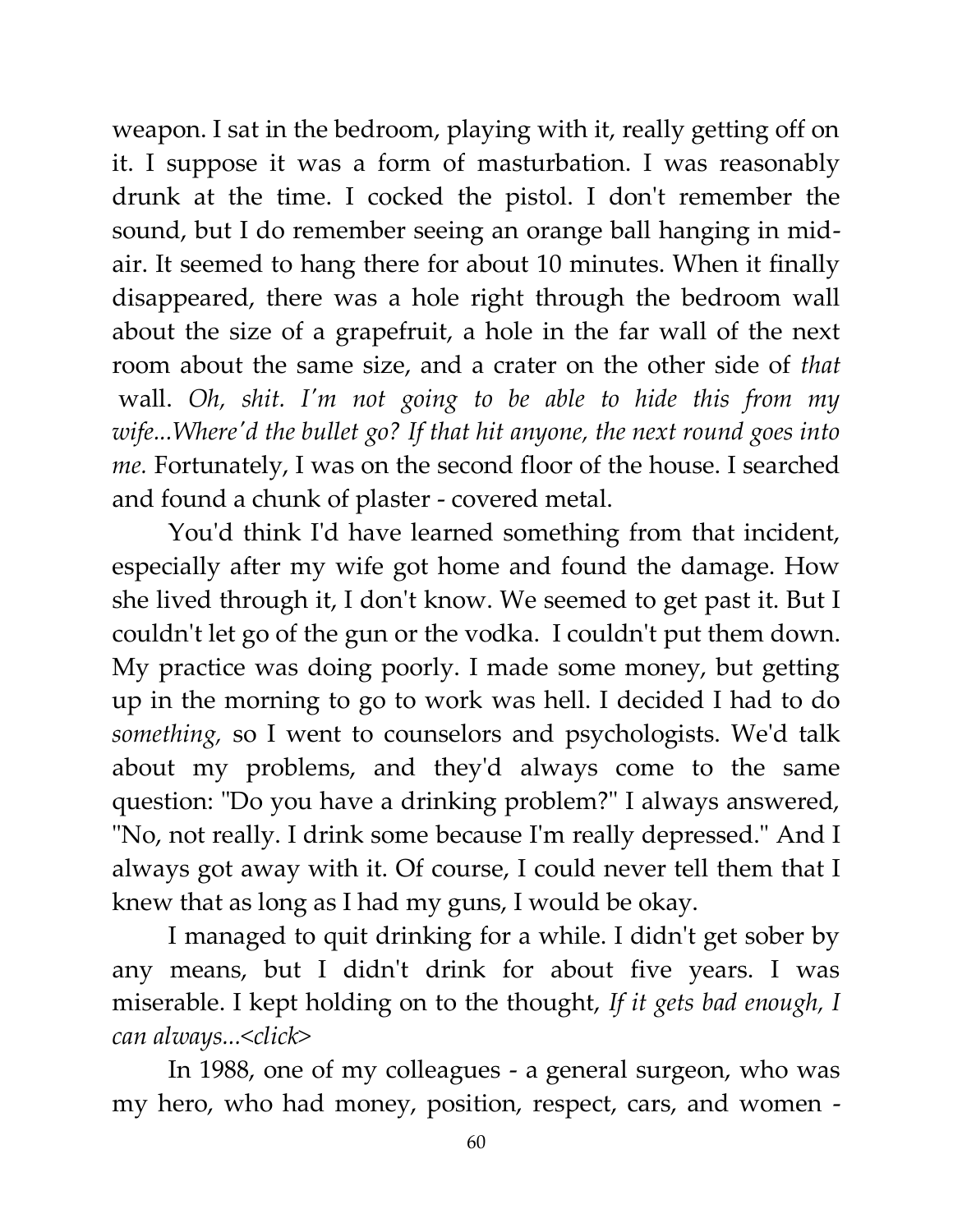took out his pistol, put the end of the barrel in his mouth, and blew off the back of his head. I grabbed hold of that suicide and couldn't let go of it. It was like the kid who'd shot himself with the blank in the military academy. I kept saying, "Poor Gene!" but I kept thinking, *That's really cool, that's great, that he could just step out of all this shit.* I was obsessing about the suicide to anyone who'd listen to me. I couldn't leave it alone. People started worrying about me again. I got calls from the hospital chief of staff asking if I was okay, and I told him I was just upset about Gene's death. But it wasn't grief or sorrow: I was using his death as a mood - altering drug. *If he can do it, I can do it. I wonder what it was like. I wonder how he felt, that last minute.*

Soon after that, I started drinking again, and my wife and I separated. We'd both had enough. I was alone. I had a few friends, but I couldn't keep them. I took another geographical cure, saying *to hell with this private practice; I'm going to join an HMO.* But being an HMO doc was even worse. It paid better, and the work was easier, but I was even more miserable.

I finally managed to put Gene's suicide down, but the drinking was causing problems. I started taking the barbiturate Fioricet because my headaches were so bad. *But that's not because of the alcohol,. Maybe I do have a problem with alcohol, but Fioricet will make it okay.* I was having lots of headaches and taking lots of Fioricet. I didn't kill myself because I just didn't have the energy probably because of the barbiturate. I got incredibly depressed. I quit taking Fioricet not because it made me want to kill myself, but because it made me so damned tired that I couldn't get around to it.

That brought me back to alcohol, and to angry outbursts at patients, other physicians, and the HMO hierarchy. I lost my job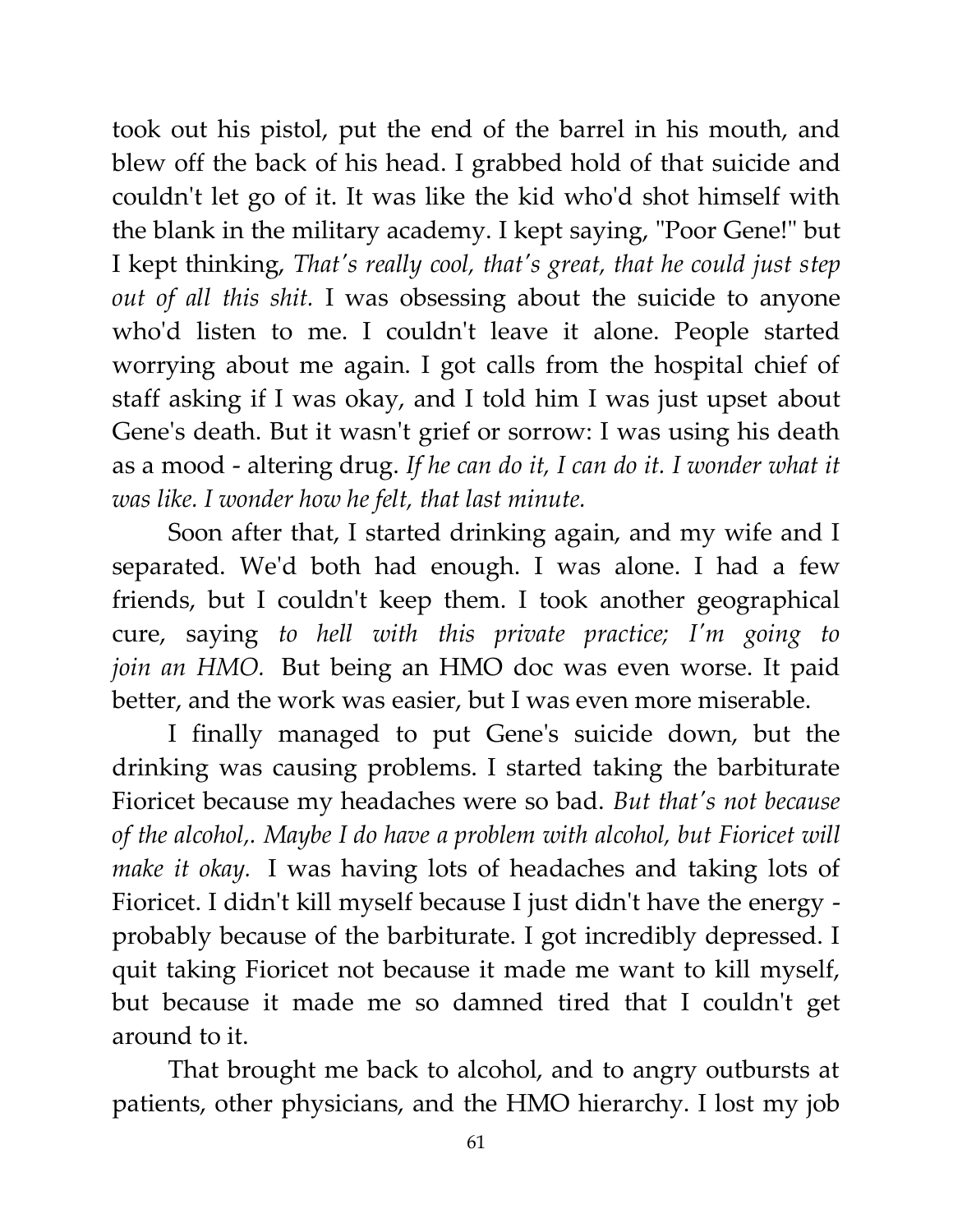in January, 1993. They paid me off handsomely, so I could sit on the couch putting back the vodka, always with a gun close at hand. I had nothing else to do, and I had plenty of vodka. I just hung there for a while.

It was then, I think, that God came back into the picture. Something started pulling me back. I decided that I couldn't just sit there and drink myself to death. So I started looking for a medical job again. I also met my present wife, and that was good. I couldn't find a job in Colorado - probably something to do with my drinking! But I found work in Kentucky, at a clinic. My wife and I were married, but she stayed in Colorado for her health. I said to myself, *I'm going to work again, and this time when I get there, I won't be there.*

I took off across the western United States, my car loaded with my clothes, a bottle of vodka under the back seat and my .44 under the front seat. God's grace must have been with me, because I made it all the way through the desert - through Colorado, across New Mexico, driving through the night drinking vodka. God must have been at work.

I finally got to Kentucky and put the gun away for a little while, but I kept the vodka out. I started work in August, 1994. My bottoming-out was in sight. First, I carried the regular-sized bottle of vodka. Then I graduated to the big jug. Then I was keeping two jugs in my car and drinking whenever I could get out of the office. I lost my job. It was real scary now. Before I would drink when I needed to drink, but now there was no notdrinking.

My wife arrived from Colorado, and I don't know how I managed to hide my drinking from her. I kept the booze in my car and went out ten times a night for a drink. I started getting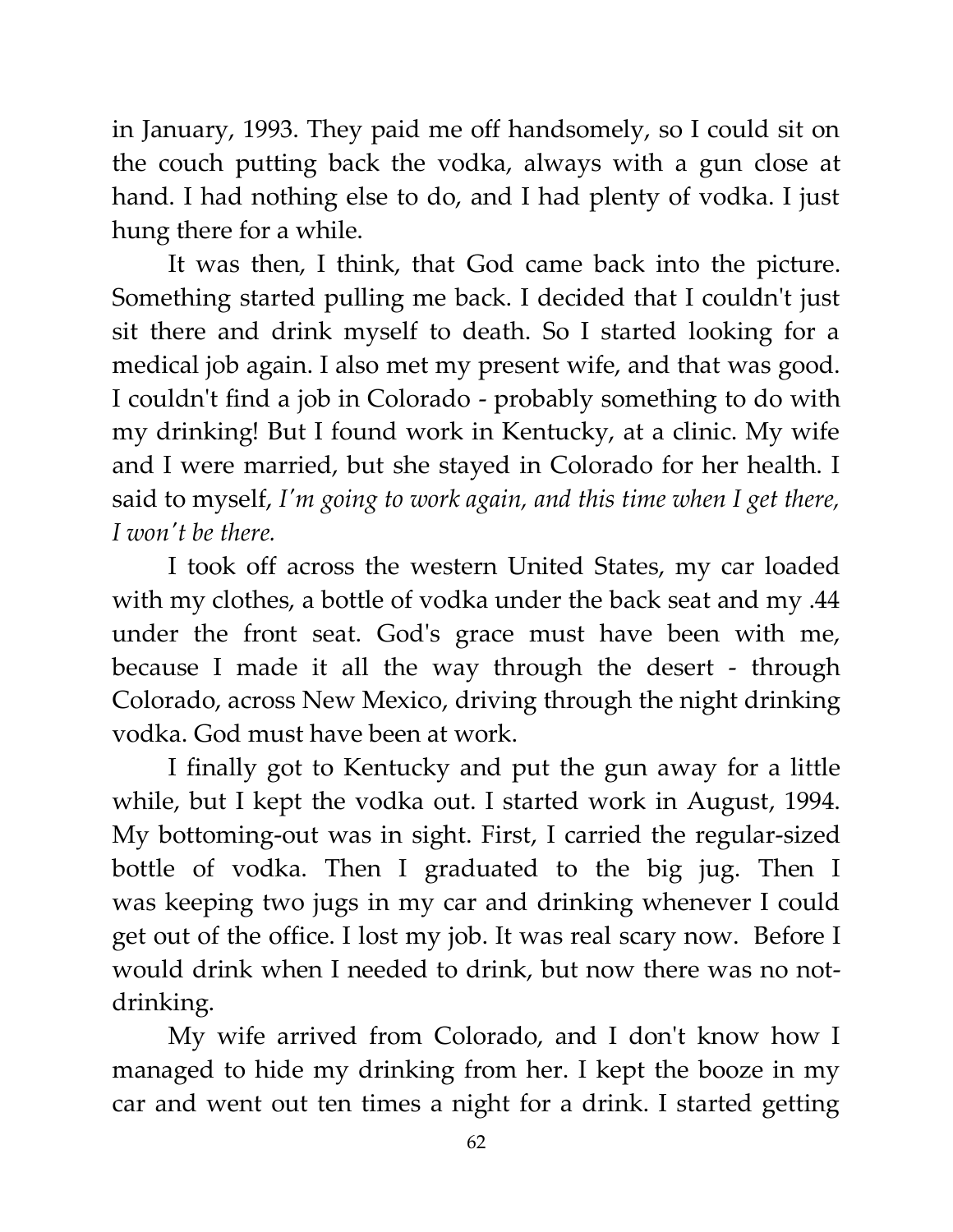sick; I was vomiting, bloating, and bruising. I snuck out at night to throw up blood behind the apartment. One night, in the rain, I was down on my knees in the mud, vomiting. *God, you've got to help me. I can't stand this. I can't take it anymore. I'm going to die, either from the bottle or from the barrel.*

Then I got myself a .45 pistol. I've always liked a .45 automatic, Mr. Browning's pistol from the West. I would sit at night just working the action and ejecting shells. My sex was with my weapon. Whenever my wife was out, I'd sit on the couch drinking vodka and playing with my gun.

God finally stepped in, through others like myself, who intervened with me. They didn't say, "Remington, have you been drinking?" They said, "Remington, you're drunk. Here's what you've got to do." I remember a sense of relief; but there's a lot more that I don't remember. It was on a Thursday, I heard them say, "Remington, you need to go to treatment and get some help." I went home instead.

I don't remember that weekend, except for little flashes of pain when I'd run into a wall. I remember sitting on the toilet, falling off, smashing into the wall, and urinating all over myself. My wife tells me I played a lot with that gun. I don't remember much of it. I do remember the taste of metal in my mouth.

I woke up Monday morning with a chipped front tooth and the gun beside me, cocked and with the safety off. It was very gently and gingerly lifted from my hand by a deputy sheriff. They put me on a stretcher and took me to the city ER. I stayed inpatient for a couple of days, and then I went to a treatment center for drug and alcohol addiction. It seemed like a lousy idea at the time. I remember saying, "Look, you've got to let me go home. My wife needs me." This, from a guy who'd been sitting on the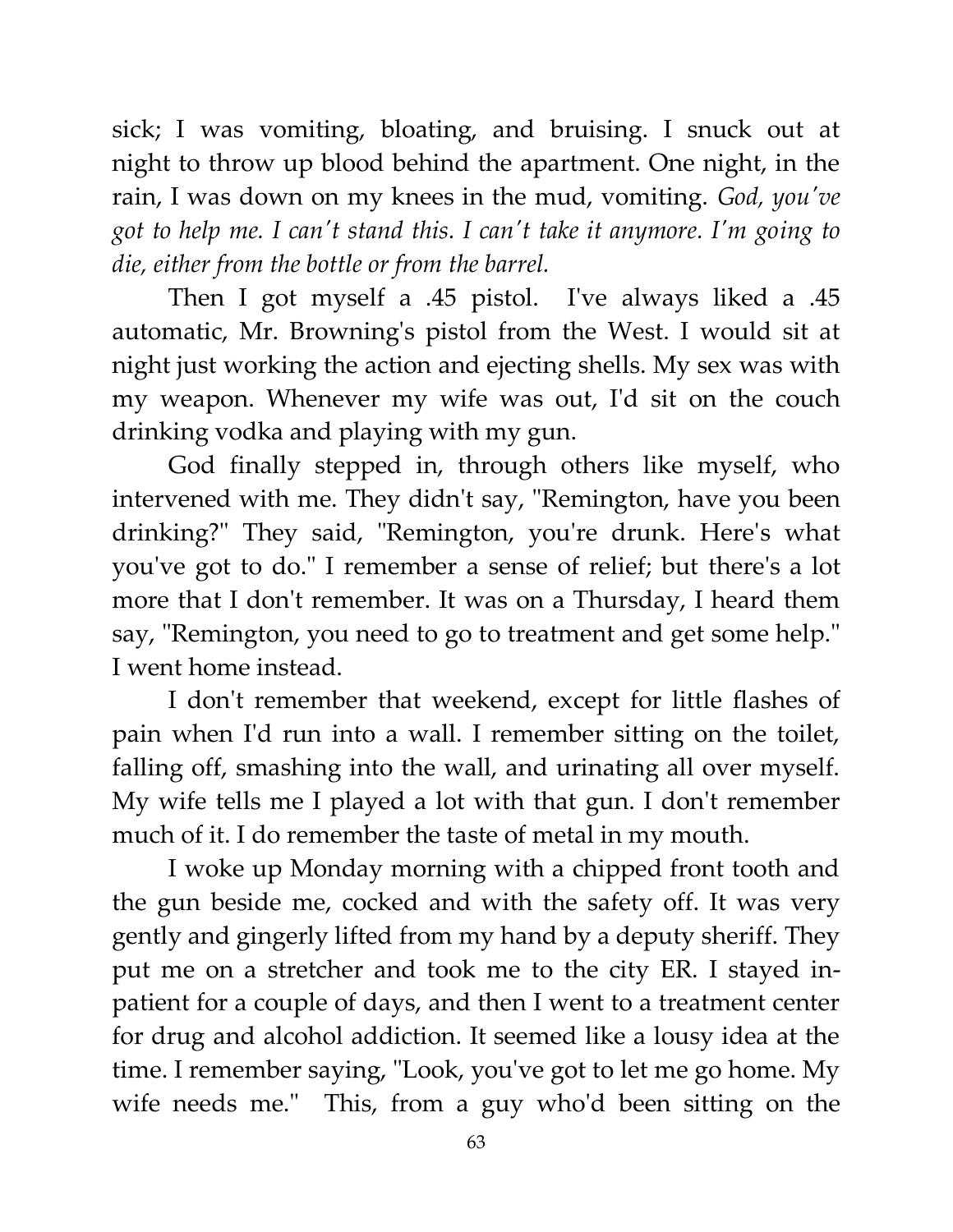couch, less than 72 hours before, with a cocked gun, dead drunk. I promised to go back as an out-patient. That was just part of the insanity. This time, thank God, they didn't listen to me.

Treatment lasted a long, hard 16 weeks. I played it every way but the right way. There were some real hard times. But I came through it.

Today, I wouldn't trade what I've learned for anything. I'm learning more about what's wrong with me - about my alcohol and drug addictions, about my sex addiction. I was in love with suicide. I said that I was afraid of death, but in fact, I was in love with killing myself.

I am so thankful now to be alive, and to know and (for the first time) to believe that God does listen - that he was listening when I begged him for help. I still carry a . 45 - caliber pistol shell. By itself, it is absolutely harmless. In the proper vehicle, it could have kept me from having a wonderful life. That's amazing – that such a little chunk of metal might have kept me from having the life I have today.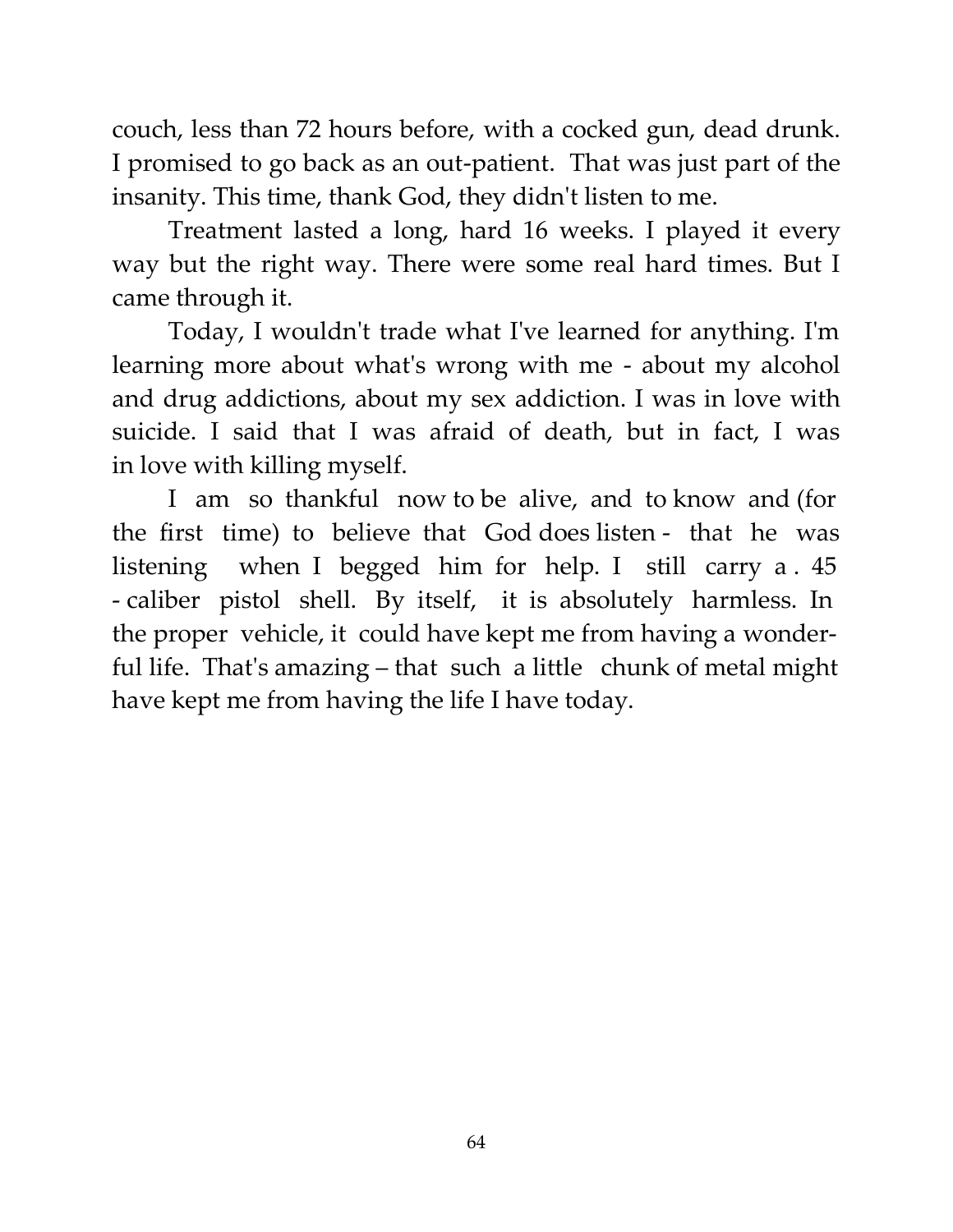## **Chapter 5**

## **The Twelve Traditions<sup>15</sup>**

- 1. Our common welfare should come first; personal recovery depends upon SA unity.
- 2. For our group purpose there is but one ultimate authority a loving God as He may express Himself in our group conscience. Our leaders are but trusted servants; they do not govern.
- 3. The only requirement for SA membership is a desire to stop living out a pattern of suicidal ideation and behavior.
- 4. Each group should be autonomous except in matters affecting other groups or SA as a whole.
- 5. Each group has but one primary purpose to carry its message to those who still suffer from suicidal ideation and behavior.
- 6. An SA group ought never endorse, finance or lend the SA name to any related facility or outside enterprise, lest problems of money, property and prestige divert us from our primary purpose.
- 7. Every SA group ought to be fully self-supporting, declining outside contributions.

 $\overline{a}$ <sup>15</sup> Reprinted with permission from Suicide Anonymous and Alcoholics Anonymous. The Twelve Steps and Twelve Traditions are reprinted with permission of Alcoholics Anonymous World Services, Inc. Permission to reprint and adapt the Twelve steps and Twelve Traditions does not mean that A.A. is in any way affiliated with this program. A.A. is a program of recovery from alcoholism only-use of the Steps and Traditions in connection with programs and activities which are patterned after A.A., but which address other problems, or in any other non-A.A. context, does not imply otherwise.